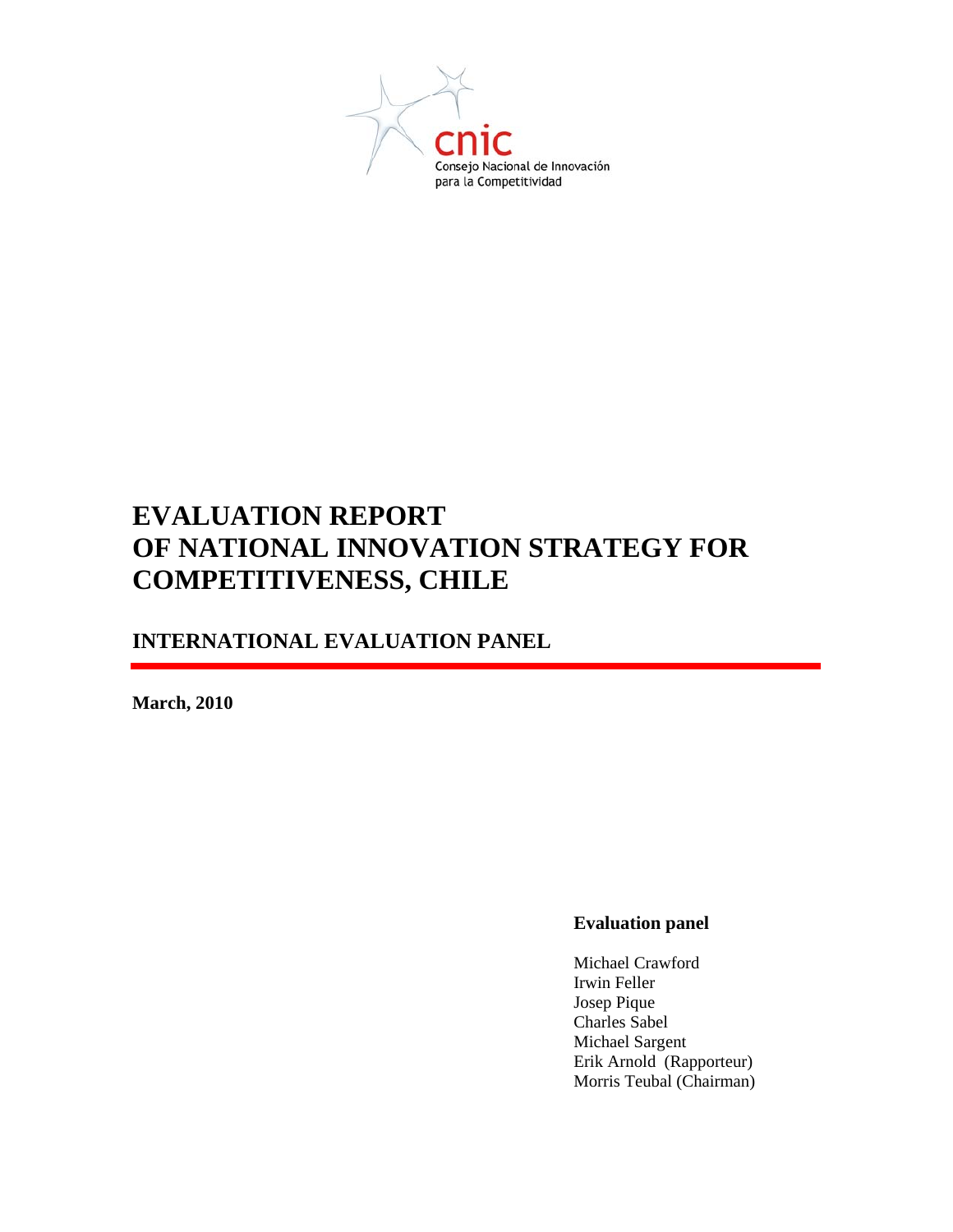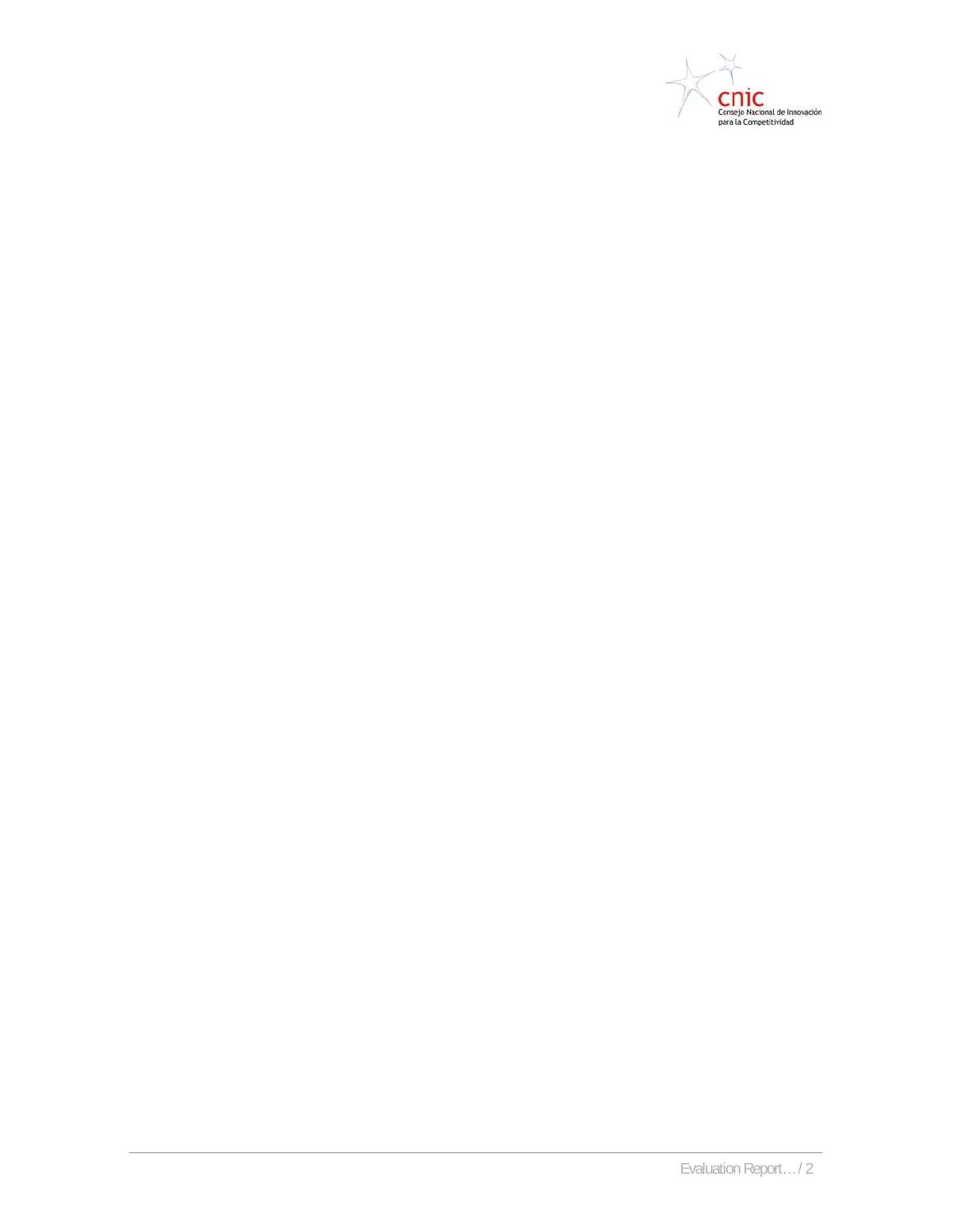

# **PREFACE BY THE INTERNATIONAL PANEL**

**Chile has an Urgent Needs for Higher Growth**. Returning to high levels of economic growth is a critical policy concern for Chile. Since 1998, growth rates have been only half of the seven point one percent (7.1%) achieved from 1984–97. Total Factor Productivity, arguably the most important measure of the quality and sustainability of growth, has dropped from an annual 2.8% in that period to only 0.4% annually from 1998–2005. Chile's continued social progress depends on economic diversification, job creation, and increased competitiveness. Since the mid–1980's, success in export markets –with significant concentration of production in a few sectors– and high commodity prices have laid the groundwork for sustained growth. Today, however, some of these once– dynamic sectors are faltering as lower cost competitors take market share, as Peru is doing in the fruit sector. Other sectors are teetering, such as salmon/acquaculture, which faced a collapse in production from failure to properly manage the environment for production. Copper prices have fluctuated with the global economic slowdown; new low cost producers (Argentina, South Africa) are threatening Chile's market share for wine. At a time when Chile should be strengthening existing industries and diversifying as a top competitor into new ones, it finds its competitiveness eroding. The situation calls for coordinated policy actions.

**The CNIC Has Been A Key Player In Diagnosing Challenges For Sustaining Growth**. The National Council on Innovation for Competitiveness has continuously drawn attention to Chile's current competitiveness challenges and the long–term path to innovation–driven prosperity. The Council has been at the centre or associated with a significant body of analysis and policy recommendations produced in the last few years. In fact, in the judgment of this Panel, the Council has played a key role in counteracting the perilous complacency that tends to affect growing economies.

**Significant Recent Analytical Work Points to A Way Forward.** Chile's economic performance and policy environment has been thoroughly studied over the past few years. Major reports have been produced by the Council itself, by the OECD and the World Bank, "Growth Commission", and by numerous domestic agencies and organisations, such as the Presidential Commission for Higher Education. While one finds minor variations in emphasis and conclusions, in general these reports point in similar directions**.** Observations and recommendations tend to emphasize that

Despite a favourable environment and significant investment, *Chile has not succeeded in diversifying its economy or becoming an innovation driven competitor*. Its competitiveness has stagnated recently.

*Improving business innovation in private sector firms* in the short and medium term is a central challenge. Policy options exist that could provide a significant stimulus to business innovation.

*Major government investments in innovative capacity* through such agencies as CORFO, CONICYT, and through the tertiary education sector have yielded some progress, but *are hampered by significant coordination failures and weaknesses in institutional capacity.*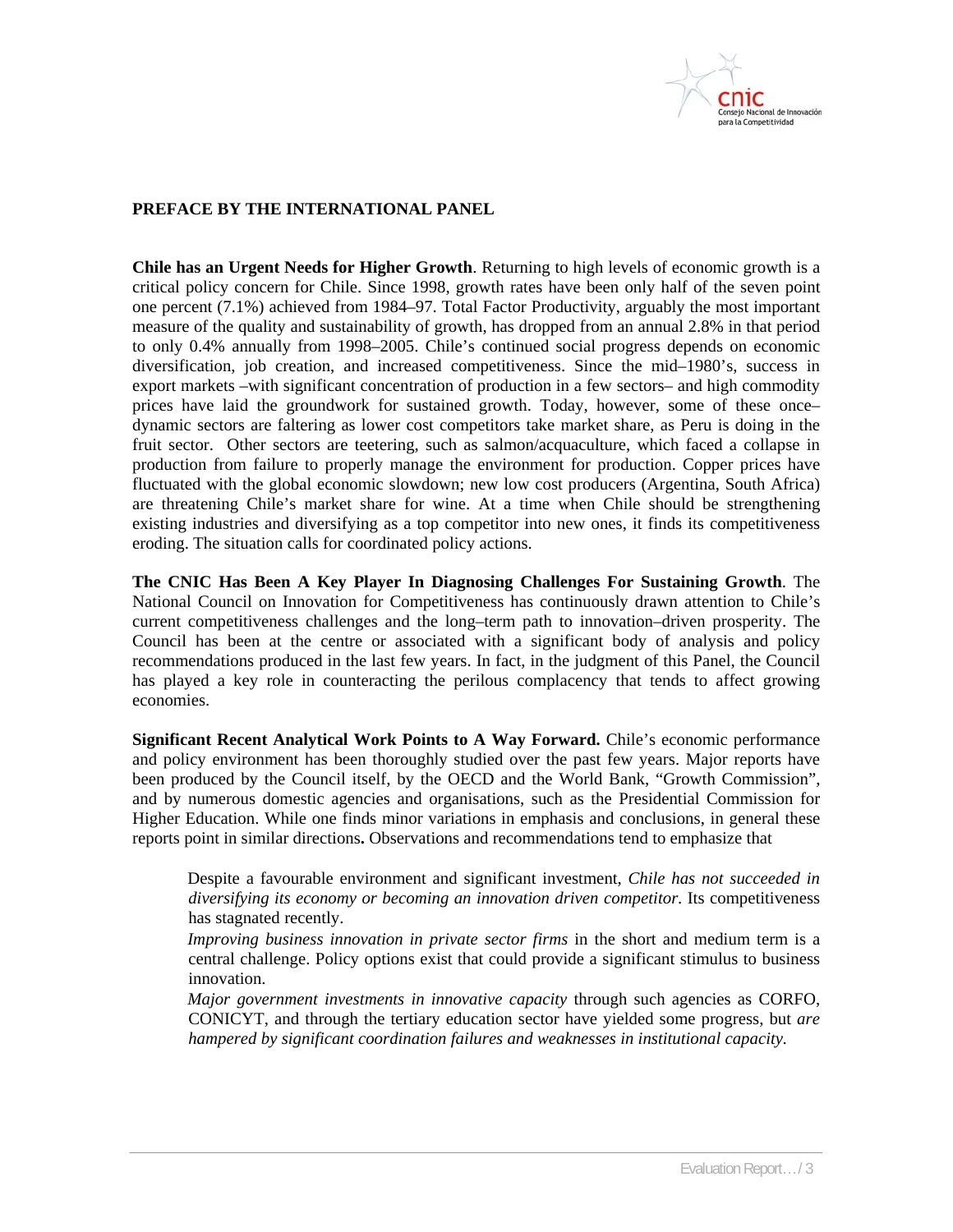

**Conditions are Ripe for Vigorous Policy Engagement on Innovation.** Chile does not need another round of analytical studies; it needs policy engagement and political commitment to implementing changes that can vastly improve its environment for innovation. A strengthened Ministry of Economy and a strong Inter–Ministerial Council for Innovation will provide a good start. Similar institutional strengthening in the Ministry of Education (especially for the Division of Higher Education) is required and for CONICYT will bolster capacities in science and technology research and human capital formation. As Government becomes more effective in creating an enabling environment for innovation, the return to public investment for the creation of innovation capacity will increase. Most importantly, obstacles to increased business innovation will be mitigated and private sector expansion should drive rates of growth to accelerate.

**Central Role for a Strong CNIC, Going Forward**. The CNIC has made good use of its independent voice since its inception. In both analysis and advocacy, it has used its position to increase the evidence base for policy, to raise the standards for accountability of actors in the innovation system, and to speak out for timely and bold actions to promote growth. Chile's only path to high–income status is through innovation–driven growth, and the existence of a strong and agile CNIC provides a stimulus to swifter and better policy action. As part of a Government commitment to achieving higher growth rates, the CNIC should continue to exercise its mandate to analyse, propose, and advocate for policies to maximize Chile's innovative capacity for competitiveness.

> Prof Morris Teubal (*Chairman*), Hebrew University of Jerusalem Dr Erik Arnold (*Rapporteur*), Chairman, Technopolis Group Michael Crawford, Senior Education Specialist, The World Bank Prof Em Irwin Feller, Penn State University Josep Piqué, Managing Director, 22@Barcelona Prof Charles Sabel, Columbia Law School Dr Michael Sargent, M.A.Sargent & Associates Pty Ltd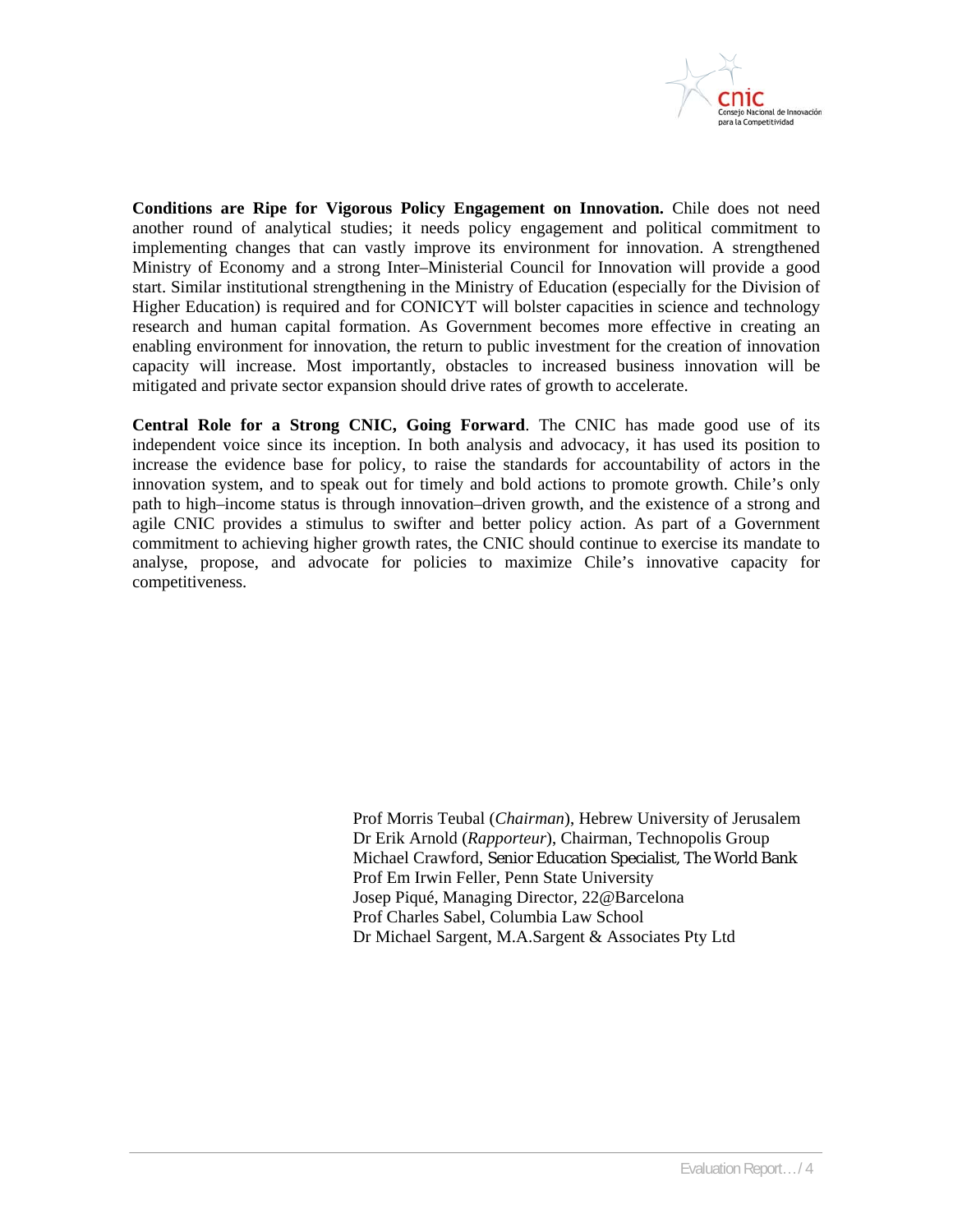

# **Report Summary**

#### **Context of the Strategy**

Chile's economy has moved from high to low growth, largely because of low and falling productivity and low levels of innovative activity in major economic sectors. In recognition of the urgent need to re–energise the Chilean business sector, Government intervention has been necessary in order to effect the necessary changes in a time scale in which competitive market forces cannot be relied upon alone to restore growth.

The National Innovation Strategy presents an evidence–based, analytically coherent, and action oriented set of proposals for fostering increased economic growth. The strategy is based on three pillars – high quality life–long learning, a science and technology system oriented towards economic and social needs and a proactive and innovative business enterprise sector. The governance structure established for the Strategy involved the Consejo Nacional de Innovacion para la Competitividad (CNIC) as strategic advisor to the Government, and the Committee of Ministers of Innovation (MCI) for to undertake policy design and implement the strategy.

# **Context of this Report**

CNIC has engaged a Panel of international experts to assess the relevance of its strategy to the needed objectives of the national innovation agenda. The panel examined both the design of the strategy and progress in its implementation. This report provides a summary of its conclusions and recommendations.

The Panel recognises that this intervention is complex and wide ranging, and that many of the initiatives are at an early stage. There are many issues to be addressed and many of the initiatives will not bear fruit for a number of years. The Panel therefore makes a number of recommendations which it has categorised as **short–term**, where urgent actions needs to be taken or where early successes can be achieved, and **medium to longer term,** where actions need to be put in place in order to have a cohesive strategic intervention and where major gains should be made over a longer timescale.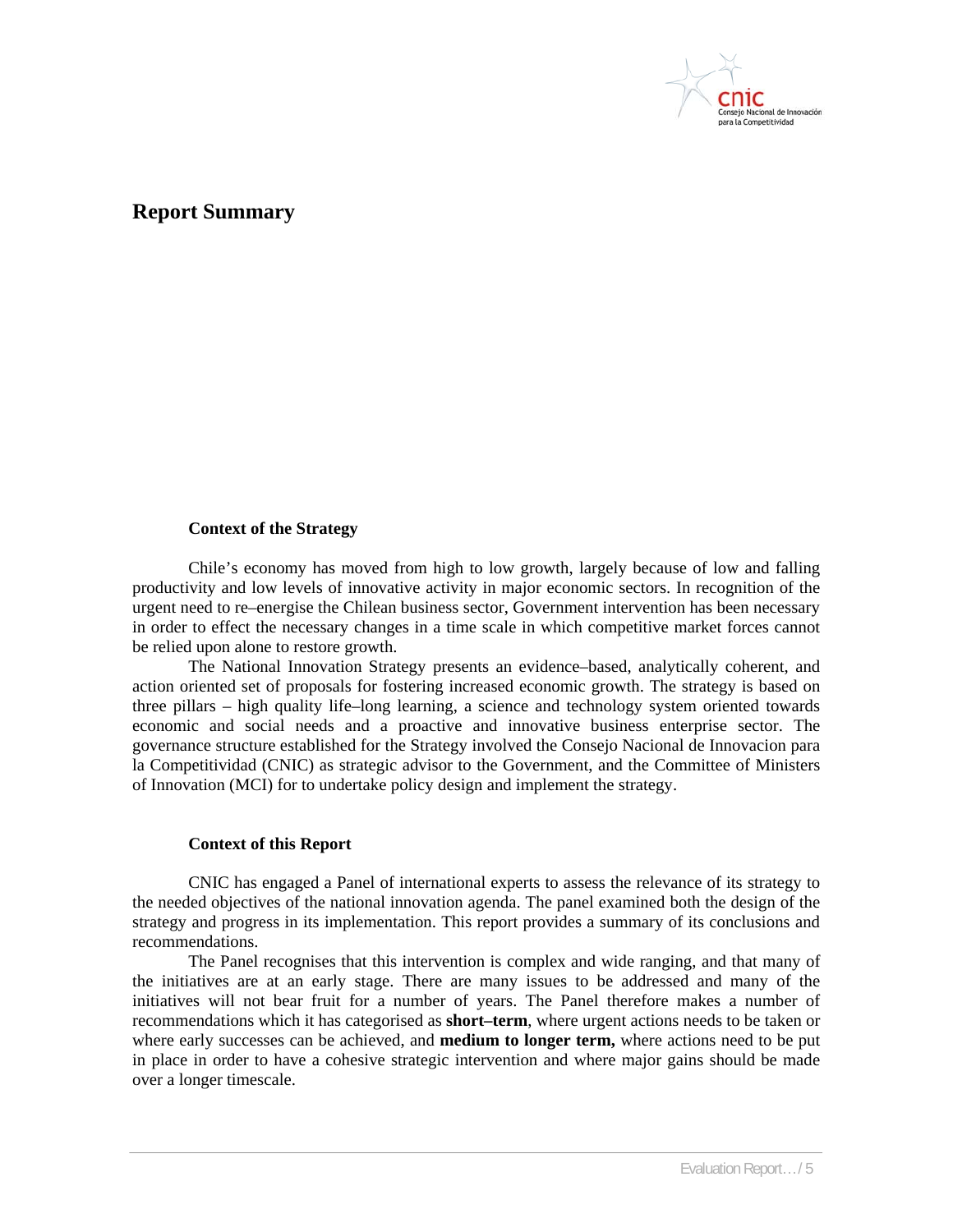

# **Conclusions**

#### *The scope of the National Innovation Strategy*

The structure of the Innovation Strategy is coherent, its elements are appropriate in this situation, and it has coverage and sight of the main issues and strategies. In relation to the three pillars of the Strategy –high quality life–long learning, a science and technology system oriented towards social needs, a proactive and innovative business enterprise sector– the panel believes the CNIC's diagnosis of the issues is sound and that the policies it proposes are largely correct.

# *Governance and Policy*

The ongoing role of CNIC should continue to be that of independent advisor to the Government but its responsibilities should also include the monitoring of the implementation of the Strategy and the evaluation of the impact of and advances in the Strategy.

There is a need to establish clearly the institutional status and objectives for CNIC, which should have autonomy to recommend a National Innovation Strategy and responsibility for monitoring coordination across the activities that implement the Strategy.

# *Implementation of the Strategy*

Progress to date in implementing the strategy has been too slow, and has been hampered by the relative lack of conduction and empowerment of the Ministerial Committee of Innovation(MCI) With the division of labour, where CNIC acts as a strategic advisor to the Government and the MCI as the body responsible the implementation of the strategy, this weakness of the MCI causes lack of focus and coordination of the interventions.

Increased effort in publicising and promoting the innovation strategy and vision across the economy is needed so that all actors understand its purpose and goals.

There is insufficient cohesion and coordination of the programmes/instruments.

# *Business Innovation*

A clear part of the strategy should be to move established companies to the productive frontier through process improvement and product innovation. However there is a need to ensure the Strategy is focused on internationalisation of the Chilean innovative companies, rather just simply internalised improvement.

A number of legal and regulatory matters create rigidities in the system; and there seem to be few initiatives to address these issues.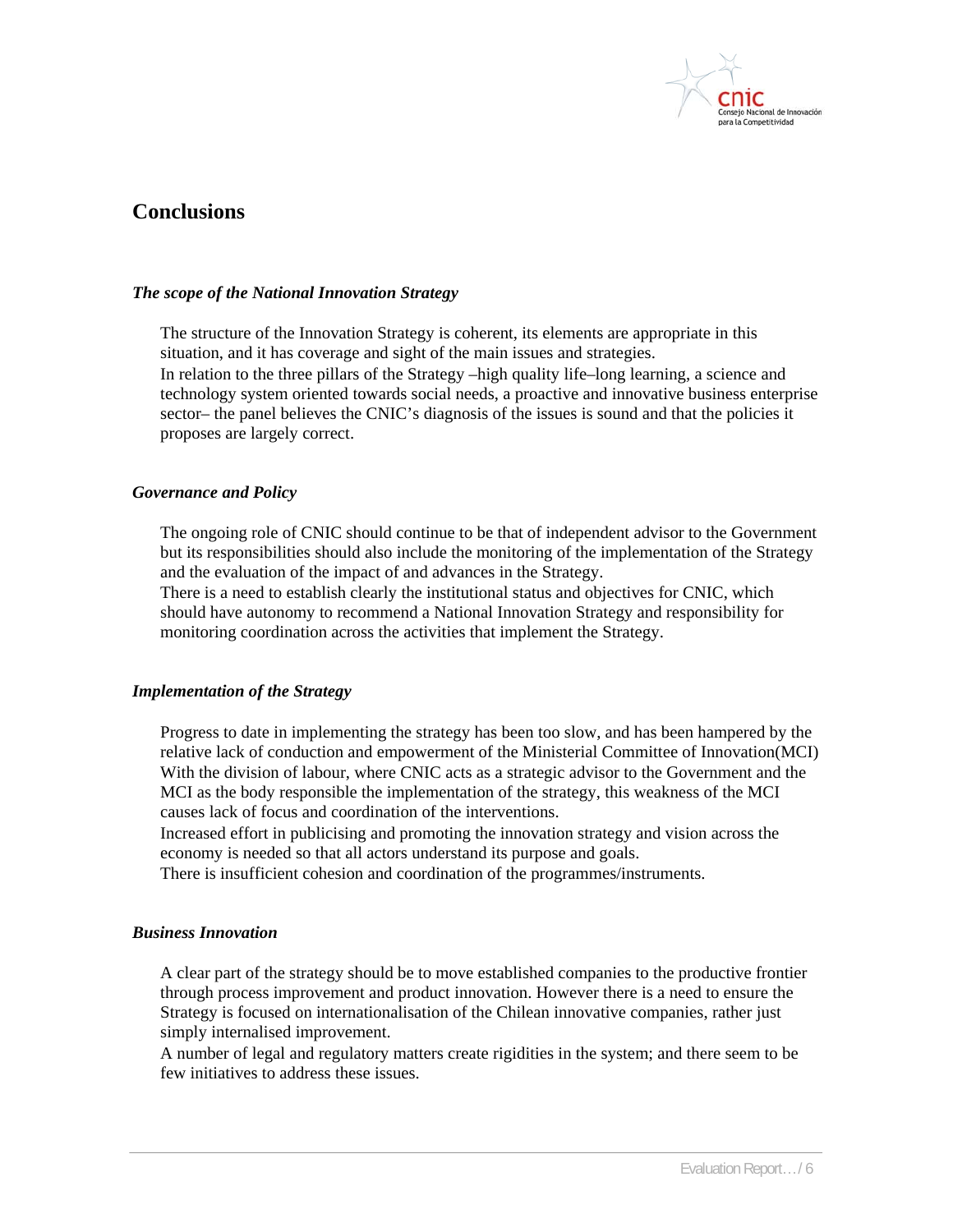

The creation of clusters that largely reflect existing and potential strengths, based on a process of careful analysis by independent consultants, provided an initial action to set priorities. The effectiveness of the clusters has been variable, and a more detailed assessment of the success and failure factors needs to be undertaken to make this initiative more effective. Only limited resources are devoted to the creation of companies' internal technological and innovation capabilities and on encouraging them to use these resources for innovation. There needs to be more focus on endogenous innovation capacity of firms and the generation of 'pull' for technology to complement the 'push' of other policy measures. A greater scale of effort must be devoted to business innovation, generating the take–up needed to get critical mass and change innovation culture.

In particular, more effort needs to be devoted to the development of a critical mass of innovative SMEs to encourage development of a significant venture capital activity and to facilitate linking these SMEs to larger companies as core suppliers.

There needs to be increased focus on measures that induce learning and changed behaviour. There is a need to reduce bureaucratic barriers to service delivery.

There is a requirement for a systemic perspective in designing the intervention portfolio. There is insufficient effort to stimulate the emergence of regional capacity for development, creating 'learning regions' that can more actively contribute to a more differentiated innovation strategy in future.

#### *Science Base*

The initiative to increase funding of research in the knowledge infrastructure, so as to 'kick– start' the national research system across public and private sectors towards a level of input and output more typical of OECD countries is appropriate. However this additional investment needs to be focused on changing the structure of the scientific effort, rather than sustaining the existing structure.

The impact of increased investment in R&D on economic development will be maximised by closer alignment of research themes with socio–economic objectives – that is, a higher level of mission–orientation in publicly funded research. The R&D effort is less mission–oriented than most developed countries, and almost all developing countries and thus there is a need to increase the use of 'relevance' criteria in the selection processes for research funding. There is a need to devote more focused resources to mission–oriented work and associated mission–orientated centres of excellence, while ensuring that these are adapted to Chilean circumstances; this should be seen in the context of sustaining excellence–based basic research. The process of changing the priorities of activities of the science capability towards industrial and societal needs has not been totally effective with investment being diffuse rather than focused.

The initiative to invest in world–class research infrastructure is appropriate, but there is an absence of strategic positioning to enhance and sustain this investment.

Coordination and linkages need to be improved among different parts of the innovation system – notably between Research and Higher Education and Business

A key need is to strengthen the links to the regions' autonomous capacity for development.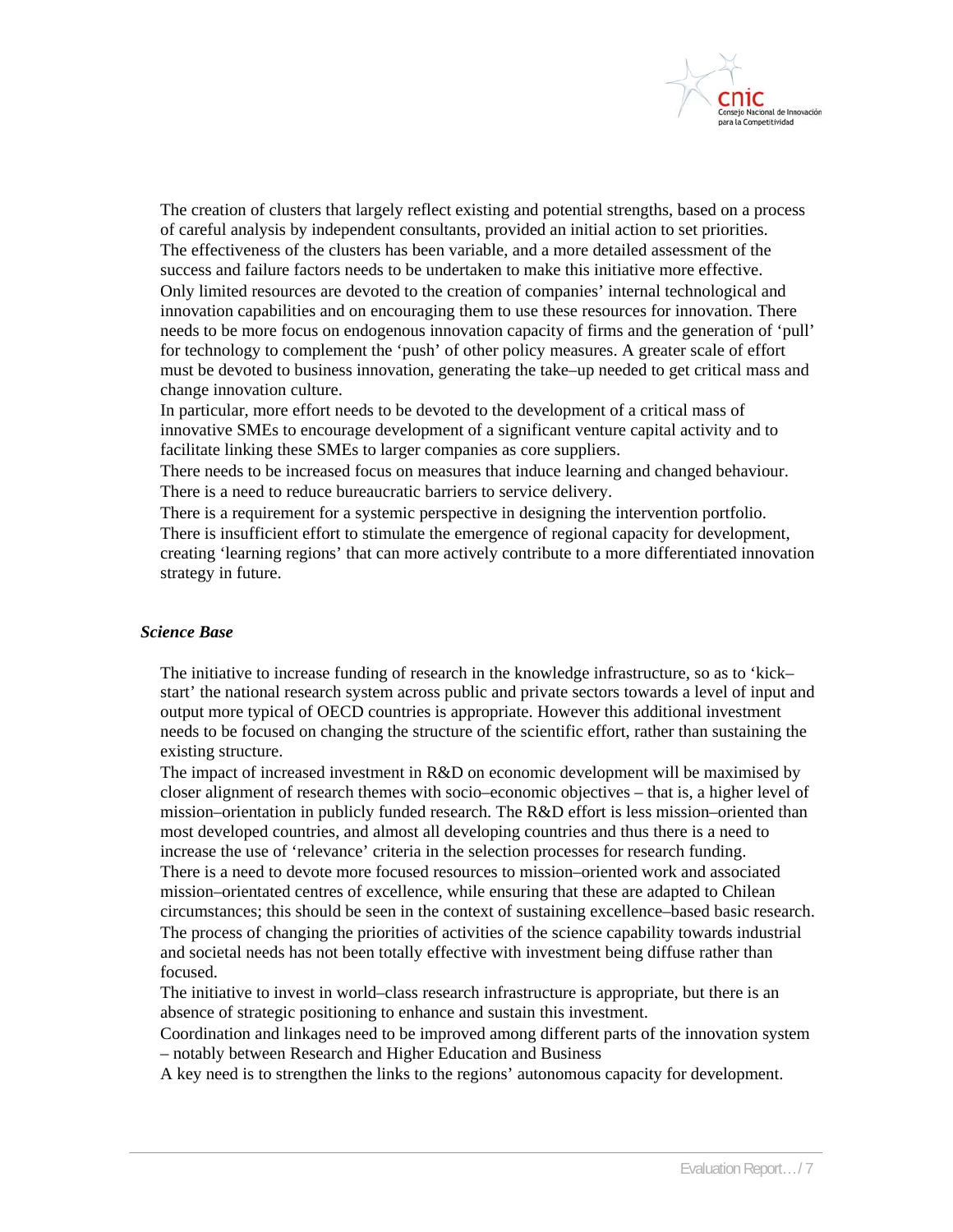

# *Human Capital*

Chile lacks a holistic, integrated, quality–assured and accredited system of education stretching from primary school to PhD, in which credits are mutually recognised and transferable at the appropriate levels and which is consistent with international norms and accreditation where possible (eg the Bologna process)

More effort needs to be given to quality–assure and accredit all of education, producing a holistic and transparent system that offers equity of access and benefits in the form of improved education, labour markets and innovation capabilities in industry and the public sector Considerable effort has been given to improving standards in schools and ensuring equitable access to education at all levels. Much further work needs to be undertaken fully to implement this strategy

There have been several initiatives to increase postgraduate education, especially where this is linked to international exposure. However there is an absence of strategies to integrate this increased capacity into the R&D sector and into industry

There is insufficient status and priority for these initiatives in the implementation process, suggesting the need to create a Subsecretariat for Higher Education and Research, headed by a Vice Minister, in the Education Ministry, in order to drive through needed reforms

# *Transversal Platforms*

There needs to be more rapid progress in the development of plans and investments in critical transversal platforms such as information technology (particularly communications capacity), and transport.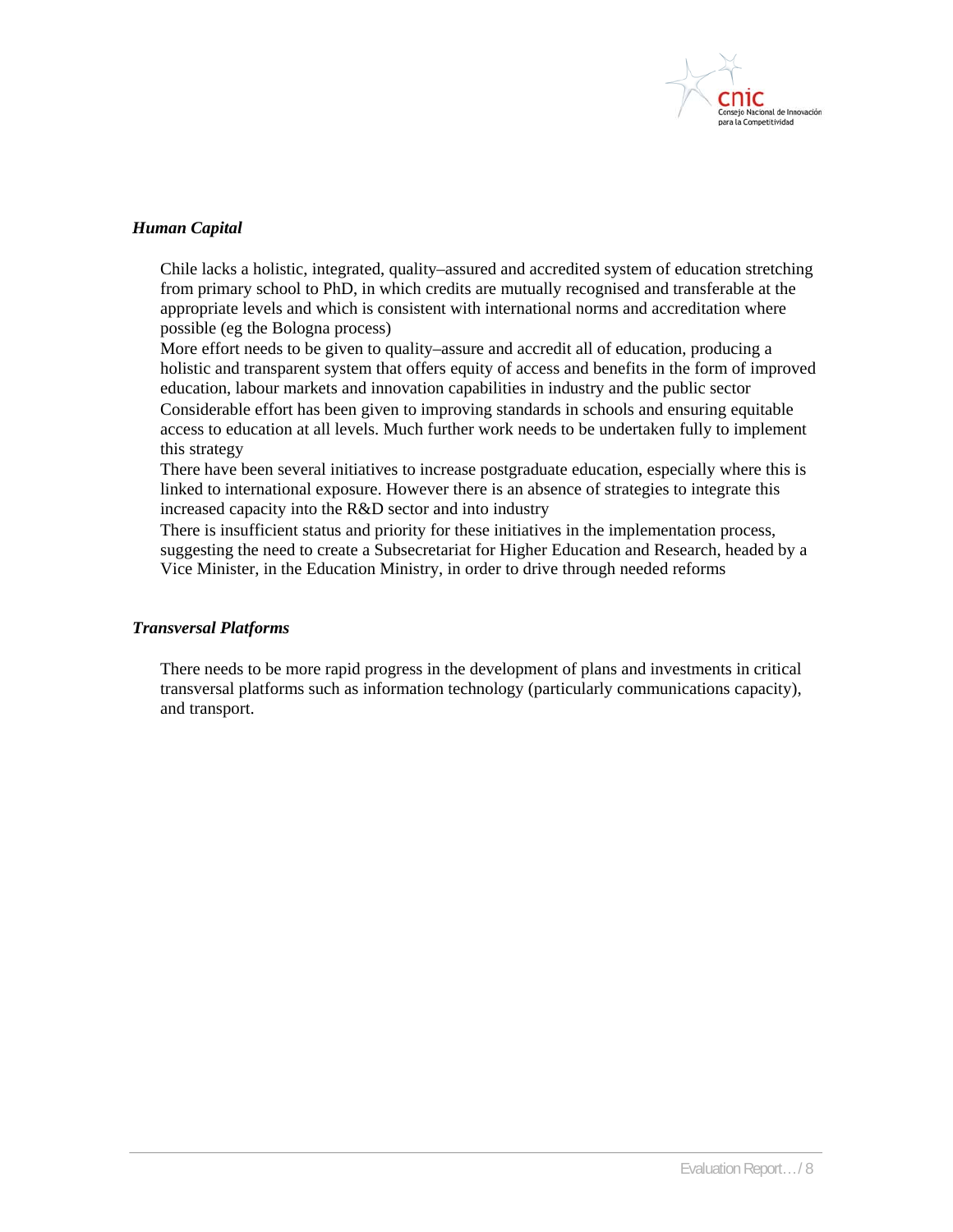

# **Recommendations**

The Panel makes a number of recommendations in the Report. Of those recommendations, the following recommendations are considered critical to the successful implementation of the Strategy:

# *In the short term:*

- 1 Establish the institutional status and objectives for CNIC, which will provide for its autonomy to develop and oversee the implementation of the National Innovation Strategy and for its accountability for monitoring and ensuring coordination across the programmes of the Strategy.
- 2 Introduce programmes and instruments, which develop more focus on endogenous innovation capacity of firms and the generation of 'pull' for technology to complement the 'push' of other policy measures.
- 3 Develop programmes, which aim to develop a critical mass of innovative SMEs linked with larger organisations as core suppliers, including the provision of seed capital.
- 4 Extend the effort to quality–assure and accredit all of education, producing a holistic and transparent system that offers equity of access and benefits in the form of improved education, labour markets and innovation capabilities in industry and the public sector.
- 5 Increase the proportion of mission–orientated research activity by reforming funding processes to reflect a better alignment of research with national development needs.
- 6 Implement bottom–up processes in the clusters with the objectives of increasing the probability of short–term productivity gains while creating an environment that enhances collaboration among firms and with the Government within each cluster.
- 7 Rationalise programmes and improve the coordination and cohesion between programmes and instruments.

# *Over the medium to longer term*

- 1 Develop strategies to encourage a robust early stage venture capital sector around a critical mass of innovative SMEs.
- 2 Develop a framework that allows for cluster formation and diversification with evolving areas of industrial strength.
- 3 Analyse needs and develop strategies and policy and regulatory frameworks to encourage investment in, and development of, effective transversal platforms, particularly in respect of communications networks to link research institutions and businesses.
- 4 Further stimulate the emergence of regional capacity for development, creating 'learning regions' that can more actively contribute to a more differentiated innovation strategy in future.
- 5 Develop strategies and implement programmes to integrate the increased cohort of advanced human capital into the research and business sectors.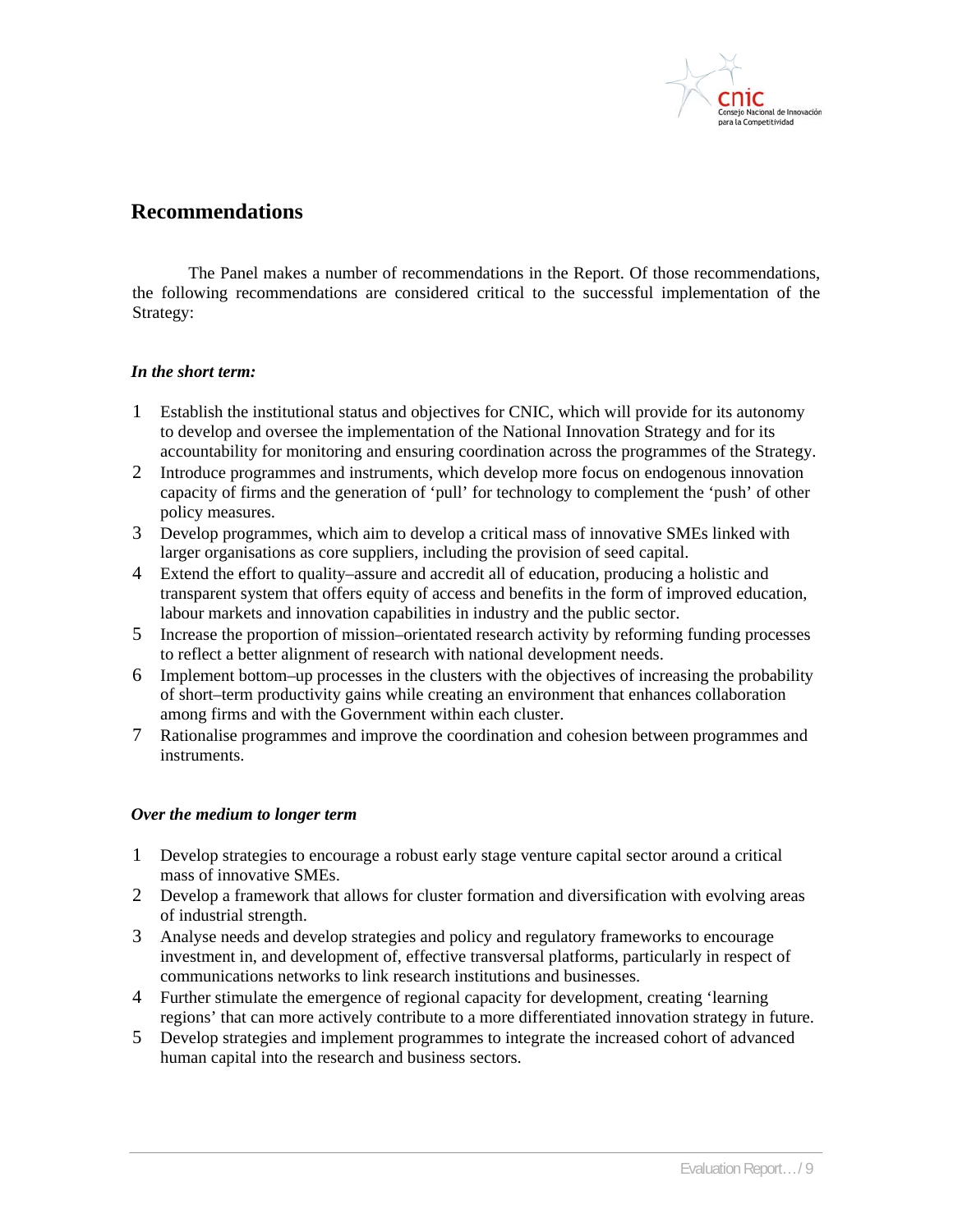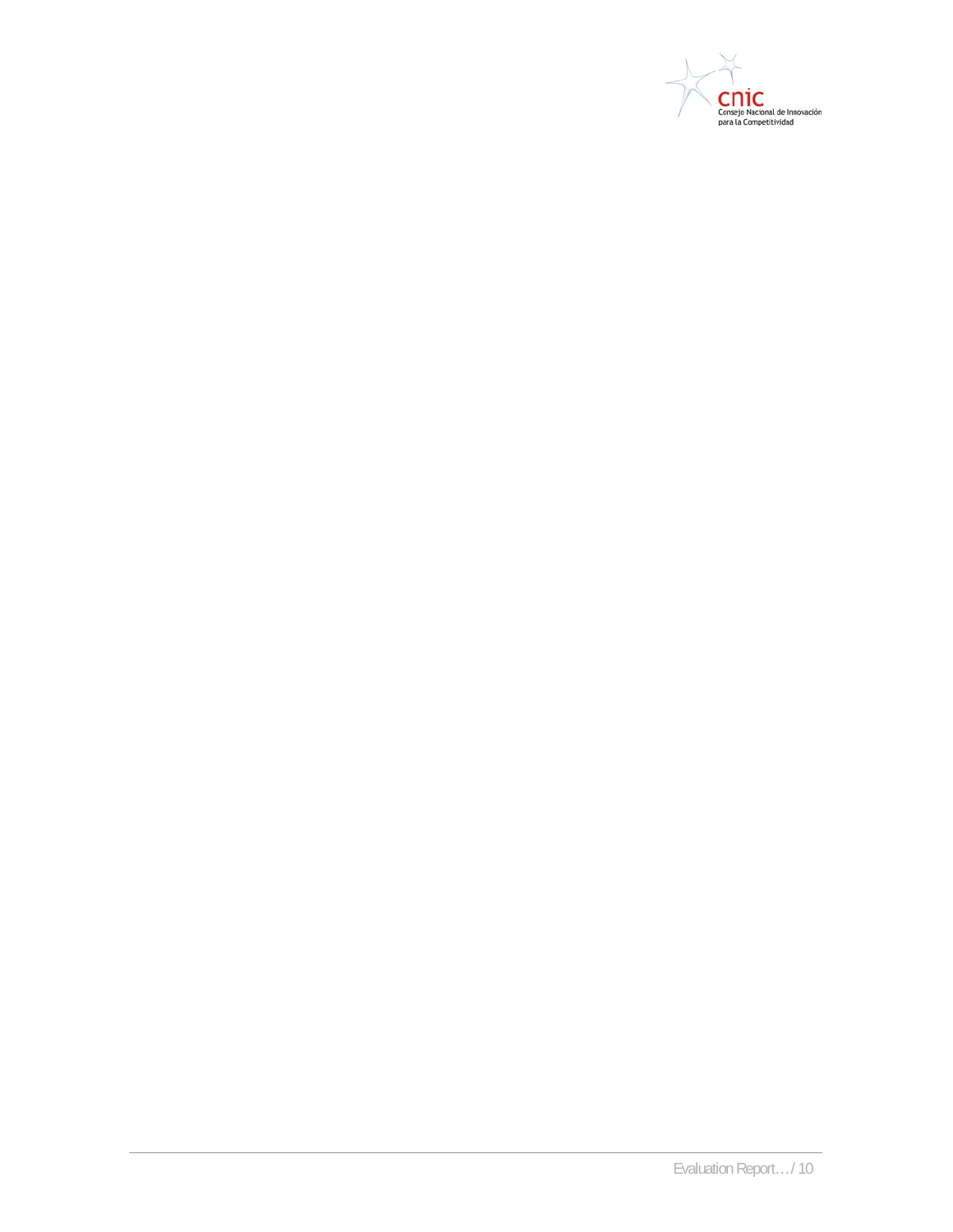

# **1 Introduction**

This report presents an assessment by an independent international panel of the strategy of the National Council for Innovation for Competitiveness (CNIC) and its implementation.

The CNIC was originally set up by presidential decree in 2005 as an interim body. In response to the report of the interim Council, President Bachelet made it into a permanent body in 2006, with a mandate to advise the President on policies in the area of innovation including the education of specialised human resources and the development, transfer and diffusion of technology. The mandate of the Council set out in Decree No 505 is to

Propose a national strategy for innovation for competitiveness

Publish strategic proposals

Establish mechanisms to consult and enter dialogue with relevant actors, especially the regions

Propose how to allocate the FIC tax on mining companies

Undertake studies

Make proposals for institutional redesign

Based on this mandate, the CNIC produced Volume 1 of 'Towards a National Innovation Strategy for competitiveness' early in 2007 and Volume 2 at the start of 2008. The strategy contains a wide–ranging series of reforms and initiatives that aim to double Chilean income per head by 2020–25, matching the level of comparable resource–based developed countries.

The panel reviewed the CNIC's strategy and further proposals, three background reports commissioned from independent consultants and interviewed key stakeholders during a week in Santiago in January 2010. It reconvened early in March to finalise its report. The Panel endorses the CNIC's analysis of the stagnating state of the Chilean economy, it is singling out of the poor productivity and innovation performance of major sectors of the Chilean economy as the cause of this stagnation, and the urgency of implementing policies to catalyse and reenergise the performance of Chile's private sector – the fundamental basis of economic activity.

The report is organised in five chapters. Following this introduction, it reviews the progress of Chile's development and summarises key elements of the current crisis in development. It reviews the achievements of the CNIC overall and in establishing a Strategic Innovation Policy. It then discusses progress and continuing needs in the main blocks of the CNIC's national strategy for innovation for competitiveness before drawing conclusions and making recommendations.

The Panel has been mindful of the need to harmonise and prioritise the longer–term policy and institutional changes contained in the CNIC reports with the pressing needs for near–term actions directed at stimulating increased firm and industry performance. The Panel also has been mindful of the historically unique evolution of Chile's economic and governmental structures. Thus, its note of experiences, policies and programmes adopted in other developed countries are intended as examples of initiatives worthy of consideration and adaptation, not as prescriptions.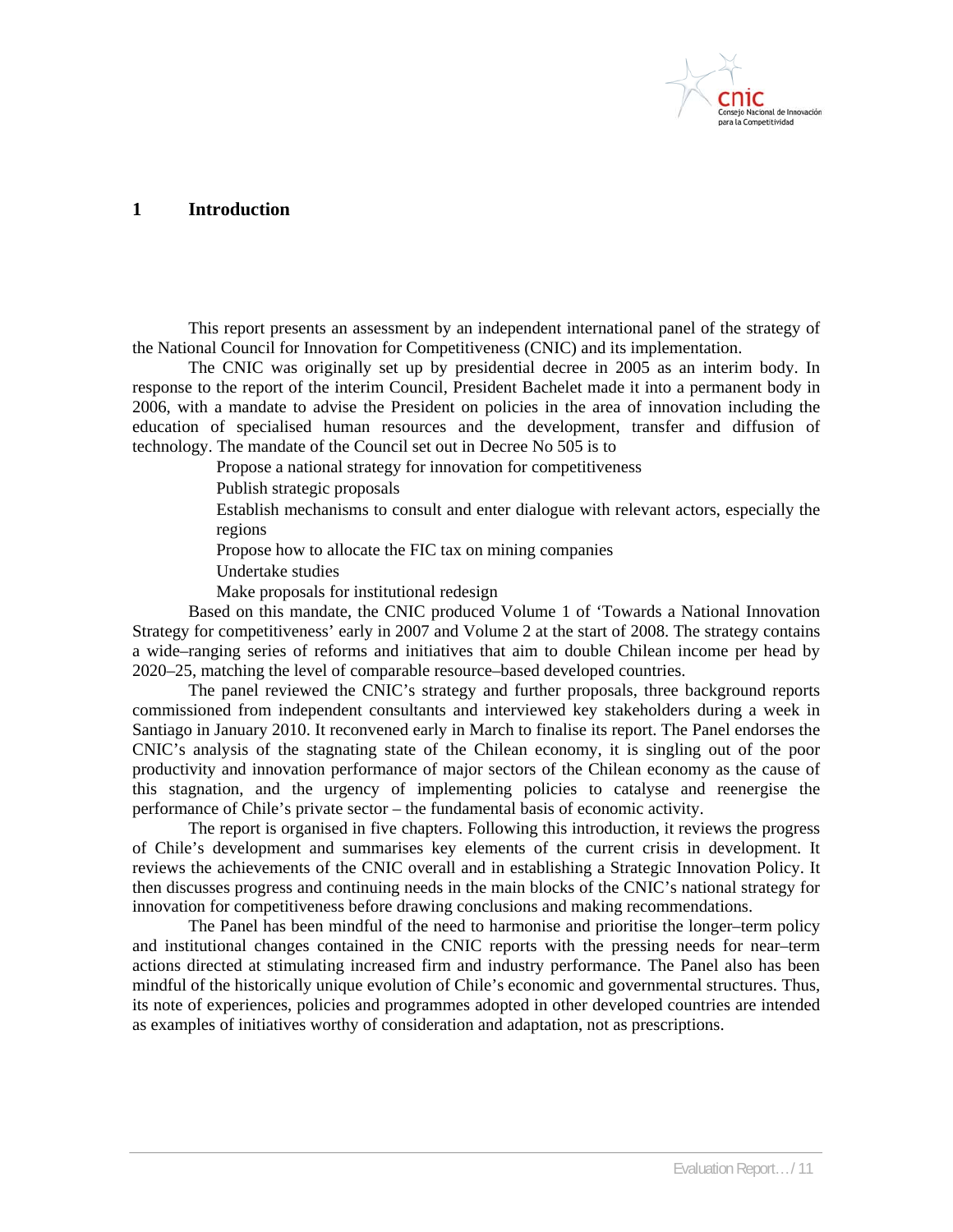

# **2 The Crisis in Development**

The growth that doubled Chile's national income per head in the two decades to 2005 has faltered. The growth was enabled by the development of new resource–based industries and it has stopped because of a failure to use innovation to sustain growth in productivity and output. Chile is therefore at a dangerous point in its economic development. Re–establishing a high rate of growth will require significantly improved innovation performance. Because other countries are entering the same markets and innovating faster than Chilean industry, 'standing still' is not an option. If innovation and productivity in Chile continue to stagnate, national income per head will **decline** in relative terms. Rather than redoubling income per head, Chile will sink back into underdevelopment.

The problems that have led to stagnating performance have been clearly documented by, among others, the OECD<sup>[1](#page-11-0)</sup>, the Growth Commission<sup>[2](#page-11-1)</sup>, the World Bank<sup>[3](#page-11-2)</sup> and the CNIC itself. The central problem is Chilean companies' poor innovation performance. It is companies that create wealth and jobs; their performance drives economic development. At the aggregate level, the international literature says that innovation alone accounts for about half of growth. The Chilean Innovation Surveys show that companies' innovation expenditures fell from 1.6% to 1.2% of GDP between 2004 and 2006 and the proportion of companies that had introduced innovations in the previous three years fell from  $38\%$  to  $33\%$ <sup>[4](#page-11-3)</sup>. The learning effects of Chile's innovation expenditure are limited. 80–90% of Chilean firms' innovation spending is on importing machinery. In comparison, European companies typically devote half their innovation spending to internal  $R&D$  – aiming to master rather than merely acquire technology<sup>[5](#page-11-4)</sup>.

At the level of overall economic policy, Chile has been among the 'best in the class' in conforming to international doctrine. The quality of public policy is high; government is regarded as stable, reliable and with a low level of corruption; Chile scores well in international comparisons of the ease of doing business; corporation tax is low; and property rights are secure. Reform is based on a broad consensus, so Chile has deservedly acquired a reputation for predictability and sustainability<sup>[6](#page-11-5)</sup>. The Growth Commission rightly concluded

Most observers seem to believe that the challenge for Chile today is to design and implement a package of far–reaching microeconomic reforms. In contrast to the macro reforms successfully undertaken heretofore, micro reforms are seen to be more difficult: their effect can take time to

<span id="page-11-0"></span><sup>&</sup>lt;sup>1</sup> OECD Reviews of Innovation Policy: Chile, Paris: OECD, 2007<br><sup>2</sup> Homi Kharas, Danny Leipziger, William Malanay, P. Thilleinath

<span id="page-11-1"></span>Homi Kharas, Danny Leipziger, William Maloney, R Thillainathan and Heiko Hesse, *Chilean Growth Through East* 

<span id="page-11-2"></span>*Asian Eyes*, Commission on Growth and Development Working Paper No 31, Washington DC: IBRD/World Bank, 2008 World Bank, Project Information Document (PID) *Chile Promoting Innovation and Competitiveness*, Report No AB3180 (mimeo)

<span id="page-11-3"></span><sup>&</sup>lt;sup>4</sup> CNIC, 2009. Innovation is here defined to include organisational, managerial and marketing innovations  ${}^{5}$  OECD (2007),  ${}^{7}S$ 

<span id="page-11-4"></span> $5$  OECD (2007), p75

<span id="page-11-5"></span><sup>6</sup> Growth Commission (2008)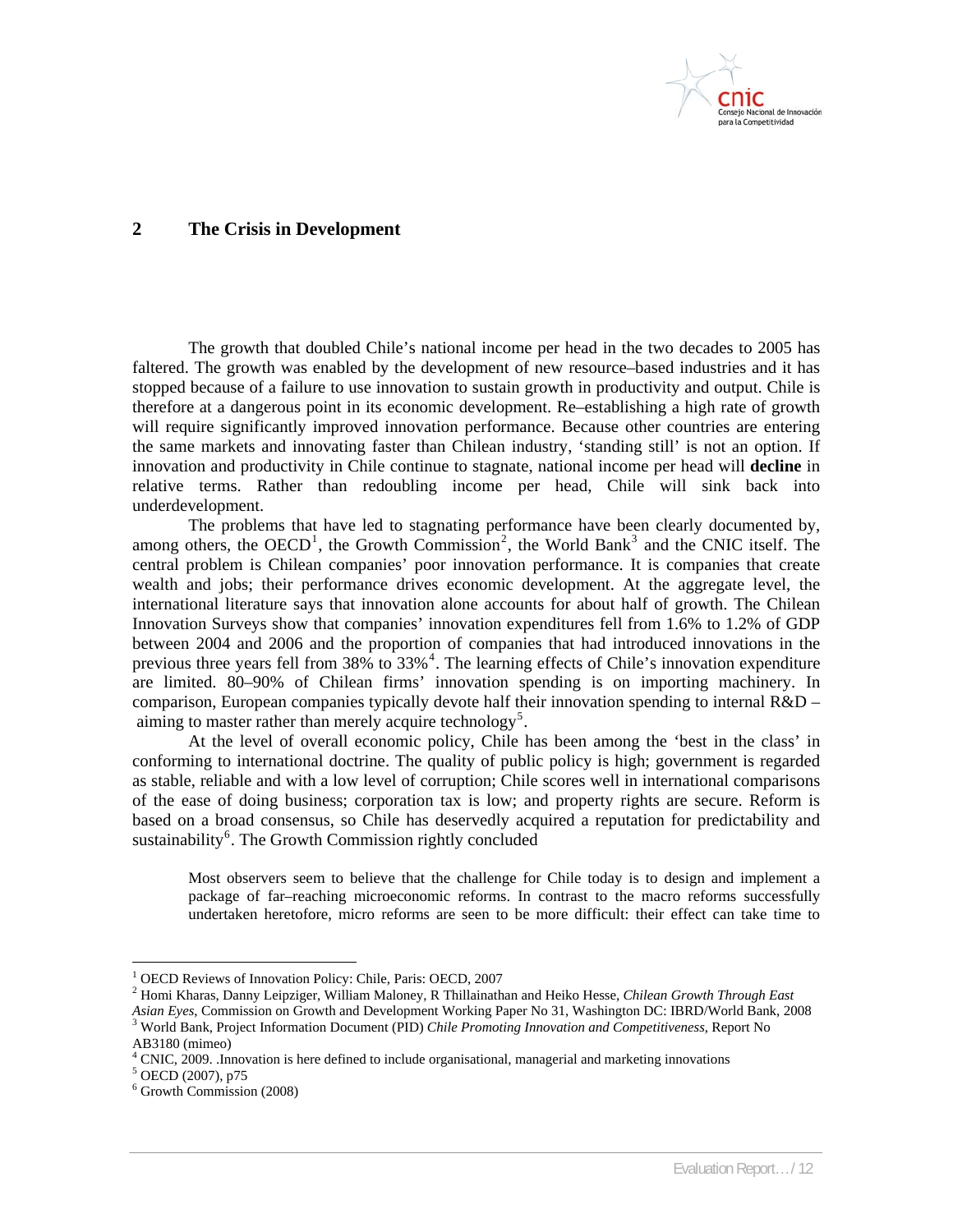

capture, their implementation cuts across ministerial responsibilities, and aspects of reform affect perceptions of the political and social compact that has governed Chile in past decades.

Historically, import–substitution was abandoned in the 1970s and export–led growth based on natural resources induced the growth spurt of 1985–97. The spurt extended the existing strength of copper mining and provided dramatic growth in fishing, aquaculture, fruit, wine and other food. Corfo, and from 1976 Fundación Chile, paved the way with finance and encouraged technology transfer. In line with the OECD 'technology gap' orthodoxy of the time, imported technologies were adopted but limited effort was made to develop domestic capability to unbundle, understand and further develop the technologies – in the companies the universities and institutes or indeed in the state. An early cost of this was inability to regulate fishing adequately and the collapse of some fisheries. A recent cost has been the crisis in salmon farming, also owing to inadequate regulation.

Studies of the development of Total Factor Productivity (TFP) confirm that most of the increase in TPF in the 80´s and 90´s was due to reallocation of resources from traditional industries to natural resource based sectors, with imported technologies that increased the productivity of new companies in these booming sectors. Thereafter, most of the intra firm productivity gain was realised through rationalisation and downsizing rather than through expansion, while later entrants often came in with weak technological capability and therefore with **lower** productivity than existing players. Chilean manufacturing productivity levels were still less than 40% of global best practice by the late  $1990s^7$  $1990s^7$ .

Fast-growing countries tend to have increasing diversity in their exports<sup>[8](#page-12-1)</sup> but Chile's diversification largely came to a halt by 1995. Growth in resource–based industries can provide opportunities to diversify into others. But the sectors in which Chile's exports are specialised tend to have poor potential links of this  $\text{kind}^9$  $\text{kind}^9$ .

The response to the growth spurt should have been increased innovation activity, developing knowledge to lever the windfall provided by the exploitation of new raw materials into sustained competitive advantage. Instead, industry harvested the rents but failed to invest in knowledge, the physical and human capital needed to maintain an internationally competitive position.

#### **Business innovation**

If industry is to innovate, it must have both the desire and the means to do so. Modern innovation processes are increasingly 'open' and involve networks (often whole supply chains), yet networking and clustering of Chilean firms is at an early stage. Companies' links to the research system are weak, because of that system's isolation and concentration and because firms have low absorptive capacity. Few research–capable people work in business and they are concentrated in a small number of firms. Chile's ICT intensity is also very low by international comparison, limiting the ability of industry both to gather intelligence and to modernise.

At present, Chile's business sector R&D spending (BERD) accounts for about 45% of Gross Expenditure on R&D (GERD). The most developed countries' BERD tends to be two–thirds to three–quarters of GERD. The right policy is **not** to try to transfer state to private expenditure in order to achieve an OECD–like ratio of BERD to GERD. In Chile, the whole of GERD is simply

<span id="page-12-0"></span><sup>7</sup> Crespi (2006)

<span id="page-12-1"></span><sup>8</sup> Growth Commission (2008)

<span id="page-12-2"></span> $9$  Hausmann and Klinger (2007)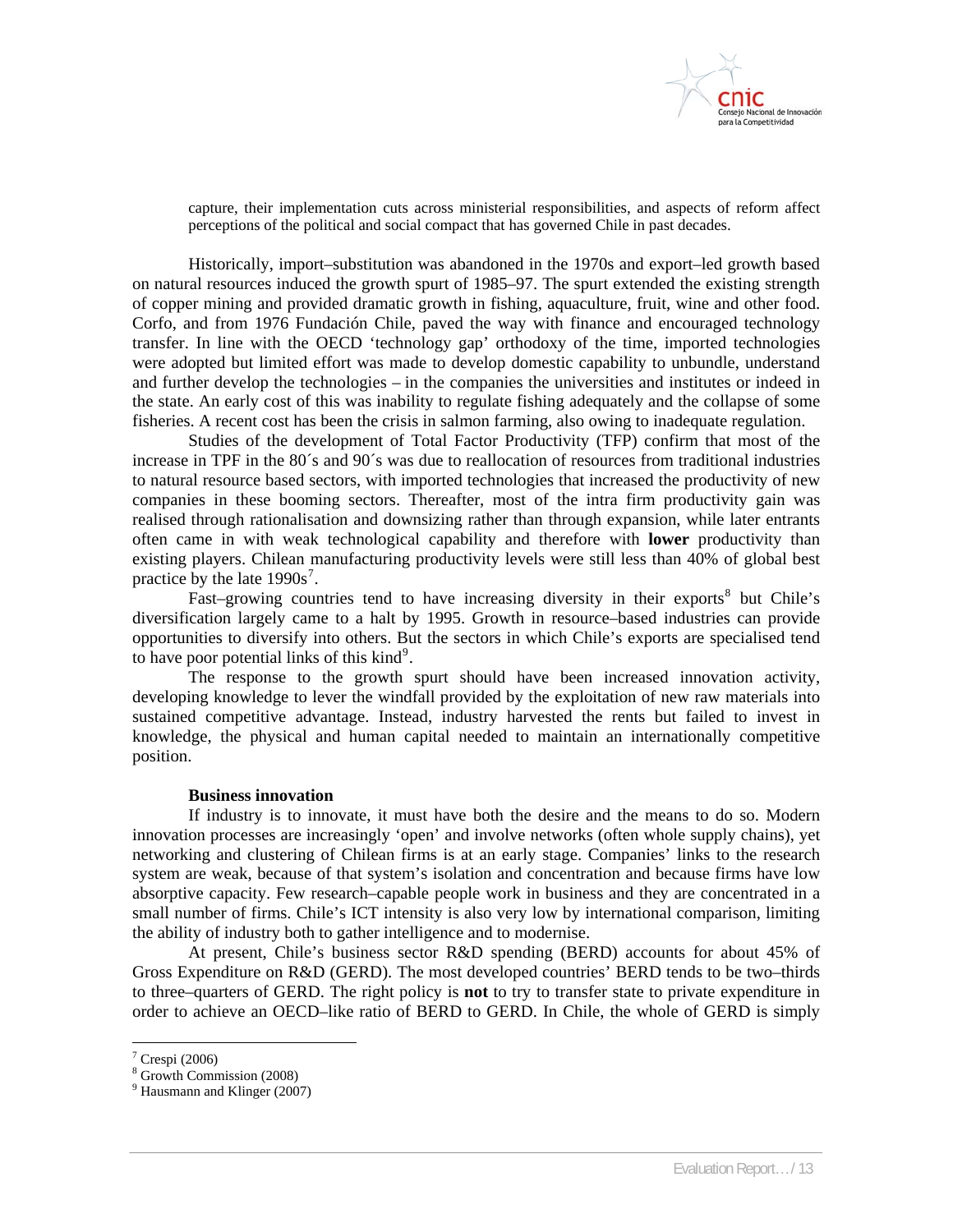

too small to support a healthily innovating economy and generate growth. The needed policy in Chile is for the state to invest in R&D ahead of business. As industry's absorptive capabilities rise, so a virtuous circle of supply and demand for advanced human capital will be established, as it has in all the developed countries, leaving the balance of investment between the state and business to evolve towards developed–country proportions.

According to the OECD, there is a 'rent seeking' approach'<sup>[10](#page-13-0)</sup> in industry, which ignores the need constantly to reinvest profits in technological progress and therefore in the human and physical capital and knowledge needed for product innovations and improvements in productivity. So a key policy requirement is to increase **understanding** of the need for innovation as a driver of productivity growth and economic expansion. But understanding is not enough. The means must also be available. Chile's innovation system is clearly deficient in its ability to provide the levels and quality of human resources, knowledge infrastructure (of universities and technology institutes) and the policy support required for innovation that is provided to Chile's competitors.

# **Human capital**

Despite recent reforms, low levels of literacy and educational attainment undermine the ability of the work force continue to contribute to productivity and innovation. 37% of the potential student body is effectively illiterate while only 2% reach levels of education that would qualify them to be 'knowledge workers' able to assimilate and develop knowledge needed for technological innovation $11$ . (This compares with rates of under 10% illiteracy in developed resource–based economies such as Australia, Canada, the dynamic SE Asian economies and China. Over 10% in China and leading OECD countries, and 20% in the fast–growing SE Asian countries, are educated to 'knowledge worker' levels.) A much smaller proportion of Chileans study abroad, building the networks that enable access to global developments in knowledge and technology. And the talents of many Chilean women are wasted: Chile has the lowest rate of female labour force participation in South America.

The weakness of the education and training system extends up through vocational training (so that the quality of middle–level labour is mixed and uncertain) to higher education, whose output of the needed graduates and postgraduates in science and engineering is limited. PhD output has been very low by international comparison and has only started to rise in recent years. Chile has made admirable progress in some areas of education, such as expanding tertiary coverage. Yet quality and relevance still lag below OECD levels, and will continue to constrain innovation capacity unless improved.

#### **Science and science linkage**

Chile's scientific productivity is better than most countries in Latin America but remains low in world terms. As in many developing countries, the **pattern** of scientific spending is more biased towards basic research than in developed countries – a result of the scientific elite having a great deal of control over funding allocation combined with a low level of demand or signalling from companies and other social actors about needs.

In Chile, most R&D is financed by the government and carried out in the universities with few connections to the business sector. The system of Public Research Institutes that in other

<span id="page-13-0"></span><sup>&</sup>lt;sup>10</sup> In effect, the OECD is saying that much of Chilean business has failed to internalise the need to invest in industrial forms of knowledge and innovation

<span id="page-13-1"></span> $11$  Growth Commission (2009)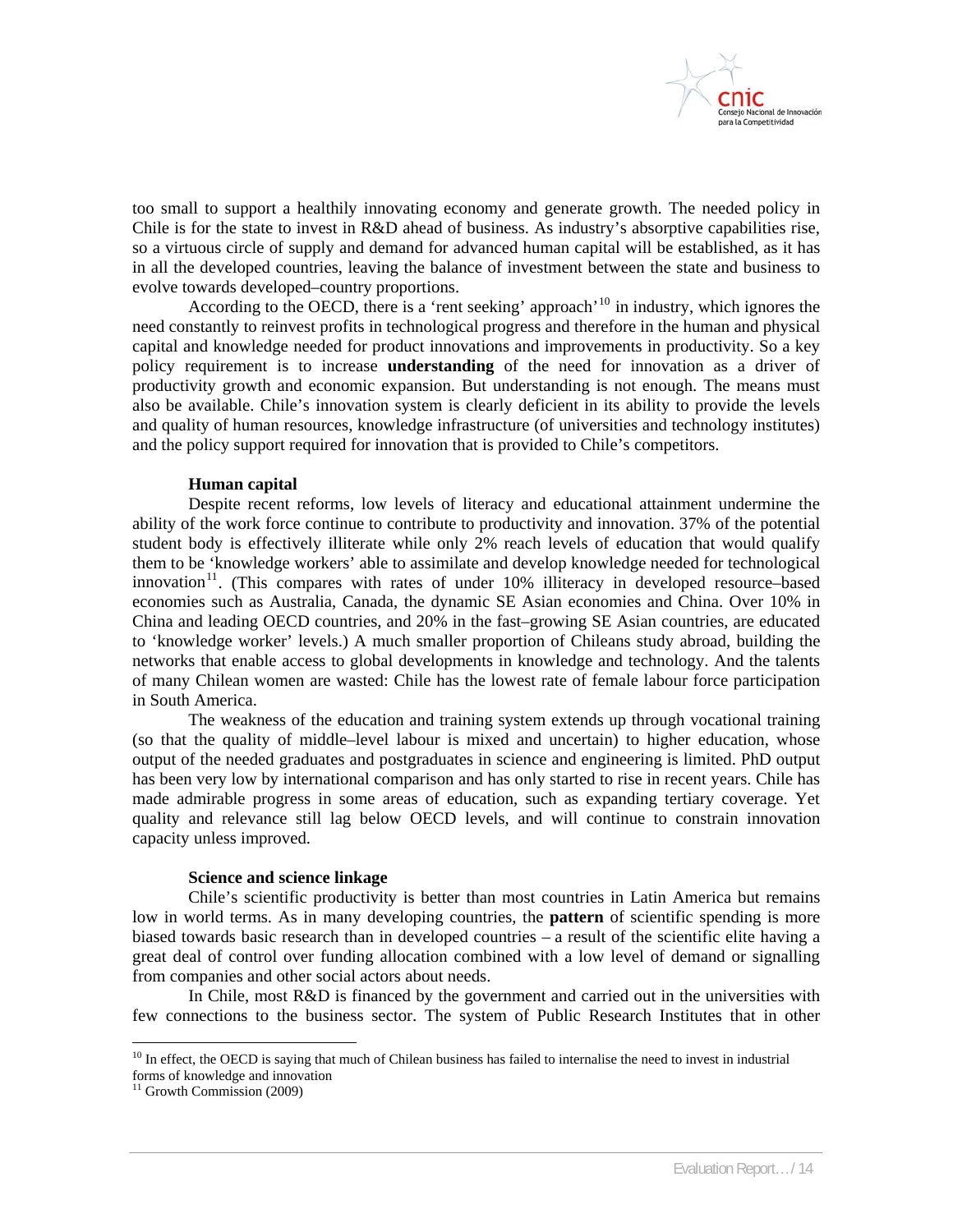

countries provides important support to innovation and development in the business sector is weak and ineffective in Chile. Scientific human resources are in short supply. Likewise, the system of IPR and the markets for knowledge–based services are underdeveloped.

#### **Governance**

The problem is not only education and conditions for **technological** innovation. For example, the key limiting factors in moving further into tourism have been **organisational**: lack of coordination in infrastructure development; and failure to coordinate private sector development, so that investments become mutually supporting.

A more fundamental problem, which underpins part of the lack of coordination, is the absence of specific mechanisms for setting strategic priorities in the STE, training and Innovation areas. The OECD points to weak governance and coordination among the agencies responsible for research and economic development that has resulted both in 'blind spots' and in duplication of functions. There has been too much emphasis in policy on R&D (especially in the universities) and too little on technology absorption and diffusion<sup>[12](#page-14-0)</sup>. Interventions have tended to be project– rather than programme–based, taking a fragmented view of needs. Fear of government failure and the desire to use 'neutral' instruments that do not differentiate among sectors of industry has meant that programmes have often failed to tackle the specificities of need in different sectors. Not least, the small scale of the effort to increase innovation has been insufficient to address the problems properly.

The CNIC represents a major step in the right direction – a perception that was reinforced in the OECD's follow–up to the Innovation review that focused on the  $CNIC<sup>13</sup>$  $CNIC<sup>13</sup>$  $CNIC<sup>13</sup>$ . It provides an **arena** in which strategic intelligence can be collected and strategic policy capabilities accumulated, and national innovation policy discussed and coordinated. Its strategy provides a development agenda around which the key national actors can organise.

The effectiveness of CNIC naturally also depends on the other institutions of the new Innovation Policy System that is emerging in Chile. The Inter–Ministerial Committee, in charge of specific policies design and implementation comprising those ministers who sit on the CNIC, appears to have struggled with the task of implementation and delegation to the agencies. As a result, the CNIC has been involved in more specific debates about individual policies than is desirable in a governance system that makes good use of agency.

<span id="page-14-1"></span><span id="page-14-0"></span>12 The report apparently misses weaknesses of direct support of industrial R&D and industrial innovation in firms, a major problem of Chile and of other developing economies.

OECD, (2009)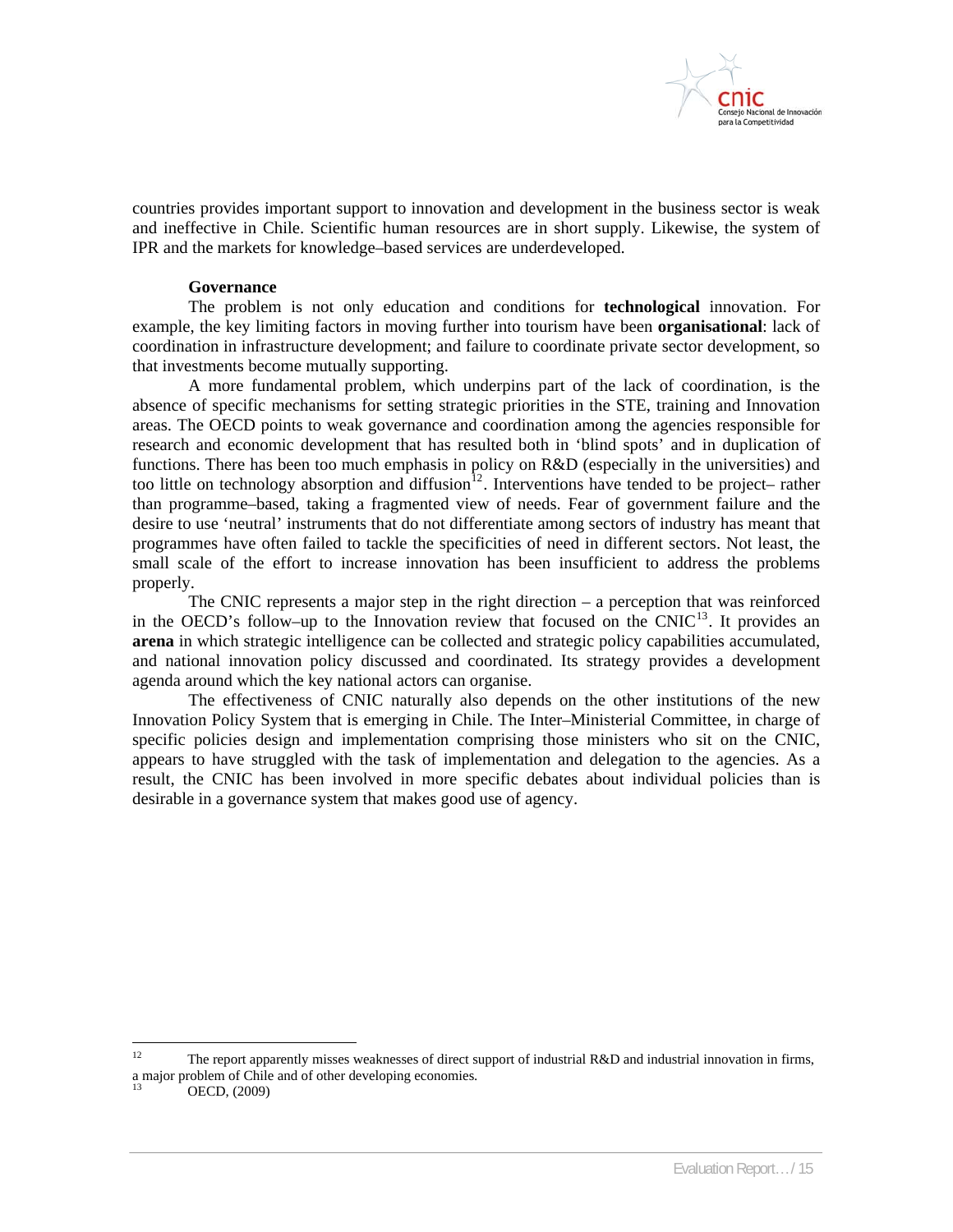

# **3 Achievements of the CNIC**

In this section we first summarise the history and strategic aims of the CNIC and then discuss its achievements.

#### 3.1 The Agenda of the CNIC

The CNIC mandate of setting strategic priorities and coordinating national research and innovation strategy is needed in all countries. Beyond CNIC with its *Vision and Strategic Priorities* function at the highest level of the State (or Government Structure), the *Innovation Policy System* also includes, a Ministerial Innovation Committee (MIC), individual Ministries, and the funding/implementation agencies like Corfo (including INNOVA Chile) and CONICYT. MIC decides what parts of CNIC's advice to implement. The Minister of Economy chairs the MIC but actors in the system are expected collectively to implement the strategy while at the same time no one can tell all the others what to do. Actors must therefore work together 'vertically' (between ministries and their agencies), 'horizontally' across administrative boundaries and at regional and national levels.

The first volume of the strategy says

Total Factor Productivity must rise, driven by greater knowledge–intensity, technological change, human capital and innovation

Average years of schooling must rise to 12 by 2010 and 14 by 2021, while the proportion of the cadre of 18–24 year olds entering higher education must rise from 43% today to nearly 80% by 2021; Chile should make significant progress in the results achieved in OECD's international PISA evaluations

GERD should rise from 0.68% of GDP in 2004 to some 2.3% by 2021 and the business share of this should rise from 37% to 50% of that total

Dependence upon a small number of economic sectors must be reduced. At the time, the 25 main items comprised 76% of exports. This should fall to below 50%

The country's position as measured by international innovation and economic indicators should improve  $14$ 

The second volume<sup>[15](#page-15-1)</sup> (2008) stresses the need to move towards a knowledge economy and points out that in a time of increasing global specialisation, Chile cannot afford to try to be good at everything and must therefore specialise. It proposes three major pillars

High–quality, life–long learning

A science and technology system orientated towards social needs

A proactive and innovative business enterprise sector

<span id="page-15-0"></span><sup>14</sup> CNIC (2007)

<span id="page-15-1"></span> $15$  CNIC,  $(2008)$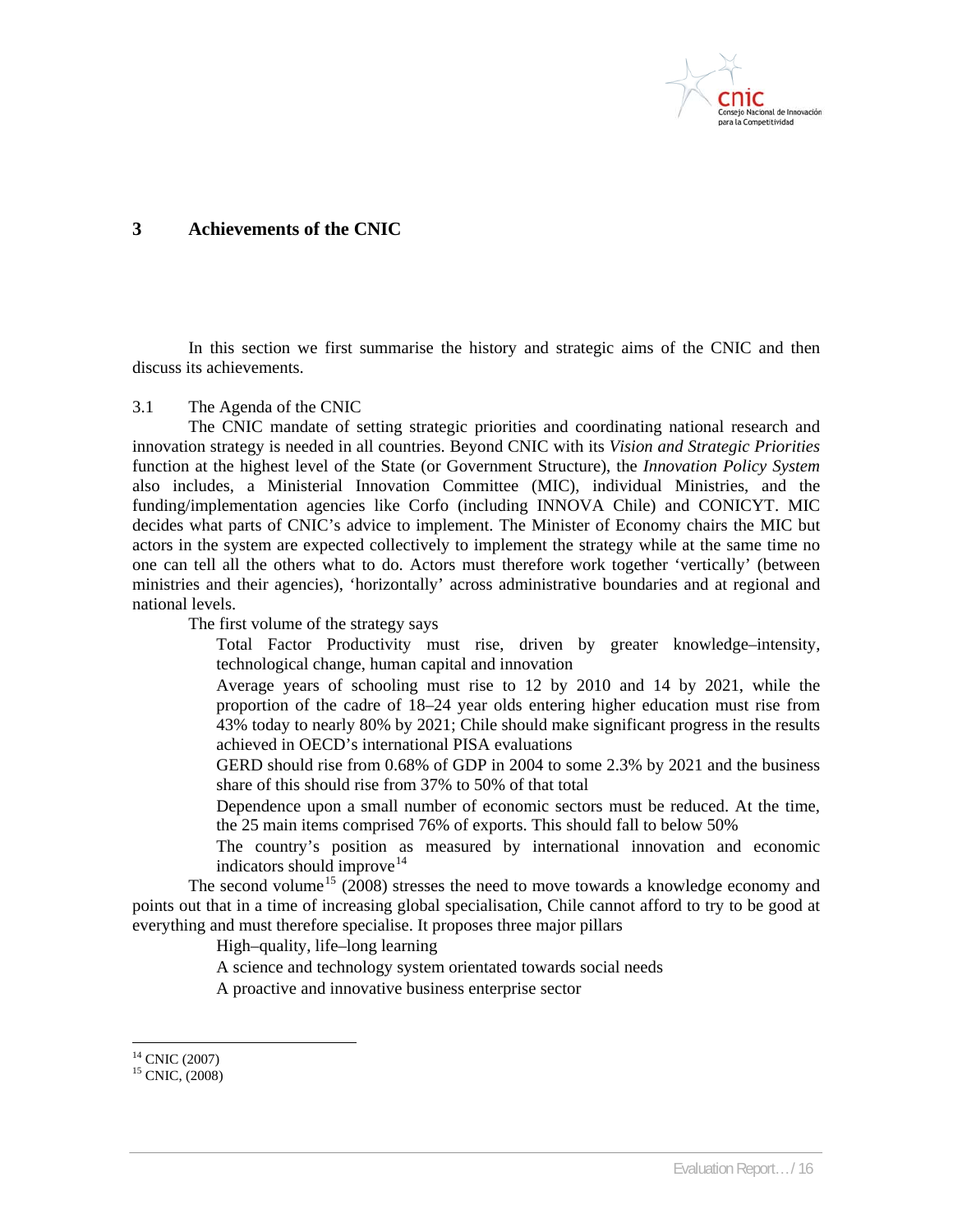

In its statement<sup>[16](#page-16-0)</sup> to the government in 2009, the CNIC formulated more detailed proposals in a number of areas: Human Capital development e.g. proposing a national system of competence– based labour certification, overseen by a certificating body; Business Innovation e.g. strengthening clusters, both by providing support to the development of cluster strategies and by supporting capacity building at the regional level as well as more directly providing cluster management and funding for cluster–based innovation; and Science e.g. proposing increased funding for research infrastructure and areas of mission–oriented research relevant to national economic priorities.

#### 3.2 Achievements of the CNIC

At the overall level, the CNIC has tackled all the five elements of Strategic Innovation Policy. It has established a **national vision** – in the form of two volumes of strategy and their continuation into updated sets of proposals in August 2009 and March 2010. This includes both overarching objectives like growth, moving into a knowledge economy, regional issues, ecology, equity, etc, and a view about where the country´s present and future comparative and competitive advantages lie.

CNIC has also **articulated the vision into a set of priorities and helped to articulate these into policies**. Many of the actions triggered by the CNIC are 'horizontal'. A major achievement has been also to initiate a process of articulating thematic priorities for national 'clusters'. Other policy actions include

> Extending CONICYT funding towards centres of excellence, to reduce fragmentation and start to orient university research towards industrial needs

Strong support for enhanced budgets oriented to direct support of innovation in firms,

and related actions (a weak link in Chile´s innovation system)

University accreditation and funding reform of, to increase quality

An early retirement programme at universities, to enable renewal and create career opportunities for young researchers

A shift towards accredited, competence–based vocational training

Changing the Industrial Property Department into the National Intellectual Property Institute (INAPI), enabling modernisation process of patents and IPR

Establishing the need to reform and increase the capabilities of the research institute/technology centre sector, in order to support the needs of industry

It has **coordinated** policy formulation by acting as a policy **arena**. Coordination among sectors and agencies was improved, not only through the formal activities of the CNIC but also via the informal links established by individuals<sup>[17](#page-16-1)</sup>. CNIC has partly collected and partly funded the strategic intelligence and capability development needed in order to understand and monitor systems performance. More effort is required to make Chilean indicators conform to OECD norms and in monitoring and evaluation, but CNIC is already a reference point for the national innovation system. Another important facet of coordination is the increased public visibility the CNIC has brought to innovation. Given the cultural problems of adjusting to the centrality of innovation in modern economic development, this work with the public at large is very important. The existence of the CNIC triggered the creation of the MIC inter–ministerial committee, giving Chile a policy

<sup>1</sup> 16 CNIC (2009)

<span id="page-16-1"></span><span id="page-16-0"></span><sup>&</sup>lt;sup>17</sup> Note that insiders view such links as a critical success factor for the Finnish Research and Innovation Council, which is considered the archetype for such bodies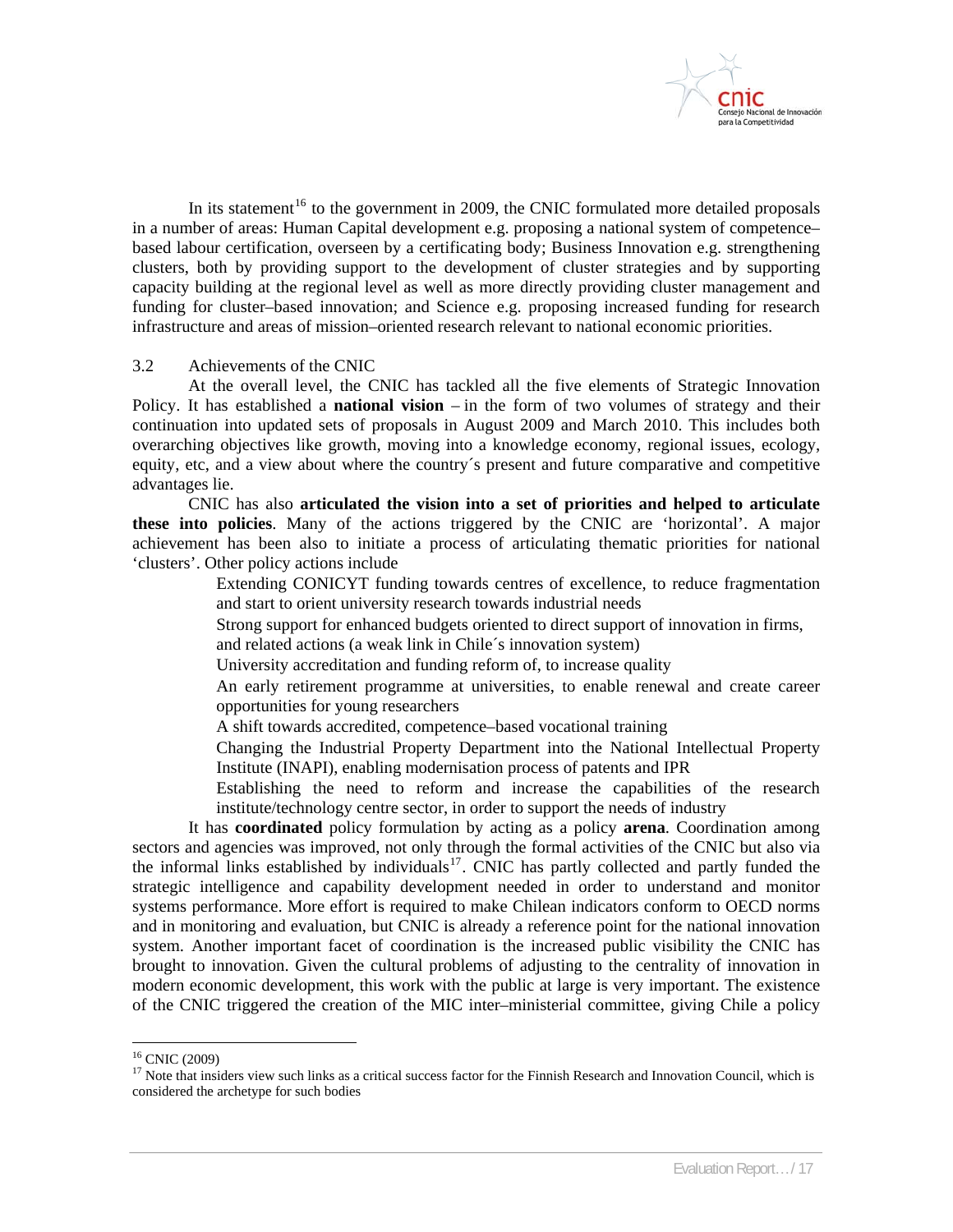

implementation mechanism that spans several ministries, creating opportunities to implement more holistic policies.

The CNIC has started work to **evaluate the National Innovation System and associated policies** by commissioning and cooperating on a series of evaluations at the programmatic level and by defining an evaluation architecture and methodologies through which it can – in cooperation with the other stakeholders – organise systemic evaluation.

It has **influenced the budgets for science, technology and** innovation in several ways (i) suggesting areas that are weak and need public support (ii) by revising a final draft of the proposed budget that will be discussed in parliament (iii) being asked by some MPs about the consistency of the budget during parliamentiary investigations. Direct public expenditure on science, technology and innovation has grown from 0.26% of GDP in 2007 to 0.32% in 2008 and is estimated to reach  $0.36\%$  in  $2009<sup>18</sup>$  $2009<sup>18</sup>$  $2009<sup>18</sup>$ . This is still considerably less than OECD countries spend but shows the state making the kind of 'kick–starting' investments that should help initiate growth in BERD.

Clearly, it is still too soon to expect to be able to see signs in economic statistics that CNIC has had an effect on the economy. However, all these achievements make it reasonable to expect such effects in the medium and longer term.

<span id="page-17-0"></span> $18$  CNIC, (2009)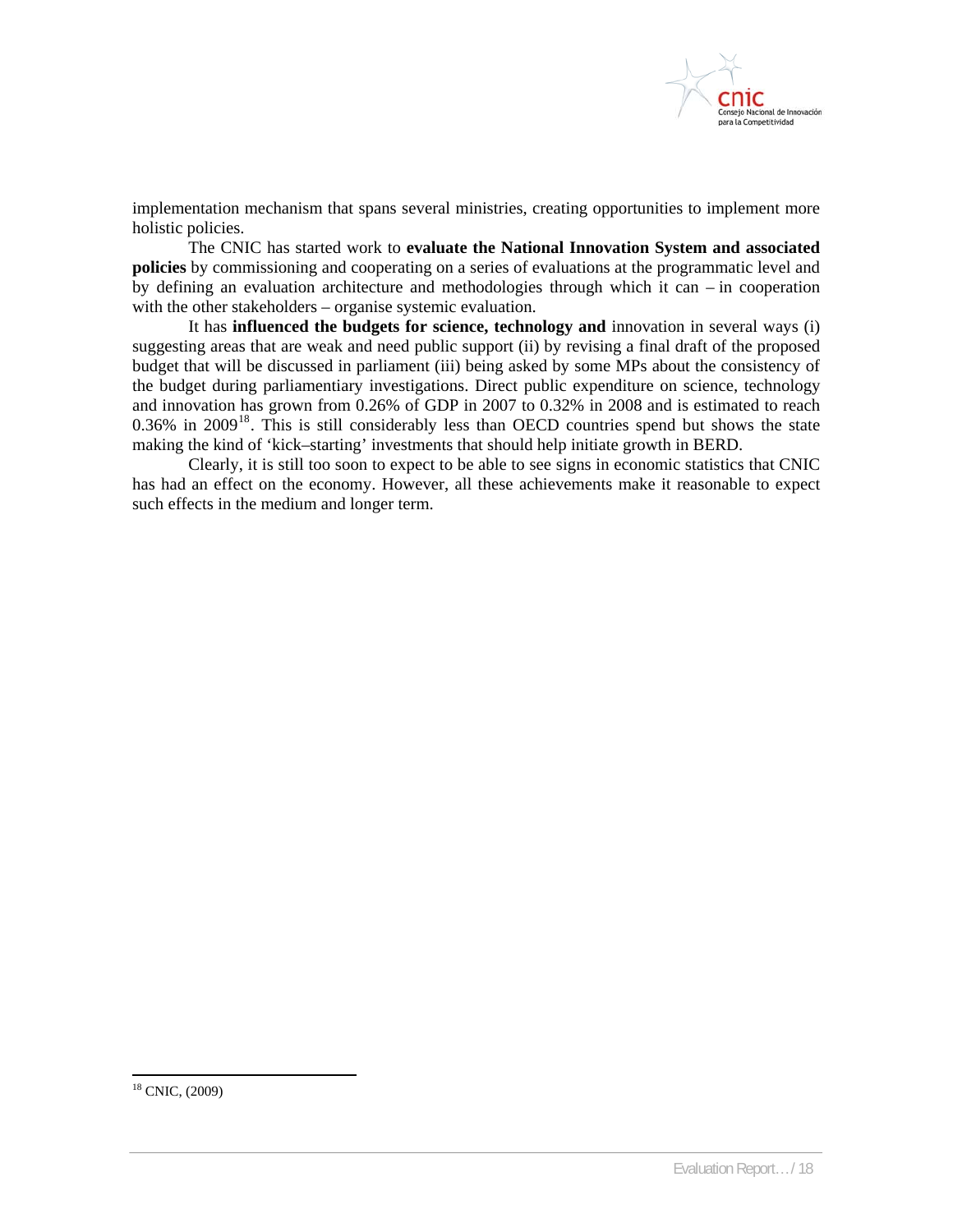

# **4 The Strategy for Innovation for Competitiveness**

In this section, we review progress in the Strategy, following the three major pillars of the strategy and the cluster policy, noting at the start of each section how the CNIC viewed each in its proposals of August 2009.

#### 4.1 Business Innovation

The CNIC notes that funding for business innovation has grown less rapidly than that for the other two pillars. Universities' Technology Transfer Office (TTO) and IPR management functions remain underdeveloped. The number of consortia between academia and industry has increased but remains modest. The amount of direct innovation support to companies has remained static for some time. The R & D tax credit was itself misconceived in that it rewarded links with the knowledge infrastructure rather than endogenous innovation. Also bureaucracy contributed to reduce the limited success of R&D tax break scheme for industry. The needed reform of the research institutes has been delayed, so the upgraded technology support infrastructure companies need is still largely absent. The volume of spending on innovation support programmes delivered to industry is small and its administration bureaucratic. The programmes are fragmented, so it is hard for beneficiaries to obtain an overview.

The CNIC's proposals for remedying deficiencies in business innovation were

Large–scale provision of extension services to modernise technology in companies and to encourage increased innovation

A significant increase in innovation subsidies, focusing on grants for SMEs and guarantees and tax credits for larger companies and organisations and projects

Significantly expanded schemes to inject University graduates, including PhD–holders, into industry

Promoting the creation of a portfolio of types of risk capital from the seed stage onwards and encouraging 'business angels' by giving them tax breaks

Reforming bankruptcy laws and funding regulations that discriminate against former bankrupts, in order to promote US–style 'serial entrepreneurship'

Encouraging companies to engage in collaborative research consortia with each other and with universities, while strengthening universities' ability and desire to deliver the 'third mission' of supporting economic and social development

In the view of the Panel, the most urgent and difficult problem to tackle is to change firms' innovation behaviour and increase their innovation capacity. This involves not only technological but also management, marketing, networking and other capabilities. These determine both endogenous innovativeness and companies' ability to operate within supply chains and clusters – configurations known to increase the rate of innovation through supplier–user interaction. The benefits of all the other measures proposed to improve the innovation system cannot be realised in the form of growth unless firms' innovation behaviour and resources improve.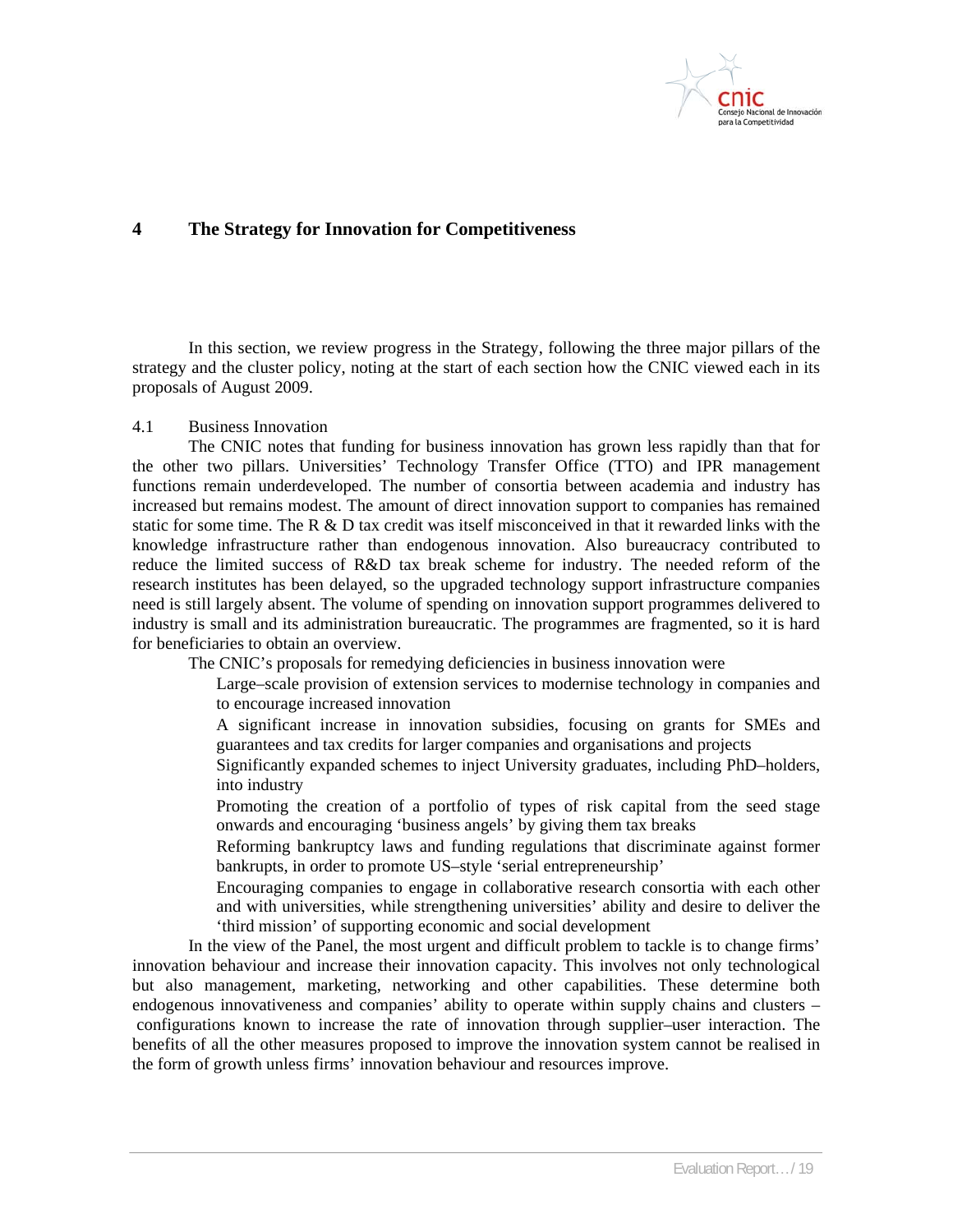

Companies differ in their capacities for innovation. Many low–technology firms with no engineering or scientific personnel are barely able to make technological innovations and depend on external sources of technology. Once the first engineer or scientist is in place, firms acquire some ability to explore external options and not only adopt but also start to adapt technologies. As the number of engineers increases, so endogenous change is increasingly possible. Companies become less dependent upon external sources of innovation and increasingly able to make use of research as well as to do their own. An important goal of innovation support policy is to help companies pass through these developmental stages. This implies using different support measures at different stages, and aiming to induce the learning and changes in innovation behaviour that come with increasing sophistication. That often means using an intervention to initiate the process of learning and then leaving companies to draw the consequences via changed behaviour – another example of the 'kick–starting' role of the state.

The Chilean innovation support system has hitherto done strikingly little to address the early stages of developing company technological capabilities, where other countries use technology audits, advisory and extension services and programmes to 'inject' qualified scientists and engineers into companies in order to create absorptive capacity. The CNIC wisely proposes the use of schemes such as these, which will launch a virtuous circle of learning in the companies – teaching them the virtues of endogenous innovation. Schemes to insert or otherwise provides incentives for the hiring of qualified manpower are especially powerful but need to be matched with company needs: less capable firms initially need BSc/MScs; more sophisticated companies need MSc/PhDs.

The innovation–in–firms support system should comprise a mix of horizontal (functionally orientated) schemes with vertically specialised innovation schemes that tackle the specificities of individual branches or clusters. A well functioning, horizontal programme, which subsidises innovation by individual firms, is important for countries like  $\text{Chile}^{19}$  $\text{Chile}^{19}$  $\text{Chile}^{19}$  in order to provide 'demonstration effects' of the importance of innovation and change company culture from traditional 'rentism' towards the longer–term perspective of modern capitalism, based on investment and endogenous innovation. An important part of the process is collective learning (about technology, marketing, management etc). *High programme uptake is a major factor in assuring success*, creating the critical mass required for collective learning and a behavioural change in favour of increased innovative activity*[20](#page-19-1).* Given sufficient levels of uptake, innovation support creates a **dis**equilibrating force, leading to imitation and therefore to spillover of behavioural change from the beneficiaries to their competitors. As behaviour changes, so the need for state intervention declines. Thus enhancing program take–up today may lead both to sharp increases in business innovation and to relatively (and maybe absolutely) lower subsidies in the future. Policy needs to go beyond formal R&D, to include also Design, Engineering, Technology Transfer, advice from consultants, etc, and the provision through other programmes of complementary Business Services related to commercialisation, management.

<u>.</u>

 $19$  Teubal, (2008)

<span id="page-19-1"></span><span id="page-19-0"></span><sup>&</sup>lt;sup>20</sup> See Teubal (1996,19977), Much of the econometric work on the impact of government subsidies on business innovation has not yet considered either the learning effects mentioned above (which go far beyond learning from R&D, which to some extent has been considered in some of the work) on the existence and especially, the eventual appearance of private sources of innovation finance in firms e.g. Venture Capital (this could be the major impact of Government subsidies to innovation). There are a few. See : Benavente J.M.; Crespi G. y A. Maffioli (2007) "Public Support to Firm´s Innovation : The Chilean Fontec Experience". OVE Working Paper WP 05/07. Banco Interamericano de Desarrollo. Washington DC.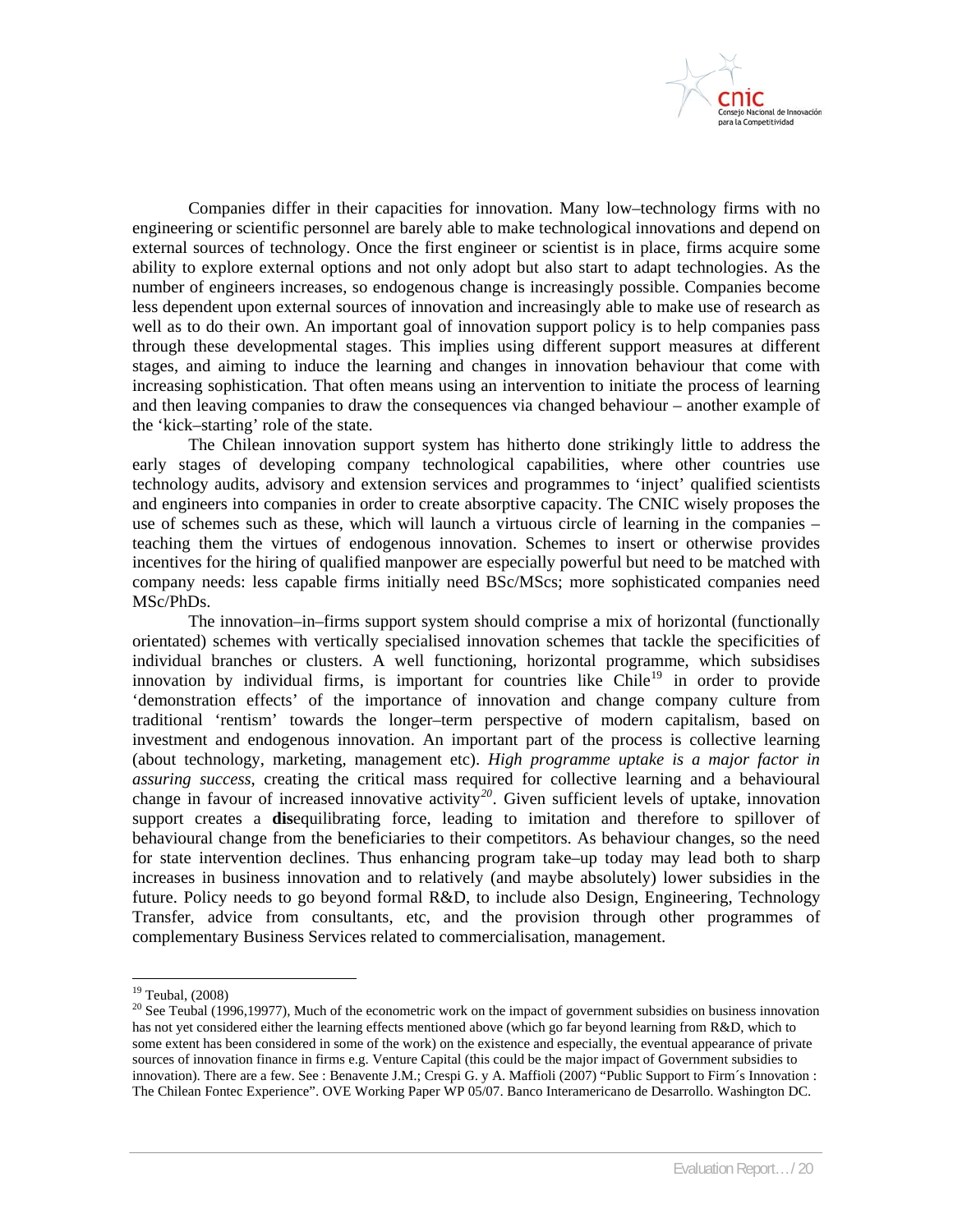

Horizontal programmes need to be complemented by others whose designs adequately consider sectoral specificities.<sup>[21](#page-20-0)</sup> Here the cluster priorities provide a good basis for organising programmes that will simultaneously stimulate the development and extension of supply chains – themselves creating arenas for innovation.

A critical consideration in programme implementation is adopting *a learning approach* whereby a major objective of support (depending probably on companies and sectors or technologies) is to generate innovation capabilities at the firm level. Success in innovation is highly skewed, so it is not reasonable to expect every beneficiary to produce short–term innovation successes from capability–improving programmes.

A **systemic** perspective is important in designing a portfolio of interventions. First, this reduces gaps and overlaps. Second, it identifies complementarities. Third – and perhaps most important – it should enable the beneficiaries to navigate the support system. Many European innovation agencies have an 'account management' function that guides beneficiaries through a sequence of interventions that develop their capabilities over time, but also – by helping them learn – discourages them from becoming 'repeat customers' for individual subsidies.

At present, Chile's innovation support schemes are fragmented and administered in an extremely bureaucratic fashion, as a result of fear of fraud and corruption. The R&D tax credit (which we argue was itself misconceived in that it rewarded links with the knowledge infrastructure rather than endogenous innovation) was so bureaucratic that it attracted only seven participations. Innovation project approval times of 180 days can be a major disincentive to take–up. Leading European agencies can turn around equivalent funding decisions in a few weeks so it is possible to implement an efficient process where funding decisions are taken low down in the organisation while at the same time having sufficient monitoring and auditing to keep the opportunities for fraud to an acceptably low level. The requirement that firms put their money into projects co–financed by the State, tend in any case to minimise 'moral hazard' and ensure that only *bona fide* projects are submitted.

A notable omission from the policy repertoire is the use of government procurement (or demand aggregation involving the private sector) as a way to induce innovation. Chile's strong anti–corruption administrative culture makes it hard to implement this type of measure, but it is noteworthy that other OECD countries are increasingly exploring and using this option.

University–Industry links have three important dimensions for business innovation: human capital; R&D collaboration; and formal technology transfer. The first is probably the most important, so a combination of analysis of labour markets with direct university cooperation between universities and 'consumers' of manpower including business and the public sector is needed to keep the supply of graduates in balance with present and future societal needs.

University–industry cooperation becomes possible at the later stages of developing company technological capabilities. It not only can produce useful knowledge but, crucially, provides signals to the university system about what areas of research and education are needed by society and therefore fore funding opportunities will concentrate. Chile has tried to jump straight to current international practice here, funding collaborative consortia and this is useful in the pockets where there are clusters of firms with high absorptive capacity. European experience has been that in other areas can be useful to go through a more developmental period of binary university– industry collaboration (eg the LINK programme in the UK) that not only produces useful

<u>.</u>

<span id="page-20-0"></span><sup>&</sup>lt;sup>21</sup> Some specific programmes of direct support of company innovation may already be implemented through the various Cluster programs.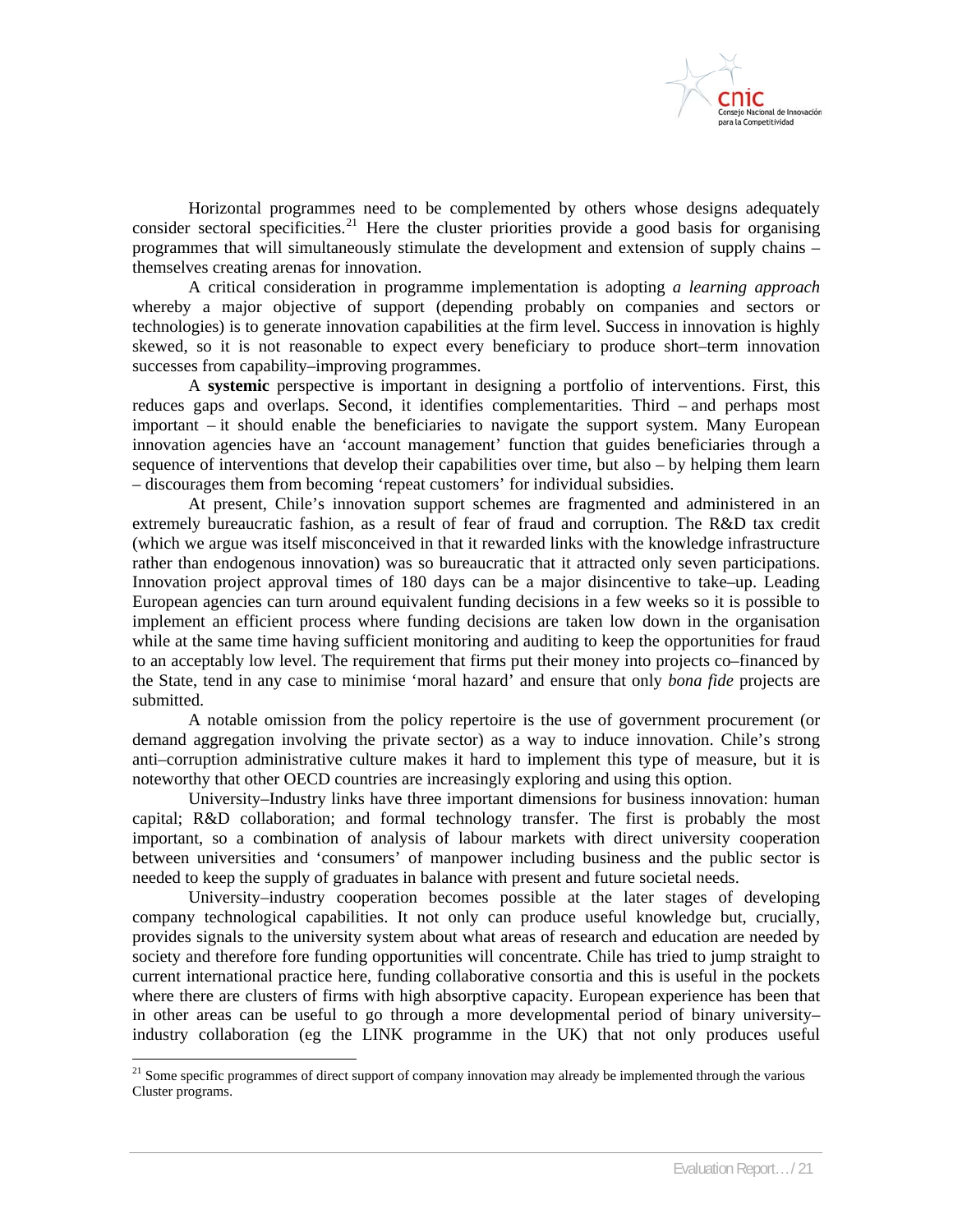

technology outcomes but also demonstrates the virtues of cooperation. Thereafter it becomes easier to move on to more highly leveraged forms of network R&D that involve less subsidy per participant.

More formal technology transfer through the sale of intellectual property or creating spin– offs can also be useful but requires significant reform within the Universities. A study<sup>[22](#page-21-0)</sup> of Interlink Biotechnologies concludes that there was/were

- 1 No links between Academics and the unit in charge of technology transfer
- 2 Lack of IP policies which consider conflicts of interest among the various parties
- 3 No policies to appropriate the benefits from commercialisation of technology
- 4 Lack of specialised personnel
- 5 Fragmented instruments, lack of continuity and a commercial approach
- 6 Absence of critical mass of research

Professionalising the TTO function will take many years because it involves culture change within the universities. The experience of countries such as Sweden is that this can require a sustained effort of up to 10 years. A complementary need is for all kinds of capital markets to work well. Conventional banking in Chile does so, but bankruptcy laws work against the kind of serial entrepreneurship that has proved an important growth driver in the USA. Domestic innovation– related capital markets are weak. Foreign capital suffers tax disadvantages and operating restrictions, limiting the opportunities to import money (and, more important, know–how) for running seed and venture capital operations. As in the Israeli case, there is a strong argument for using state money to kick–start these markets, where supply can induce demand.

However, universities almost always lack the skills and industrial understanding needed to support firms at the earlier stages on developing technological capacity. Chile needs to activate its failing applied institute sector to fill this gap, initially focusing on lower–capability firms and shifting increasingly from technology services to research over time as development raises the absorptive capacity of industry.

Chile's political centralisation means that the regions need to develop the skills and resources to play a more effective part in economic development. Economic power and research resources concentrate in Santiago, and tend therefore to be disconnected from the growth sectors of the economy (except services). Whether conceived of as 'industrial districts', 'clusters' or 'learning regions', the spatial dimension is under–developed in the CNIC strategy. The regions themselves need to become more engaged in the regional dimension of development. So far, progress on creating regional capacity is fairly slow. Once the pace is increased, the regions can contribute a more dynamic and bottom up' dimension to strategy development. A key element will be to anchor the clusters promoted by CNIC in regional<sup>[23](#page-21-1)</sup> institutions, including applied institutes physically co– located with the spatial concentration of the clusters.

#### *Summary of Major Points*

<u>.</u>

The ultimate means through which the strategy can lead to increased prosperity is increasing firms' capabilities and propensity to innovate. All other policies should support this, and tackling this directly deserves greater financial priority than has been the case so far

<span id="page-21-1"></span><span id="page-21-0"></span><sup>&</sup>lt;sup>22</sup> Biotechnology assessment and strategic recommendations. Interlink Biotechnologies, LLC. December 2008 <sup>23</sup> In the sense of economic geography, not administrative regions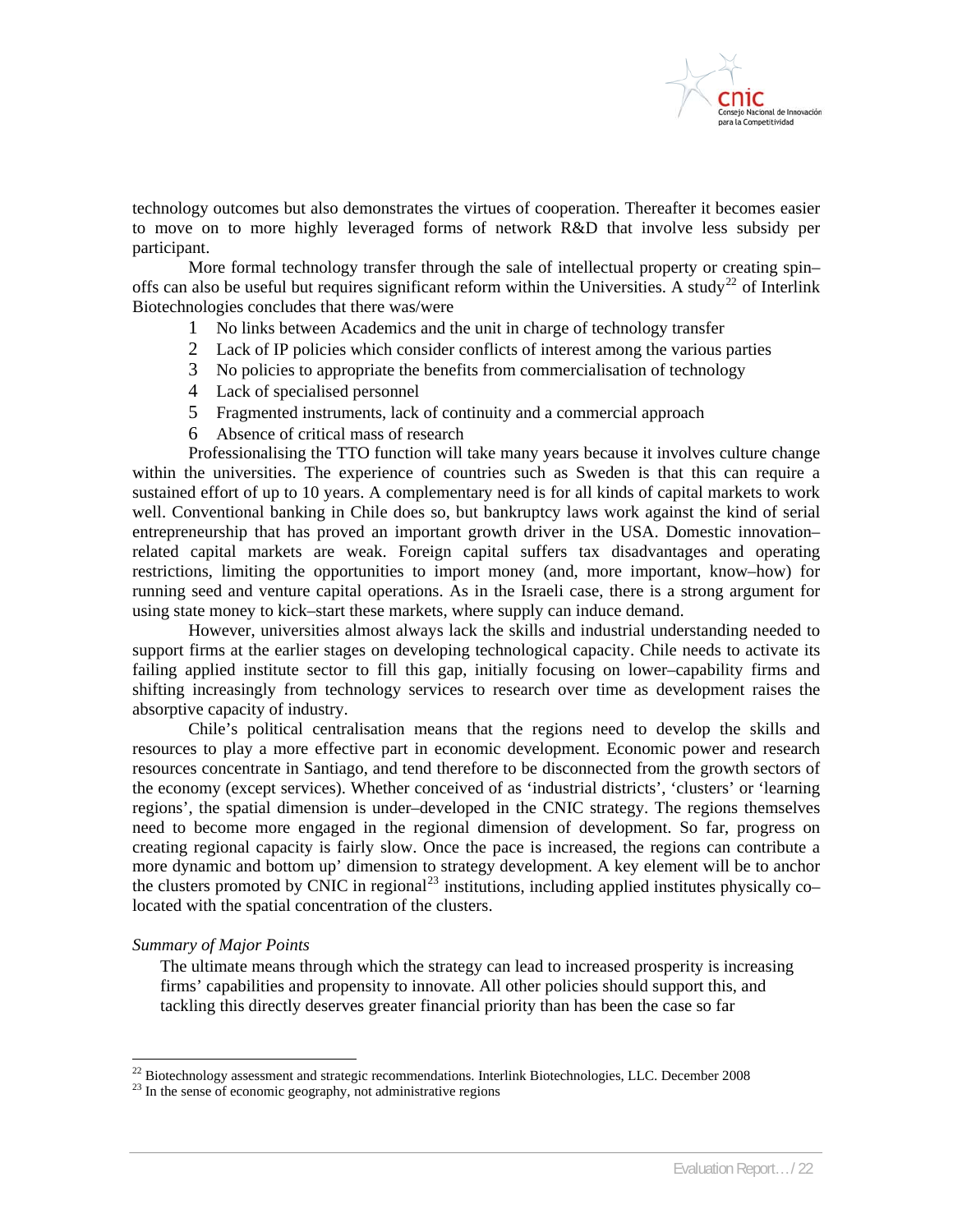

The scale of provision and take–up of innovation supports so far is too low and should be increased

For this, strong attempts should be made to reduce bureaucracy and to assure the continued growth of budgets

The capacities and behaviours needed stretch well beyond R&D into other aspects of innovation. These should also be stimulated by the innovation measures

A combination of 'horizontal' and 'vertical' programmes, tuned to specific sector and cluster needs, is required

Knowledge infrastructure must be provided and tuned to industry needs

Applied institutes or technology centres, implying major reform in the applied institute sector

Professionalised Industrial Liaison and Technology Transfer management must be introduced by the universities

Bilateral and consortium university–industry collaborative R&D programmes The opportunities to use demand – via procurement or demand aggregation – to stimulate business innovation should be explored

A systemic perspective should be applied to the design of the intervention portfolio To ensure simplicity, efficiency and transparency

To provide a basis for guiding firms about how to use programmes cumulatively to build capabilities

Existing efforts to develop regional capacity for development should be strengthened, in order better to integrate the regions into delivering the desired results of the innovation strategy

# 4.2 Cluster Policies*[24](#page-22-0)*

Clusters are a major focus in CNIC's strategy, part of the Business Innovation Pillar. Targeting is appropriate because of the need to provide industry specific public goods such as phitosanitary regulations, specialised skills and infrastructure, which government lacks the knowledge directly to identify even if (as in the case of regulations) it is effectively a monopoly supplier. The provision of these goods requires coordination among different ministries or agencies of government. There are also other reasons for focusing resources on clusters. In many cases, these are the parts of the economy where TFP has stagnated, urgently requiring intervention. The act of clustering itself provides important stimuli to innovation<sup>[25](#page-22-1)</sup>.

The explicit articulation of cluster priorities and policies represents an important advance in the policy portfolio of Chile. Many advanced countries e.g in Europe are and have been doing this for some time, e.g Italy, Spain, France, Denmark, Israel etc. In order to avoid the risk of capture, CNIC used external independent consultants in the prioritisation process. The MIC took on the task of implementation and set up a number of public–private Strategic Councils for the clusters. Each has an Executive Secretary<sup>[26](#page-22-2)</sup> in charge of advancing the agenda of the clusters and their 'emblematic' projects and programs.

 $^{24}$  Much of the material here came from CNIC (2007, 2008, 2010); INAP Consultores (2010)

<span id="page-22-1"></span><span id="page-22-0"></span> $25$  Porter (1998)

<span id="page-22-2"></span><sup>&</sup>lt;sup>26</sup> And Corfo has an Assistant Manager for the Cluster National Programme which gives support to the executive secretaries.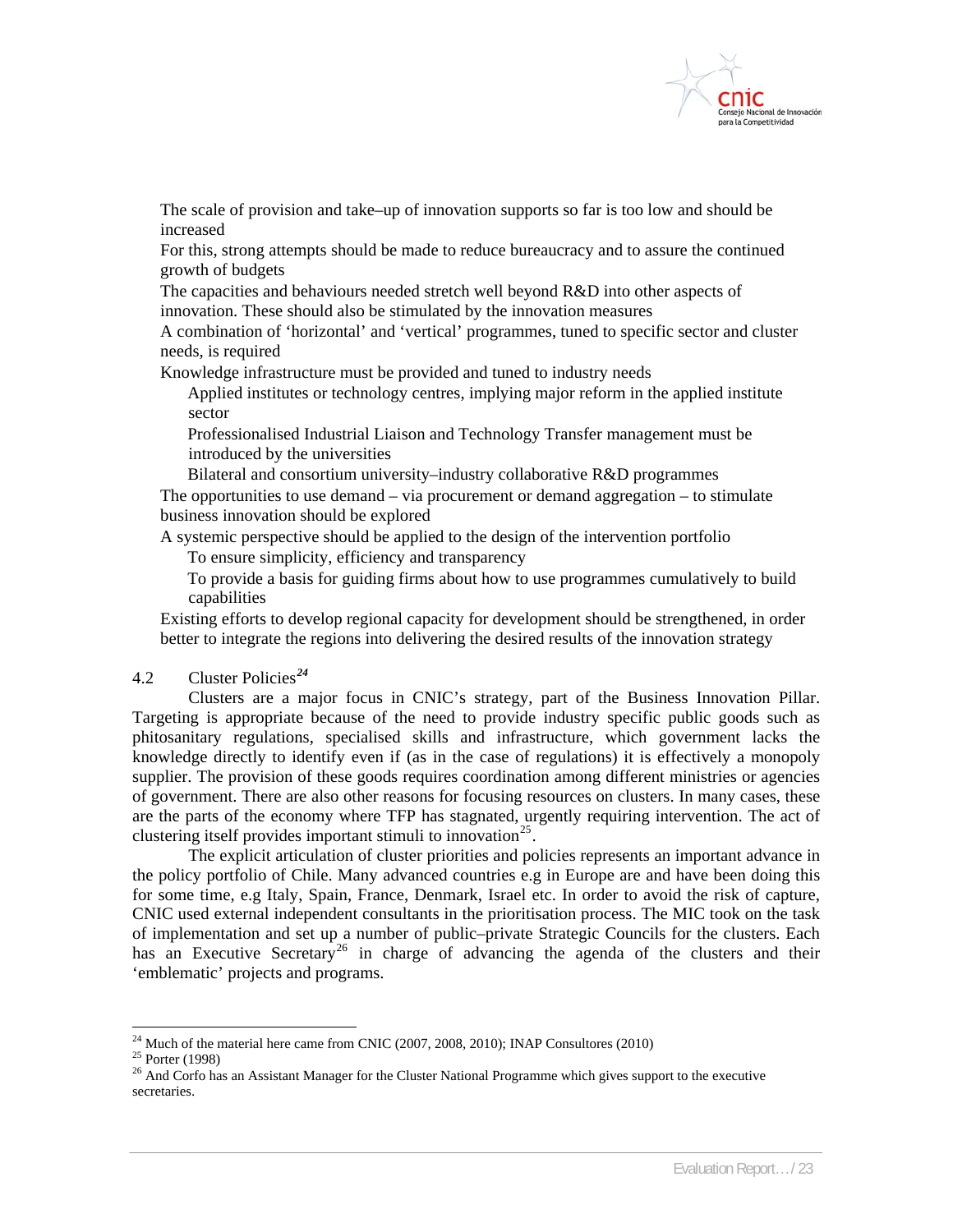

In some cases, this involved a shit from a bottom–up definition of clusters (based essentially on membership of supply chains) to a top–down, administrative definition – so that, for example, several distinct 'natural' clusters were grouped together into a cluster under the Minister of Agriculture – who then found he was in the strange position of reporting to himself. Links to the spatial dimension of clustering and therefore to local actors have not been strongly enough established, so that it had been difficult to launch major cluster activities. These problems were compounded by the budgetary process, which undercut the MIC´s effort to integrate projects by encouraging distinct and often fragmented budgetary submissions by individual ministries and agencies.

The Panel´s view is that cluster policies must nonetheless continue but be based on a careful learning process, empowering supply chains and regions to self–organise in patterns that make sense to the participants and that allow them to connect to the provision of public goods, ranging from regulation through research to education.

In effect, there are two types of cluster policies. One is orientated to reinforcement or transformation of an existing cluster or sector; the other to the emergence of new clusters. Most of the important clusters prioritised by CNIC the Ministerial Innovation Council are established and of obvious economic significance. This kind of Weak Targeting correction of market and systemic failures in the presence of rather reliable signals that these are clusters that matter.

The second type of cluster policies is aimed at triggering and sustaining the emergence of a new sector, market or cluster. For simplicity we can call this Strong Targeting. This is inherently more risky, not least because there is no theoretical perspective that gives a satisfactory basis for deciding which potential clusters to target. It is necessary to rely on traditional business analysis. But if Hausmann's argument that Chilean diversification is limited by existing industrial structure is valid, then there may be a need for the state to take such risks, since the market is unlikely to provide a solution. This should not, in our opinion, deter the Chilean Authorities from attempting to undertake Policy Targeting as many countries are now attempting in sectors/clusters where there are favourable pre–emergence conditions e.g operating firms, but no pre–existing industry as with some services areas proposed by the CNIC.

Cluster Policies should therefore continue to be a significant component of the overall Innovation Policy mix. While this should focus mainly on existing sectors/cluster, it should also include a measure of Strong Targeting as well i.e oriented to the emergence or creation of *new* clusters. The extent to which the early stages of building an offshoring cluster for Chile have been successful signal that this is possible, even if it is clear that – in policy as in business – not every bet one places will lead to a win<sup>[27](#page-23-0)</sup>. The approach followed by the CNIC of identifying sophisticated derived demands from natural resources sectors, that have common capability and technology requirements is an interesting approach to select new emerging industries of high growth potential, based on some market signals<sup>[28](#page-23-1)</sup>.

<span id="page-23-0"></span> $27$ 27 Strong Policy Targeting should include an explicit policy for generating options for targeting (beyond those areas where the country already has strong competitive advantages). For a discussion of these issues see Avnimelech and Teubal (2008)

<span id="page-23-1"></span> $28$  For example the identification of a potential for mechatronic services for underground mining, precision agriculture, Astronomy and remote salmon production is a promising example.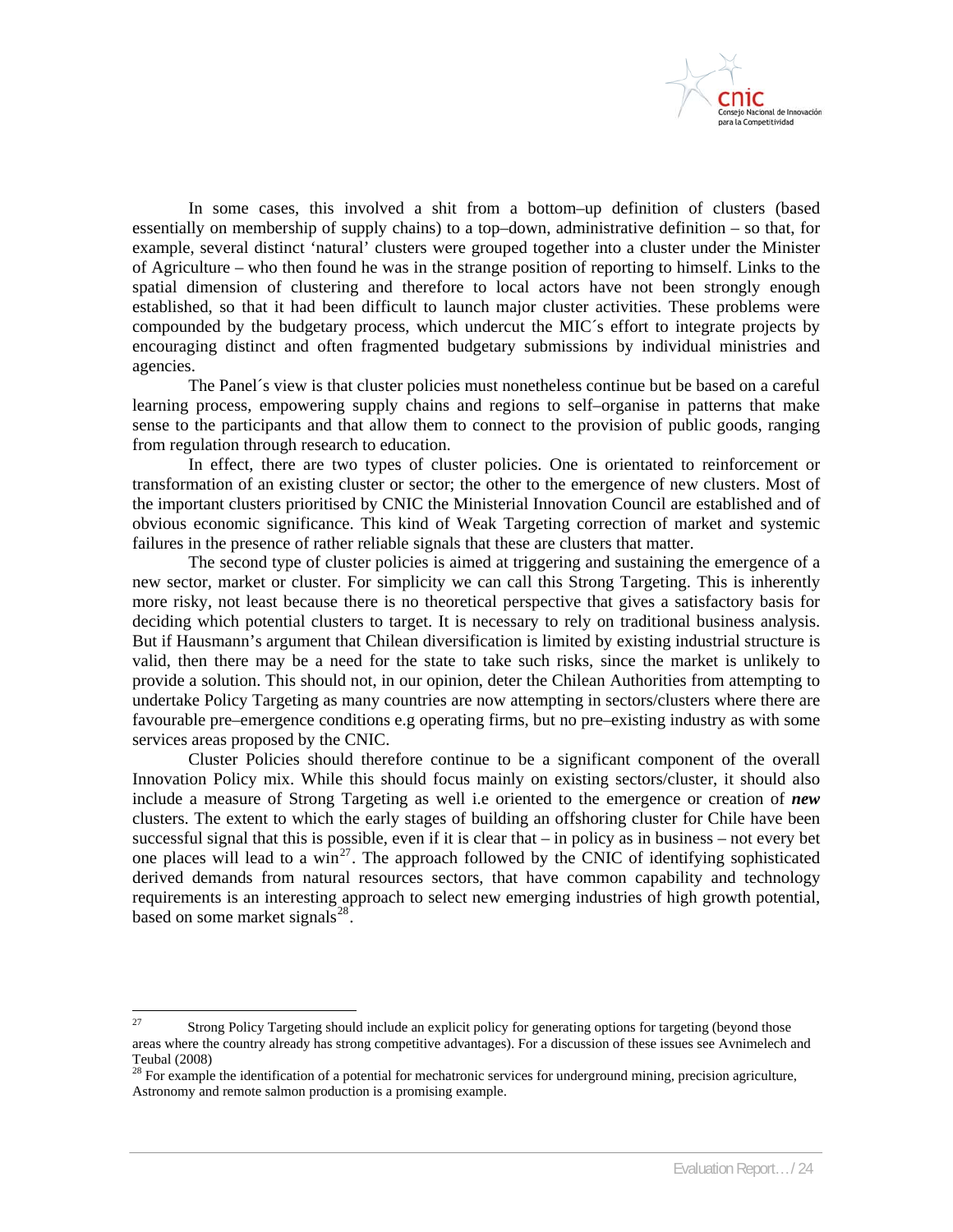

# 4.3 Human capital

According to the CNIC, the entire human capital system needs further improvement and the addition of a system of Life Long Learning. The new SNCCL regulation aims to create a unified skill and certification system based on competences that will not only improve the operation of national labour markets but eventually connect to international norms. Quality, pertinence, coverage and accreditation are also needed at university level to make credits transferable and the entire system flexible and recognisably providing quality at an international level. A number of other issues must also be resolved, such as the creation of regional capacity in vocational and higher education, creating strategic intelligence to steer provision of training and ensuring equitable access to the system.

Going forward, the CNIC proposes to

Connect education and training to production needs, by consolidating the National System of Occupational Competency (SNCCL) and leading the consolidation of a life– long learning system, focused though the creation of a qualification framework. Improve the supply of education and training through a competences–based approach that connects to international levels

Enhancing the development of general skills via technical and vocational training Ensuring quality at the university level through university reforms and connecting education to international standards

Ensuring the provision of quality training and the targeting of public support towards lower–income workers and smaller companies

Making access to the education system more equitable, aiming at 60% coverage of the population by 2015 with training that is relevant to societal needs

Chileans value education as a human right and for increased prosperity. Public policy has sought to overcome past failures and inequities in educational attainment and quality that constrain productivity and competitiveness. The CNIC has successfully sought to accelerate and to influence the content of education and human capital policy reforms. But reforms need to speed up.

Chile's human capital challenges for innovation and competitiveness are

Providing a solid educational base onto which Chileans can add specific career skills Putting in place an effective, quality–assured 'signalling system' about labour competencies to make the labour market work better

Creating an effective system of life–long learning

Maximizing the effectiveness of enterprise–based and other non–formal training Promoting high–quality, relevant tertiary education, accessible to all Chileans and articulated to permit progression among different degree programmes and types

Chile's scores in international comparisons of scholastic performance such as PISA are among the best in Latin America but poor in global terms. The Ministry of Education has launched many schools initiatives but reducing the de facto segregation of students into different types of schools based on by socio–economic background so as to provide opportunities for all is a continuing policy need.

Chile sends a substantial proportion of high school aged students to  $TVET^{29}$  $TVET^{29}$  $TVET^{29}$  schools but these suffer from poor quality and curricular obsolescence. The Chile Califica program has

<span id="page-24-0"></span><sup>&</sup>lt;sup>29</sup> Technical and Vocational Education and Training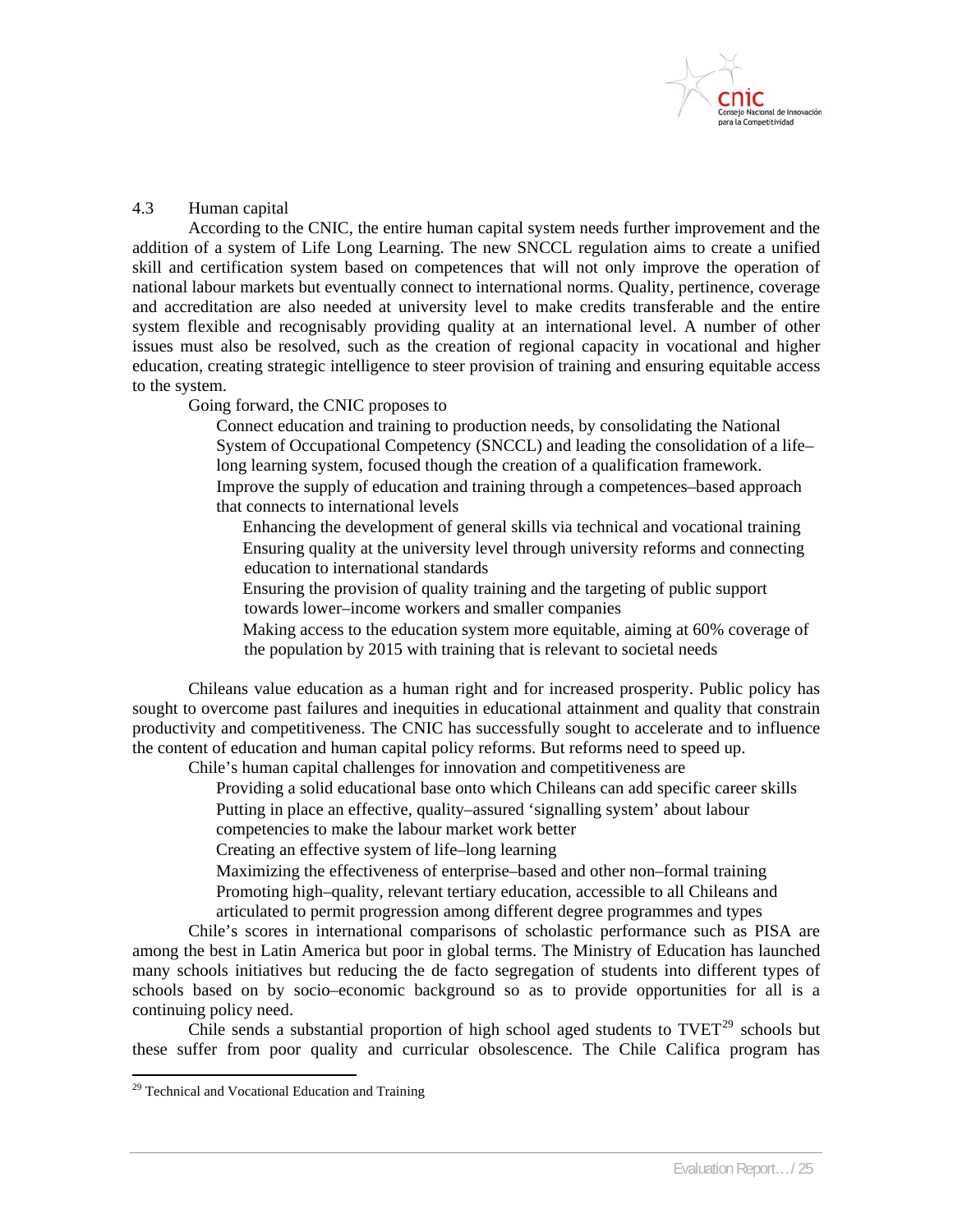

championed four interventions aimed at improving the quality, their relevance, and the ability of graduates to continue to higher levels of study and employment.

> Study "itineraries" to help students choose effective pathways from lower to higher skill levels—through experience and education—for technical careers

> Networks of TVET educators to enhance quality by sharing information and experience Training TVET teachers

> Promoting 'dual mode' vocational education—where students learn both in school and through placement and internships in firms

At this early stage, success has been limited but the reasons are not completely evident. While TVET needs improvement, few clear short– and medium–term options exist. The most promising option is to raise the general skills of students and facilitate their continuation to tertiary technical training centres (Centros de Formación Técnica, or CFTs). This is consistent with the CNIC's general recommendations in this field.

The second challenge has been creating a national system for the certification to certify labour competencies. This—and the related theme of a national qualifications framework—united concerns about

The ability of individuals to signal to employers the extent and quality of skills

The relevance of training and the ability of training providers to offer programmes that serve the specific needs of employers

The articulation of different aspects of the education system so that individuals can build skills through progressively higher formal degrees or other means

The creation of the National Commission for the Certification of Labour Competencies (SNCCL) is a key milestone, building on the pilot experiences with certification promoted by Chile Califica with the Fundación Chile and involving over 30,000 workers.

The third and fourth challenges listed above are closely related. A 'narrow' life–long learning system comprises: (i) "second–chance" general education for adults who left school early; (ii) a comprehensive employment training and re–training system that permits workers to maintain and upgrade career–related skills. With respect to (i), the Chile Califica program has been successful in attracting adults who dropped out of school back into education. Such programmes should continue. As regards (ii), Chile's employers can claim tax credits up to 1% of payroll when they purchase employee training from registered Technical Training Organisations (OTECs). While many training offers exist, their quality and relevance are mixed. Coordination between certifiers and the SENCE—the coordinator of the enterprise–based training system—has been robust but further reform is necessary to make the system reliable and effective.

A 'broad' system of Life Long Learning s needs: (i) recognised degrees granted by the formal education system; (ii) certificates from short–course training; (iii) skills gained through experience. Such a system requires coordination across different policy domains and a comprehensive national qualifications framework. It is particularly important to integrate with the tertiary system, despite resistance from the proponents of elite education. CNIC has done well to keep the spotlight on those activities while seeking to upgrade its quality, relevance, and coverage.

The fifth challenge is tertiary education. Credits from the technical colleges (CFTs) must become acceptable to the universities, opening the higher education system to more people. A second major issue is strengthening the incentives for improved quality and relevance in tertiary education. Significant progress was made instituting accreditation in the university system in the second half of the last decade. Most institutions accredit at least some courses. Means should be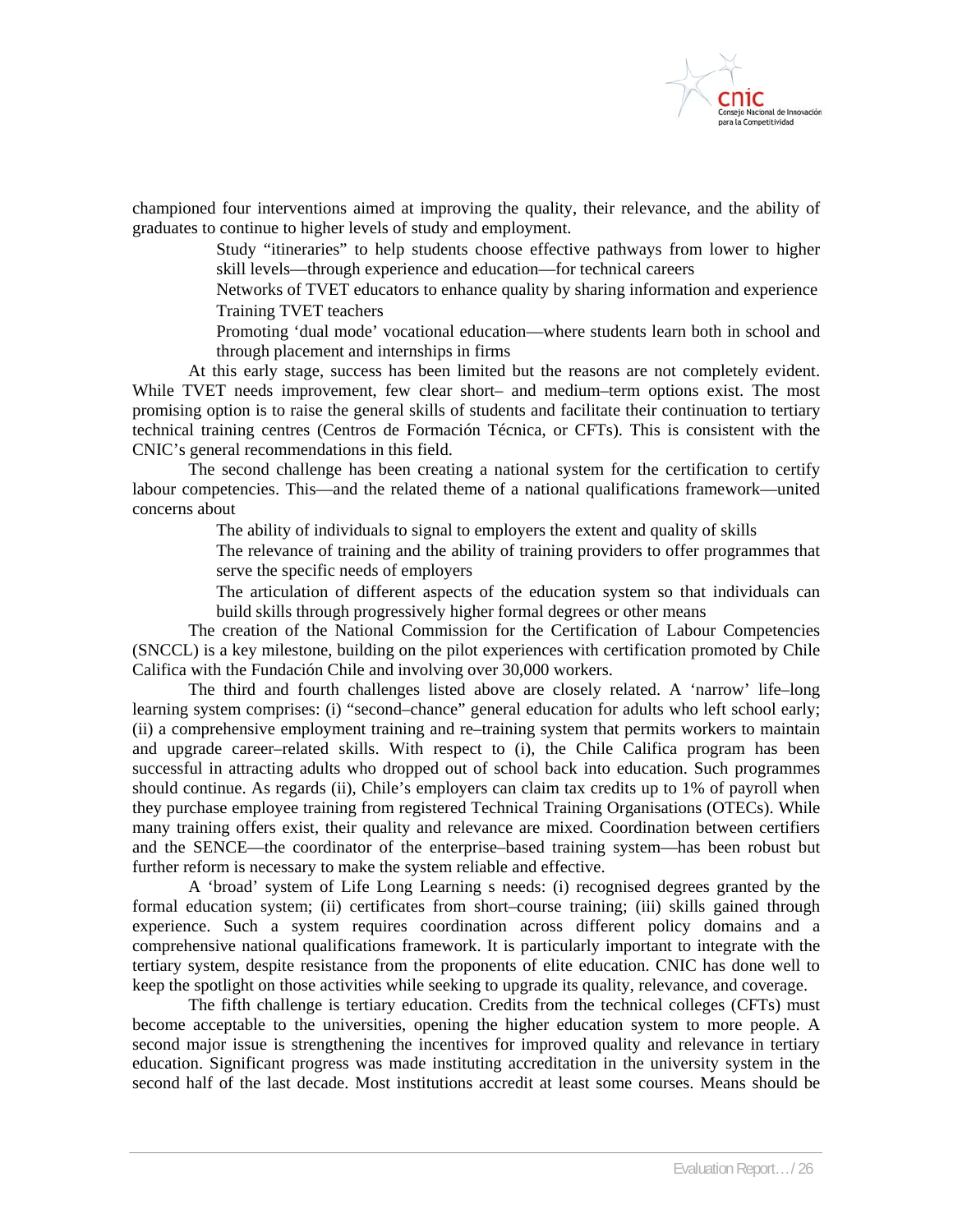

found to ensure that accreditation "reaches down" to teaching and learning practices in the classroom. The accreditation process should encourage a diverse set of institutional missions, and not push institutions toward only a single model, such as the large, research intensive university.

Strategic intelligence is needed about human capital. Chile should redouble its efforts to analyse the Chile Califica experience with the certification of labour competencies, and extend the analysis to include the results from the upcoming participation in the OECD's Program for the International Assessment of Adult Competencies (PIAAC) and the international Tuning Project.

Tertiary education funding needs to shift from a historical to a performance contract basis. Pilot performance contracts with four institutions are being tested through the MECESUP Programme. They should be intensively evaluated and expanded and MECESUP should be made permanent.

The Becas Chile Programme will sponsor 30,000 Chileans – including teachers and professors of CFT – to undertake high quality postgraduate training abroad in priority fields. Together with other actions, the Becas Chile Programme will contribute to the goal of a critical mass of highly trained human capital working in industry, academia, and research. Nevertheless, coordination mechanisms should be encouraged, for example while developing domestic graduate programs. For instance, by double awarding degrees systems (local and foreign universities). Also a more systemic approach isis required in terms of generating options for insertion ininto academia and businesses /or business sector for those who are returning.

A major effort is needed to reduce the high dropout rate of students from poorer families, who are left with a large debt but no qualification. Extending the State Guaranteed Loan (CAE) to students attending CFTs is a significant step, as is the requirement for accreditation of CFTs whose students receive CAE loans. Additional work is needed to ensure that the accreditation process is appropriate to the CFTs and that students complete their degrees.

The CNIC has argued for the changes for tertiary education described above. However, the Division of Higher Education of the Ministry of Education has neither the mandate nor the capacity to coordinate the work and agencies involved. The Panel agrees with the CNIC, the World Bank and the OECD that a Subsecretariat for Higher Education and Research, headed by a Vice Minister should be created as a pre–condition to success for the human capital policy agenda.

Key issues for the further development of the strategy are therefore

The strategy should promote the development of a holistic human capital policy, covering and integrating all educational levels

Better use of strategic intelligence on labour markets

Continued efforts are needed in the schools to raise standards to OECD levels

The TVET system needs further quality improvement and more effective accreditation

Chile should build on SNCCL to create a national system of certification for labour competences that extends from school to PhD level

Existing 'second chance' educational programmes play an important role and should continue

OTEC courses should be more effectively accredited and better linked to needs

Accreditation and funding (including performance contracts) mechanisms should continue to be used to make the universities more open and better integrated with the rest of the education system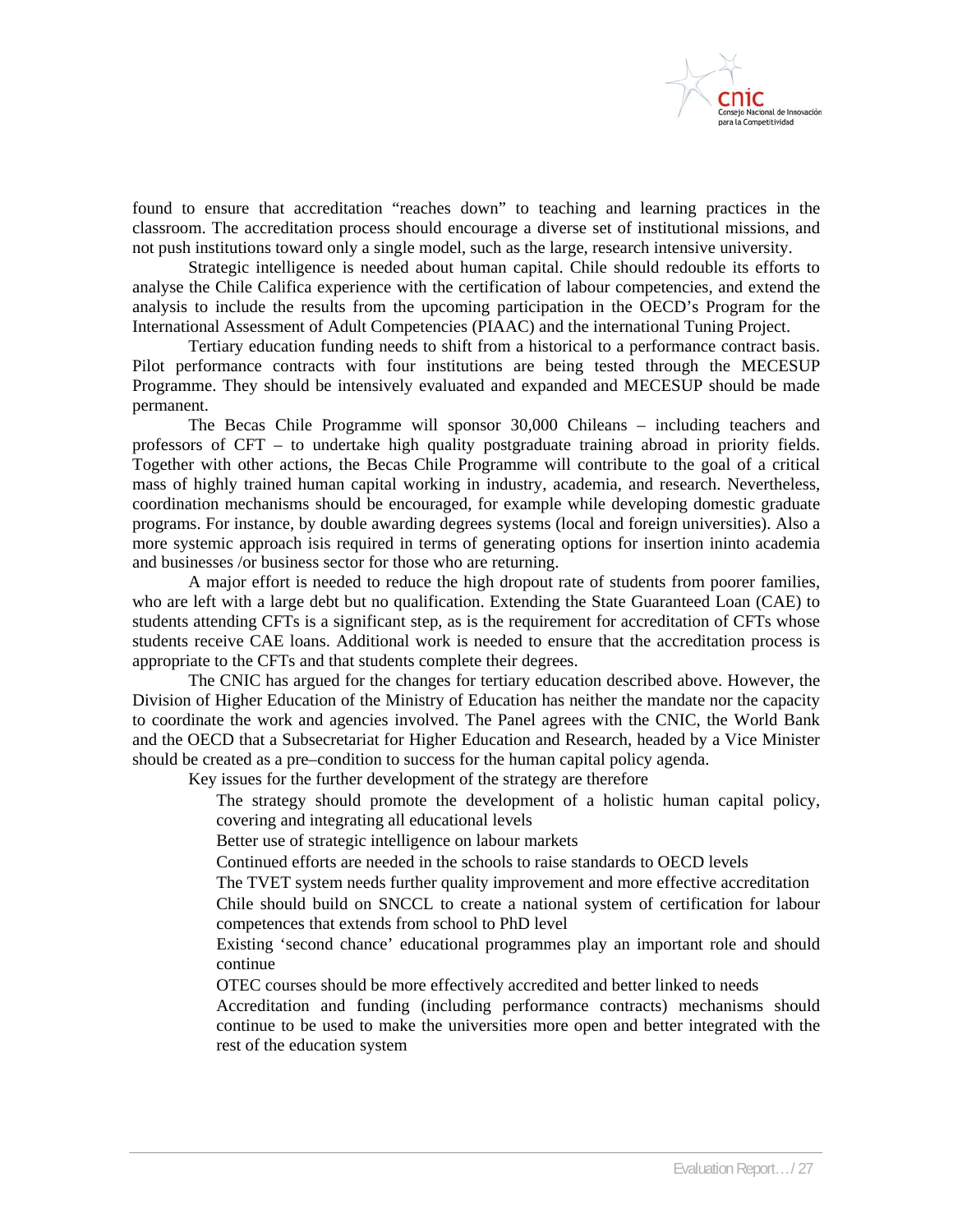

There is continuing need to boost postgraduate production (especially PhDs) via mechanisms such as Becas Chile which should cover formation in credited local PHD, in top international ones and combinations of both.

Further adaptations in student finance, combined with better measures for pastoral care within the colleges, are needed to reduce the high tertiary education dropout rate

A Subsecretariat for Higher Education and Research should be created, headed by a Vice Minister

#### 4.4 Science for Development

<u>.</u>

CNIC points out that, recent years have seen greatly increased funding for university research and the launch of a programme of investment in research infrastructure as well as the creation of a number of centres of excellence and a start on strengthening regional research capabilities. However, incentives are needed to align research better with national needs, improve science communications and to build more international links. More needs to be done to programme resources and reduce fragmentation in research. Core as well as project funding, is needed and measures are required to create scientific careers.

The CNIC sees four broad lines of development for the coming period

Growing and strengthening fundamental research, providing incentives to encourage its development in areas of relevance to national priorities

Creating a comprehensive national system for funding science

Building the human advanced capital needed to supply the needs both of industry and of the research system, especially in the areas of national priority

Strengthening the part of the education ministry concerned with Higher Education and the role of CONICYT as the agency responsible for developing research in Chile

Changing the institutional mandate of CONICYT from the creation of knowledge and human capital to the promotion of prosperity through the creation and application of knowledge and the formation of human capital

The Chilean science system is rightly criticised for its limited size, modest productivity (by global standards) and poor links with industry. The CNIC strategy tackles the first two problems through increased CONICYT funding – using peer reviewed, project–based money to raise both volume and quality. Industrial linkage cannot be tackled without developing technological capabilities in industry. Once that is achieved, CONICYT can build on it by funding industrial– academic consortia. These provide information to the research community about what research areas have societal interest – and are will be fundable also in the future. Many developed countries have found that that this leads to co–evolution between business, research and higher education, with industrial needs acting as 'focusing devices' for research and education activities. Thus, with development and appropriate support, over time the science system becomes increasingly attuned to social needs.

A number of studies show positive correlation between R&D intensity and innovation outcomes[30](#page-27-0). **Strengthening research in the knowledge infrastructure** is an essential precondition for driving up business R&D and hence innovation, so the CNIC is right to target increased

<span id="page-27-0"></span><sup>30</sup> Mairesse, Jacques, The Importance of R&D for Innovation: A Reassessment Using French Survey Data (2005). *Journal of Technology Transfer*, Vol. 30, Issue 1-2, p. 183-197 2005.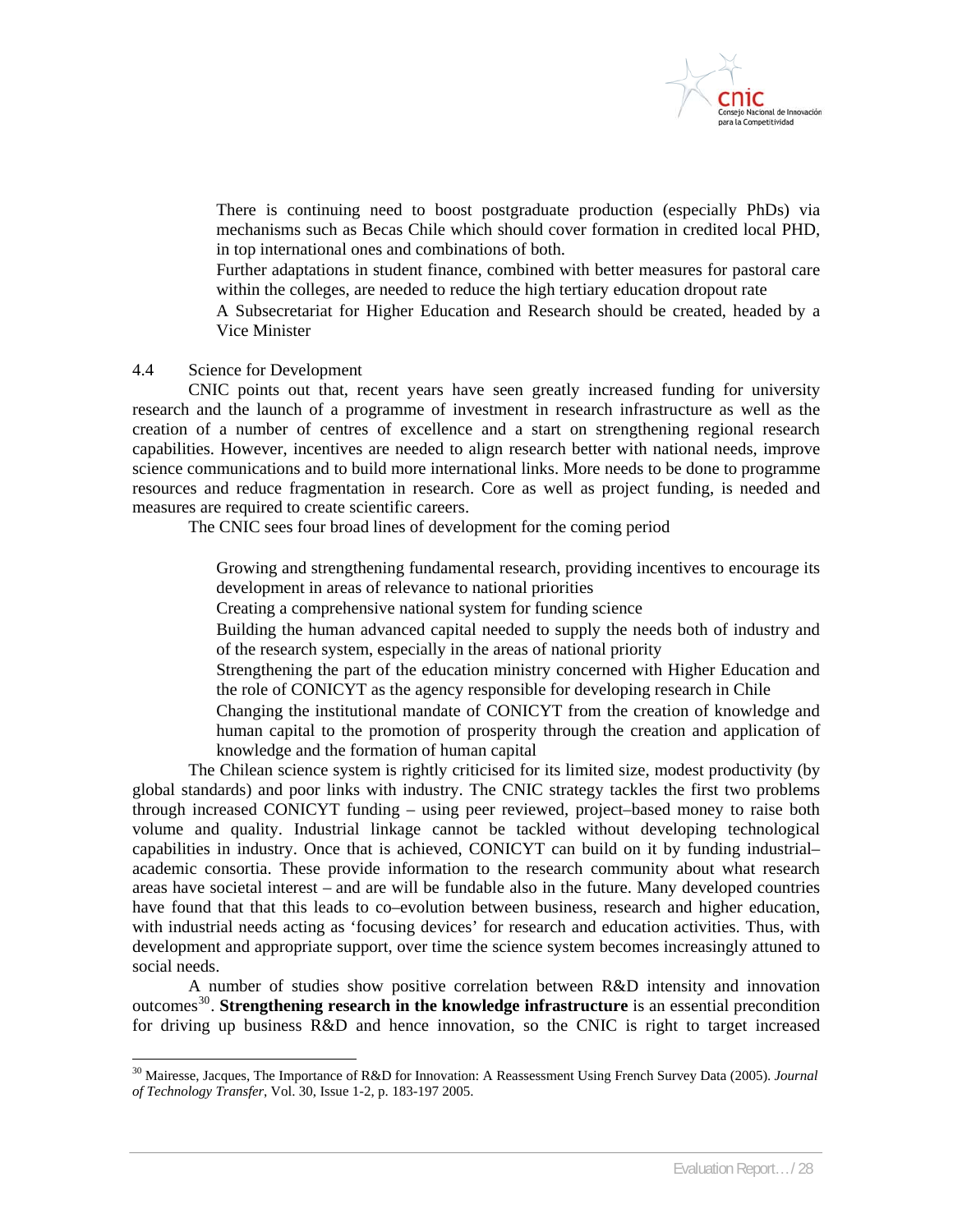

fundamental research in its strategy. Increased research outputs will, of course, result, but a key effect comes via manpower – including increased national ability to make use of advances in knowledge generated worldwide. By producing a (very) small part of the world's knowledge, Chile trains the manpower it needs to make use of the rest.

In Chile, as elsewhere, the process of allocating project–based research funds is 'captured' by the scientific community, which provides the peer reviewers and populates the committees at CONICYT. Research indicates that the strategic orientation of expenditure strongly influences innovation performance<sup>[31](#page-28-0)</sup>. Hence, CONICYT assessment criteria should address not only scientific quality but also likely impacts on society and industry (as is done, for example, by the US NSF and the UK research councils).

A subsequent reform should be the use of **Full Economic Cost in institutional funding** for universities and institutes research, eliminating the distorting effects of cross–subsidies from education to research $32$ .

<span id="page-28-3"></span>

**Figure 1 Stokes' Quadrant Model of Scientific Research (Modified)** 

*Adapted from "Pasteur's Quadrant – Basic Science and Technology Innovation", Donald E Stokes, Brookings Institution Press 1997*

The standard definition of 'basic research' is, essentially, that it is 'curiosity–driven'. This definition reinforces the role of the scientific community in distributing research funding. In fact, a large part of fundamental research – what Stokes called "Pasteur's Quadrant" – is use–orientated ([Figure 1](#page-28-3)). There is often a perception<sup>[33](#page-28-2)</sup> that orientation to such mission–oriented work will reduce

<sup>1</sup>  $31$  L.Himanen, et al (2009)

<span id="page-28-1"></span><span id="page-28-0"></span><sup>&</sup>lt;sup>32</sup> Overhead cost for R&D funding is well below international standards.<br><sup>33</sup> INAP Consultores, (2010)

<span id="page-28-2"></span>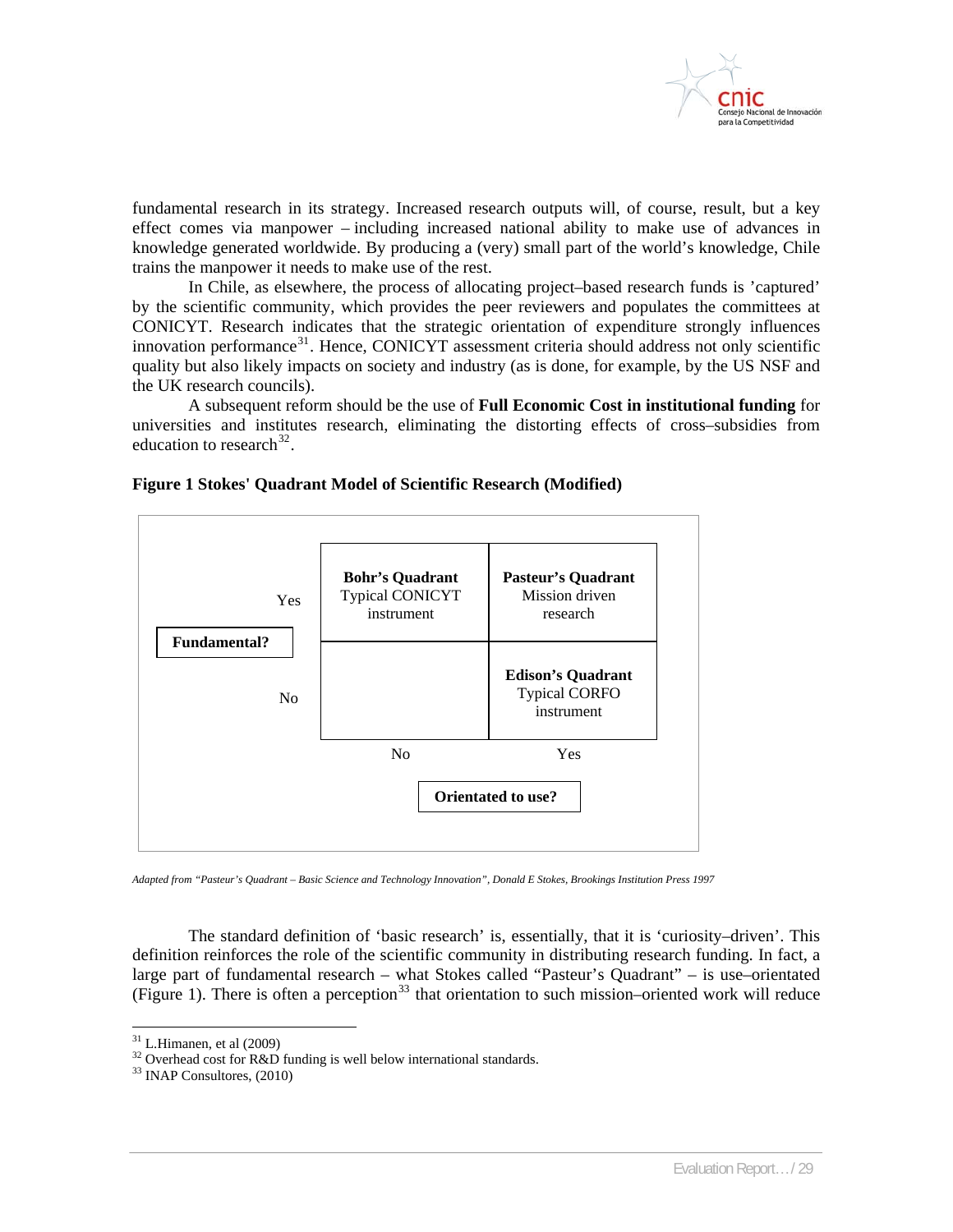

the quality of research. However the experience of Japan, Australia and USA indicates clearly that this is not true – for example, in Australia the increased focus on mission–oriented research has increased Australia's ranking as one of the leading source of intellectual property.

Many countries recognised as innovative (eg Finland, Japan, Korea, USA, Australia) are increasing the proportion of spending on **mission–oriented R&D** as a key driver of socio– economic growth. Chile has an R&D profile which is quite different from those of these innovative countries (see next diagram which compares Chile and Australia):



**Figure 2 State R&D Spending by Mission: Australia and Chile** 

Increasing the role of mission–orientated research is a key part of the development process. This should be achieved partly by using research funding related to the missions of ministries such as transport, energy and so on and partly through strategic influence on project funding decisions.

In many fields, the nature of research has changed via a shift from discipline–based to multi–disciplinary research, increasingly focused on team–based and collaborative actions, the increasing importance of (large) data collections and the use of modelling and visualisation. Responding to these trends requires

> Establishing centres of research excellence, to bring together teams of critical mass to address larger, multi–disciplinary problems

> Establishing centres of collaborative research activity between universities and business Provision of advanced research infrastructure to support key research areas

Provision of advanced ICT capability to underpin the use of large data sets

**Academic–industrial partnerships in centres** of excellence (sometimes called 'competence centres') use social and industrial needs as 'focusing devices' that signal about what research questions are socially interesting and therefore what kinds of research theme will become especially fundable. They also play a role in reorientating universities' research culture and in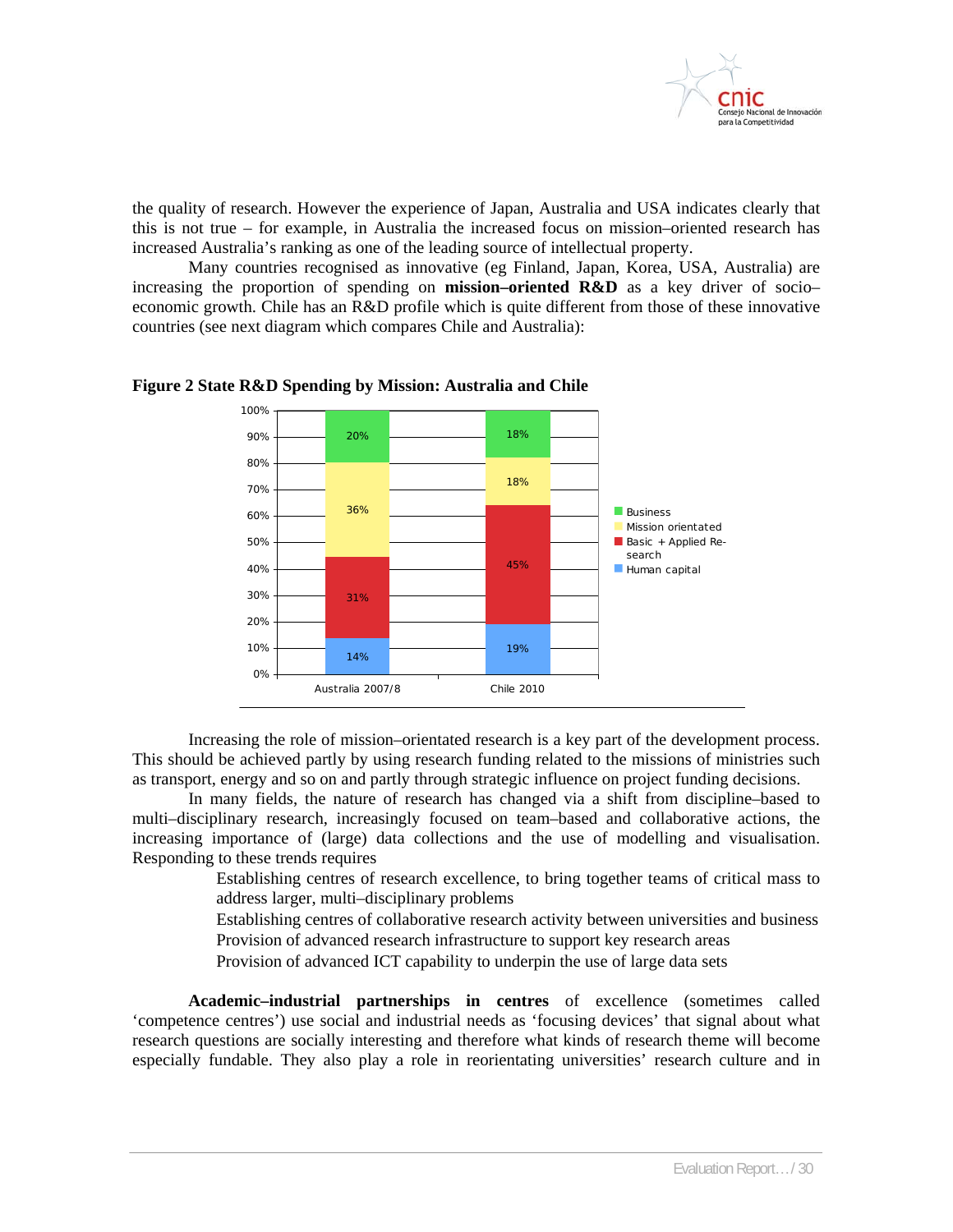

reducing the fragmentation of research within universities normally caused by the dominance of researcher–initiated research.

Many of these are being implemented in Chile, but are in the early stages of evolution and too broadly distributed to attain critical mass. Australia with a research effort more than ten times the size of Chile's has 30 Centres of Excellence/Special Research Centres (most with a high level of mission–orientation) and 48 Cooperative Research Centres linking business and universities. This compares with some 30 centres in Chile.

Chile's stage of development means that Chilean centres should place more emphasis on building firms' absorptive capacity than those in more research–intensive economies. (Norway, Austria and Sweden involve applied research institutes in their programmes to improve cooperation with less sophisticated industries.) The limited extent of existing clustering in Chilean industry means that policy is needed to encourage the formation of industrial consortia, so there is a natural role for the national clusters to play. FDI and links to foreign–based firms and universities can provide access to partners with high technological capabilities, so Chilean centres should seek to include such partners $^{34}$  $^{34}$  $^{34}$ .

A modern research effort is heavily based on access to modern research **infrastructure** whose costs are beyond the means of individual institutions and which therefore requires national coordination and financing. The Associative Research Program for Scientific and Technological Equipment Service Centres is key to the Chilean research effort, and its structure and conditions conform to best modern practice. The need for continuous development and renewal of infrastructure means that such a programme is needed permanently.

The Strategy envisages a number of **transversal platforms**. While their nature will depend on the work of the clusters, the issue of ICT platforms for both research and business innovation needs urgent attention. Most research–oriented countries have made significant investment in research and education networks as a foundation for data access and collaborative activities, and in research data centres and high capacity modelling centres. As with the ARPANET/Internet, high– capacity facilities have tended to spill into the business sector and form a strong basis for innovation. CNIC should encourage as a matter of priority the development of a strategy covering both aspects, which may include (de)regulation to remove blockages in the commercial sector.

Key issues in the further development of the strategy are therefore

Increasing research funding to the knowledge infrastructure, so as to support the development of business R&D and a sustainable innovation system

Make greater use of 'relevance' criteria in allocating research funding; this will require governance reforms at CONICYT

Allocate a greater proportion of national R&D funding to mission–orientated work

Focus a proportion of research funding into centres of excellence and 'competence centres'

Ensure the design of these centres is adapted to Chilean circumstances, not simply copied from countries with high industrial technological capability

Provide continuous funding for research infrastructure and platforms – while being mindful of the commercial opportunities they may induce

<u>.</u>

<span id="page-30-0"></span><sup>&</sup>lt;sup>34</sup> The standard objection that foreign participation caused 'leakage' of knowledge should not be ignored, but the main point of the centres is capacity building rather than making IPR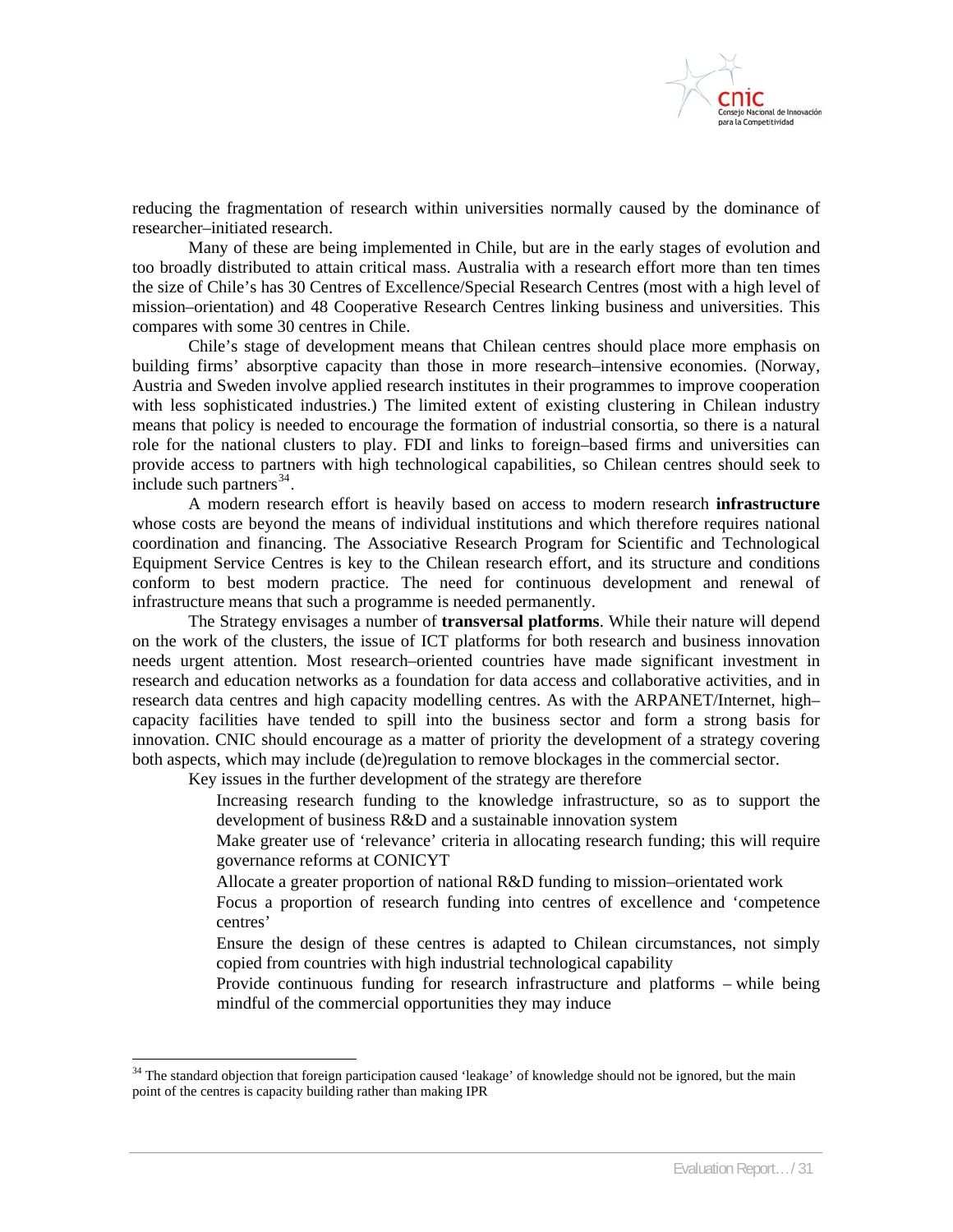

# **5 Conclusions and Recommendations for the Strategy**

# 5.1 Conclusions

Chile is at a turning point in its development. Growth and the growth in productivity necessary to drive it have faltered. Competitor countries are encroaching on the new markets and industries that enabled Chile's growth spurt. Chile therefore faces a stark choice: to find a way to rekindle growth – most probably by increasing the rate of innovation – or to accept falling incomes per head, with all that implies for social and economic welfare and stability.

Chile's economic performance and innovation system have been intensively studied recently. The unanimous conclusion is that, despite good macroeconomic policy, microeconomic performance is unsatisfactory and therefore that significant reforms are needed in business innovation, human capital, research and innovation system governance. These have largely been documented by the CNIC in its Strategy.

The central problem is poor business innovation performance, so there is a need for action both within firms and in the other parts of the innovation system that enable firms to perform well. Well–functioning innovation systems comprise many sub–systems where demand and supply interact. At early stages of development, 'Catch–22' situations arise in parts of the innovation system where both supply and demand are weak. The state can often intervene to kick–start these sub–systems and then reduce its role. This can appear paradoxical if we take a static view, with the state at once playing interventionist and non–interventionist roles, but is comprehensible if we take an evolutionary perspective.

A key achievement of the CNIC has been to provide an arena to discuss the national development challenges and generate consensus for tackling them. It has generated a range of interventions, which support the intentions of a Strategic Innovation Policy

Generating a national vision, with associated strategic priorities

Helping articulate the priorities into a set of policies, together with other actors such as ministries and agencies, which will be involved in implementation

Coordinating certain policies among different parts of the innovation system

Evaluation of the National Innovation System and associated policies

It has successfully started to set priorities about clusters that largely reflect existing and potential strengths, based on a process of careful analysis by independent consultants. This initiates processes of coordination and signalling that will enable a more effective organisation and improvement of existing advantages. Strong priority setting, in the sense of trying to establish more or less new activities, has also been practised but on a scale that poses little risk. A key need is to strengthen the links to the regions' autonomous capacity for development.

In relation about the governance of the policy system at as whole and in order to address the implementation problems and assure the most effective hearing for its proposals, three conditions should be met.

First, CNIC should be independent from the government and the members should be selected from among the most qualified candidates in the relevant sectors – public, private, academic – both in Chile and abroad. The formal condition of this independence should correspond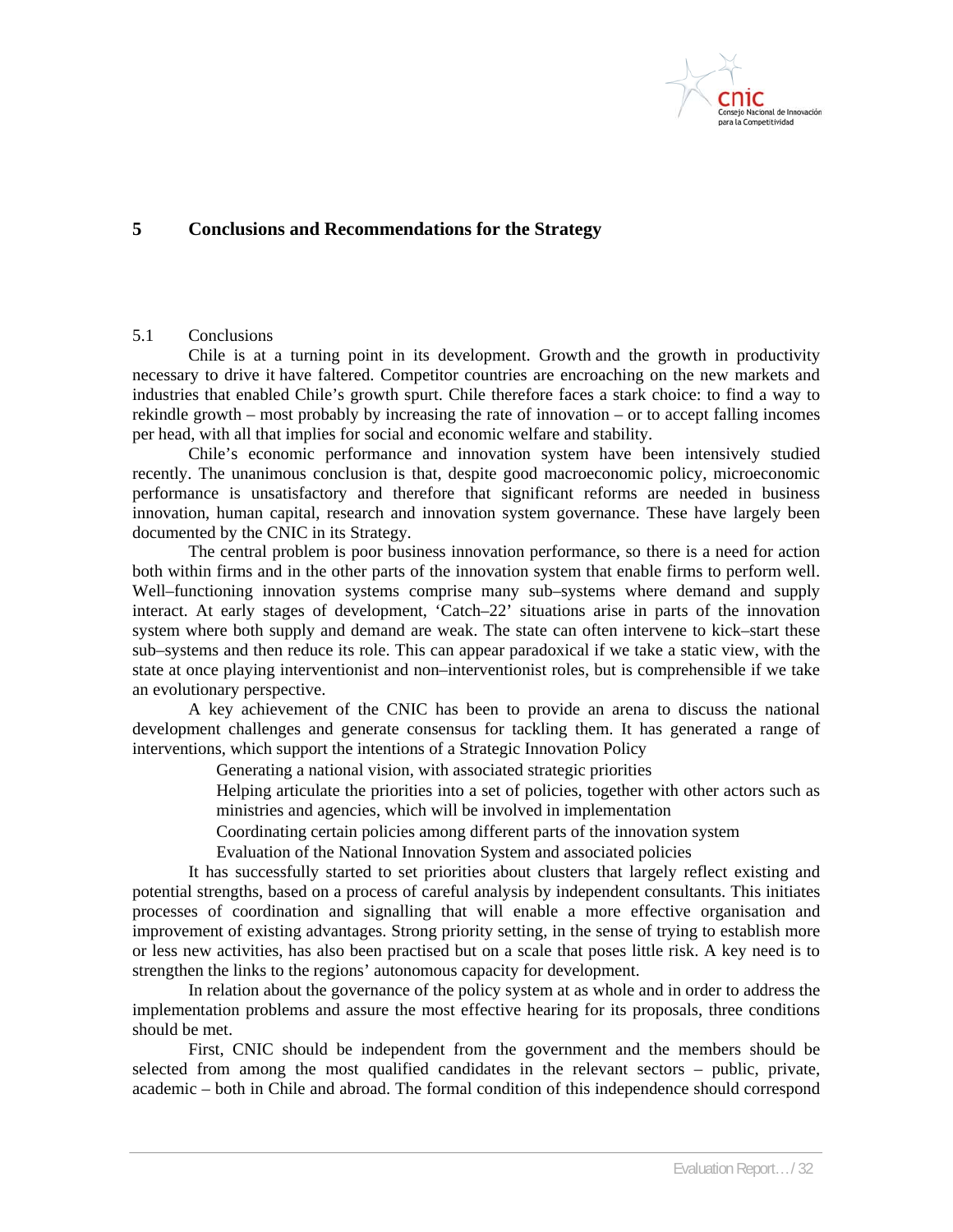

to the best practices in Chile for ensuring the autonomy of relevant state organisations, for example, the antitrust authority or Central Bank.

Second, the commission should engage in regular diagnostic monitoring of the implementation of the national strategy. The goal of this monitoring should not be the evaluation of the impact of specific programmes but rather to insure that the relevant authorities are collecting the kind of information that enables them and oversight authorities to detect and correct errors in the design or implementation of programs. The goal is facilitate continuous and informed discussion of programmes whose initial conception will inevitably require improvement.

Third, to address the problem of coordination across ministries necessary to implement innovation policies and effectively to deliver many services in a complex society, a study group or commission should be created to review in detail the functioning of the inter–ministerial committee and the disjunction between its efforts and the budget process, and to propose appropriated remedies.

In relation to the Strategy, the panel believes the CNIC's diagnosis is sound and that the policies it proposes are largely correct.

#### *The scope of the National Innovation Strategy*

The structure of the Innovation Strategy is coherent, its elements are appropriate in this situation, and it has coverage and sight of the main issues and strategies.

In relation to the three pillars of the Strategy – high quality life–long learning, a science and technology system oriented towards social needs, a proactive and innovative business enterprise sector – the panel believes the CNIC's diagnosis of the issues is sound and that the policies it proposes are largely correct.

#### *Governance and Policy*

The ongoing role of CNIC should continue to be that of independent advisor to the Government but its responsibilities should also include the monitoring of the implementation of the Strategy and the evaluation of the impact of and advances in the Strategy.

There is a need to establish clearly the institutional status and objectives for CNIC, which should have autonomy to recommend a National Innovation Strategy and responsibility for monitoring coordination across the activities that implement the Strategy.

#### *Implementation of the Strategy*

Progress to date in implementing the strategy has been too slow, and has been hampered by the relative weakness of the Ministerial Committee of Innovation (MCI) with lack of conduction and little empowerment.

With the division of labour, where CNIC acts as a strategic advisor to the Government and the MCI as the body responsible the implementation of the strategy, this weakness causes lack of focus and coordination of the interventions.

Increased effort in publicising and promoting the innovation strategy and vision across the economy is needed so that all actors understand its purpose and goals.

There is insufficient cohesion and coordination of the programmes/instruments.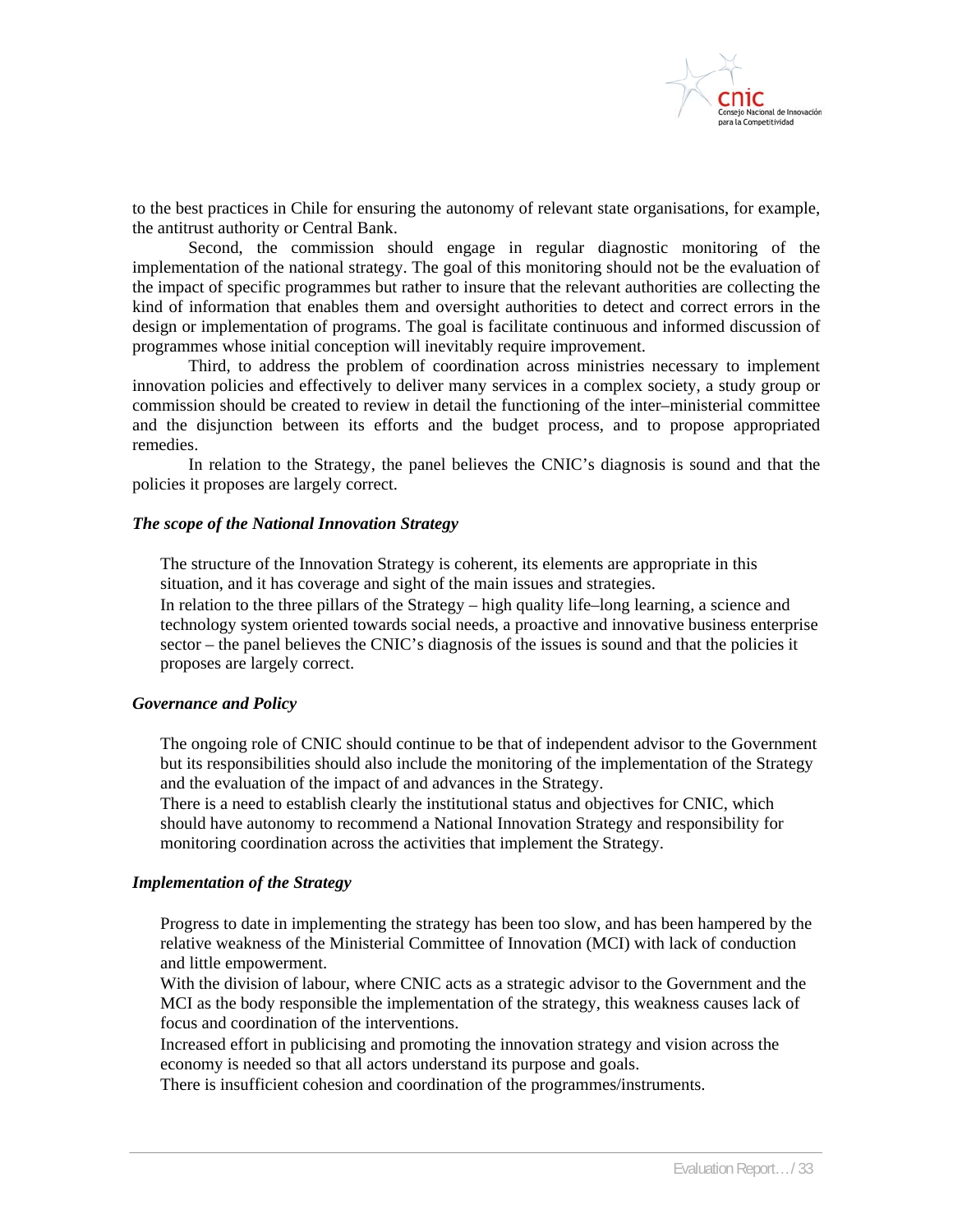

#### *Business Innovation*

A clear part of the strategy should be to move established companies to the productive frontier through process improvement and product innovation. However there is a need to ensure the Strategy is focused on internationalisation of the Chilean innovative companies, rather just simply internalised improvement.

A number of legal and regulatory matters create rigidities in the system; and there seem to be few initiatives to address these issues.

The creation of clusters that largely reflect existing and potential strengths, based on a process of careful analysis by independent consultants, provided an initial action to set priorities. The effectiveness of the clusters has been variable, and a more detailed assessment of the success and failure factors needs to be undertaken to make this initiative more effective. Only limited resources are devoted to the creation of companies' internal technological and innovation capabilities and on encouraging them to use these resources for innovation. There needs to be more focus on endogenous innovation capacity of firms and the generation of 'pull' for technology to complement the 'push' of other policy measures. A greater scale of effort must be devoted to business innovation, generating the take–up needed to get critical mass and change innovation culture.

In particular, more effort needs to be devoted to the development of a critical mass of innovative SMEs to encourage development of a significant venture capital activity and to facilitate linking these SMEs to larger companies as core suppliers.

There needs to be increased focus on measures that induce learning and changed behaviour. There is a need to reduce bureaucratic barriers to service delivery.

There is a requirement for a systemic perspective in designing the intervention portfolio. There is insufficient effort to stimulate the emergence of regional capacity for development, creating 'learning regions' that can more actively contribute to a more differentiated innovation strategy in future.

#### *Science Base*

The initiative to increase funding of research in the knowledge infrastructure, so as to 'kick– start' the national research system across public and private sectors towards a level of input and output more typical of OECD countries is appropriate. However this additional investment needs to be focused on changing the structure of the scientific effort, rather than sustaining the existing structure.

The impact of increased investment in R&D on economic development will be maximised by closer alignment of research themes with socio–economic objectives – that is, a higher level of mission–orientation in publicly funded research. The R&D effort is less mission–oriented than most developed countries, and almost all developing countries and thus there is a need to increase the use of 'relevance' criteria in the selection processes for research funding. There is a need to devote more focused resources to mission–oriented work and associated mission–orientated centres of excellence, while ensuring that these are adapted to Chilean circumstances; this should be seen in the context of sustaining excellence–based basic research.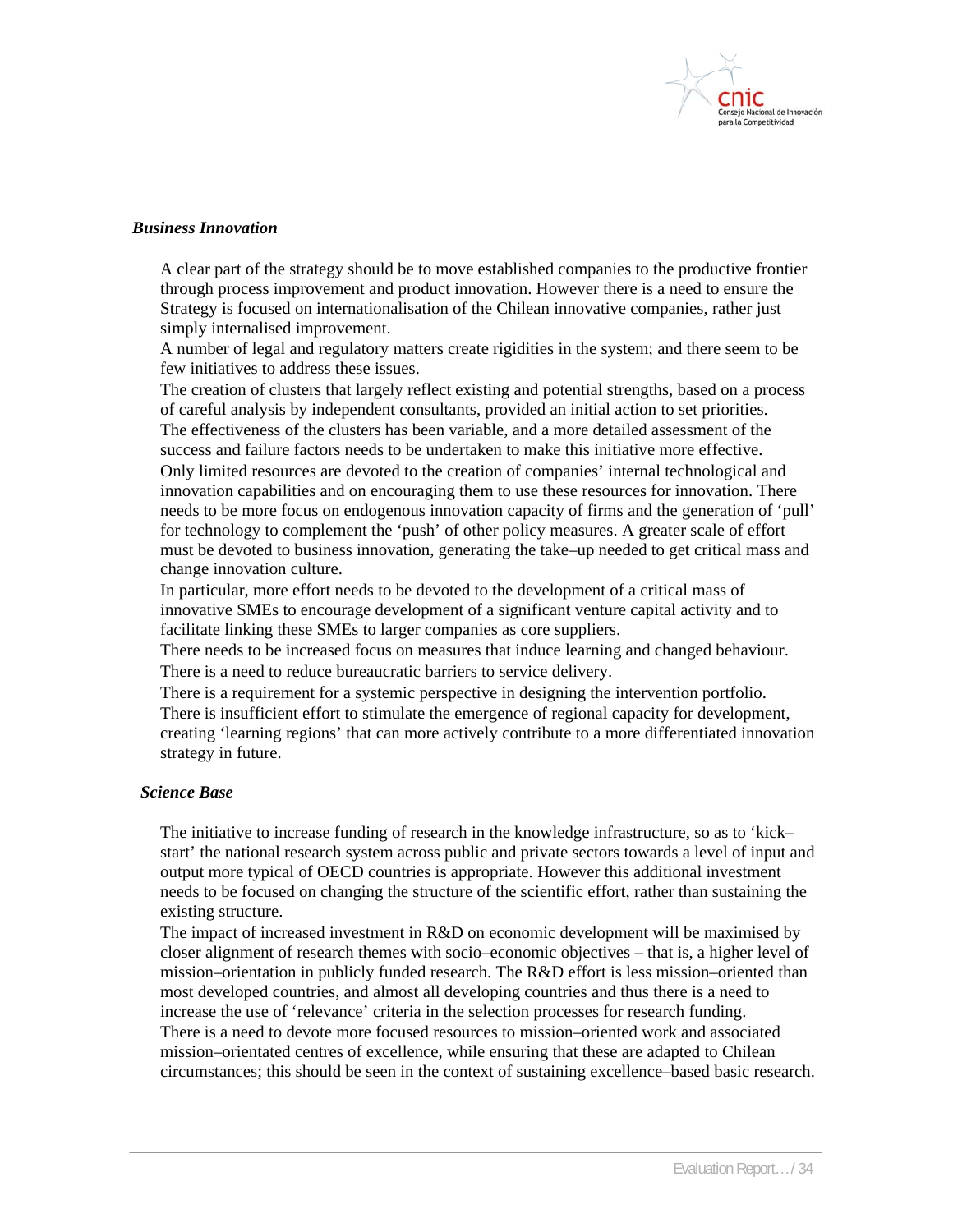

The process of changing the priorities of activities of the science capability towards industrial and societal needs has not been totally effective with investment being diffuse rather than focused.

The initiative to invest in world–class research infrastructure is appropriate, but there is an absence of strategic positioning to enhance and sustain this investment.

Coordination and linkages need to be improved among different parts of the innovation system – notably between Research and Higher Education and Business

A key need is to strengthen the links to the regions' autonomous capacity for development.

#### *Human Capital*

Chile lacks a holistic, integrated, quality–assured and accredited system of education stretching from primary school to PhD, in which credits are mutually recognised and transferable at the appropriate levels and which is consistent with international norms and accreditation where possible (eg the Bologna process)

More effort needs to be given to quality–assure and accredit all of education, producing a holistic and transparent system that offers equity of access and benefits in the form of improved education, labour markets and innovation capabilities in industry and the public sector Considerable effort has been given to improving standards in schools and ensuring equitable access to education at all levels. Much further work needs to be undertaken fully to implement this strategy

There have been several initiatives to increase postgraduate education, especially where this is linked to international exposure. However there is an absence of strategies to integrate this increased capacity into the R&D sector and into industry

There is insufficient status and priority for these initiatives in the implementation process, suggesting the need to create a Subsecretariat for Higher Education and Research, headed by a Vice Minister, in the Education Ministry, in order to drive through needed reforms

#### *Transversal Platforms*

There needs to be more rapid progress in the development of plans and investments in critical transversal platforms such as information technology (particularly communications capacity), and transport.

#### 5.2 Recommendations

#### *In the short term:*

1 Establish the institutional status and objectives for CNIC, which will provide for its autonomy to develop and oversee the implementation of the National Innovation Strategy and for its accountability for monitoring and ensuring coordination across the programmes of the Strategy.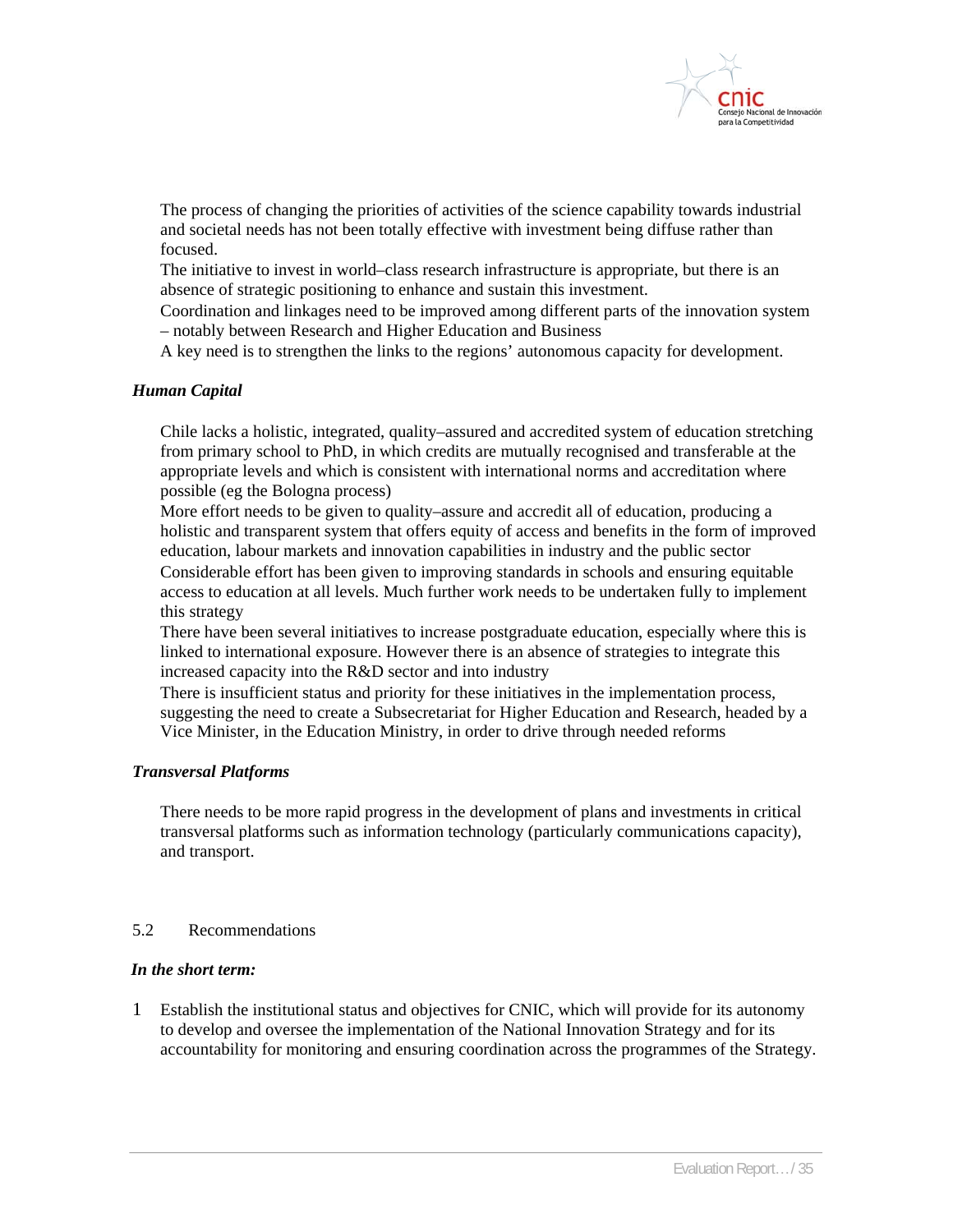

- 2 Introduce programmes and instruments, which develop more focus on endogenous innovation capacity of firms and the generation of 'pull' for technology to complement the 'push' of other policy measures.
- 3 Develop programmes, which aim to develop a critical mass of innovative SMEs linked with larger organisations as core suppliers, including the provision of seed capital.
- 4 Extend the effort to quality–assure and accredit all of education, producing a holistic and transparent system that offers equity of access and benefits in the form of improved education, labour markets and innovation capabilities in industry and the public sector.
- 5 Increase the proportion of mission–orientated research activity by reforming funding processes to reflect a better alignment of research with national development needs.
- 6 Implement bottom–up processes in the clusters with the objectives of increasing the probability of short–term productivity gains while creating an environment that enhances collaboration between firms and with the Government within each cluster.
- 7 Rationalise programmes and improve the coordination and cohesion between programmes and instruments.

#### *Over the medium to longer term*

- 1 Develop strategies to encourage a robust early stage venture capital sector around a critical mass of innovative SMEs.
- 2 Develop a framework that allows for cluster formation and diversification with evolving areas of industrial strength.
- 3 Analyse needs and develop strategies and policy and regulatory frameworks to encourage investment in, and development of, effective transversal platforms, particularly in respect of communications networks to link research institutions and businesses.
- 4 Further stimulate the emergence of regional capacity for development, creating 'learning regions' that can more actively contribute to a more differentiated innovation strategy in future.
- 5 Develop strategies and implement programmes to integrate the increased cohort of advanced human capital into the research and business sectors.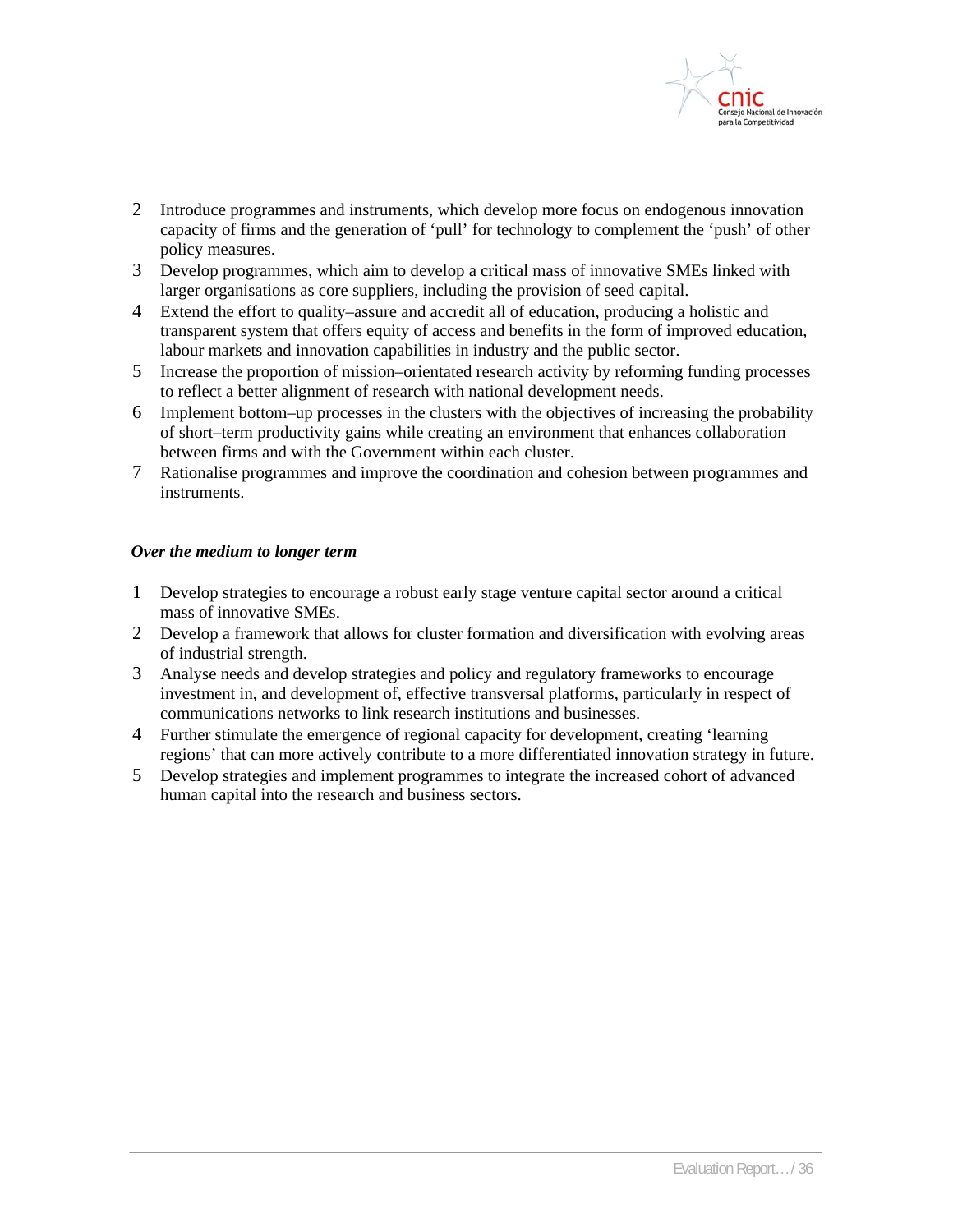

# **BIBLIOGRAPHY**

Avnimelech, G. and M. & Teubal (2008b): **"**Evolutionary Targeting" **Journal of Evolutionary Economics**, special issue.

Avnimelech, G. and M. Teubal (2005), "Evolutionary Innovation and High Tech Policy: What can we Learn from Israel's Targeting of Venture Capital?", Technology and The Economy Program Working Paper Series STE–WP–25–2005, Samuel Neaman Institute, Science

Avnimelech, G. and M. Teubal (2006), "Creating VC industries which co–evolve with High Tech: Insights from an Extended Industry Life Cycle (ILC) perspective to the Israeli Experience", **Research Policy**, 35(10), pp. 1477–1498. A version of the paper appeared in P. Braunerhjelm and M. Feldman (eds) **Cluster Genesis: Technology Based Industrial Development,** Oxford University Press

**Benavente J.M.** (2006) "The Role of Research and Innovation in Promoting Productivity in Chile". *Economics of Innovation and New Technology* 15 (4–5) : 301–315. June

Bresnahan, T.; and A. Gambardella (2004): **Building High Tech Clusters,** Cambridge University Press, New York

Consejo Nacional de Innovacion para la Competitividad, (2007) **Hacia una Estrategia Nacional de Innovacion para la Competitividad", Volume I** 

Consejo Nacional de Innovación para la Competitividad, (2008) **Hacia una Estrategia Nacional de Innovacion para la Competitividad", Volume II** 

Consejo Nacional de Innovation para la Competitividad, (2010): "**Avances y Desafios: Agenda 2010–2020",** typescript

Crespi, G. (2006). **Productivity and Firm Heterogeneity in Chile**, University of Sussex. Unpublished.

Fagerberg, J.; Guerrieri, P.; and B. Verspagen (1999): **The Economic Challenge to Europe: Adaptaing to Innovation Based Economic Growth**, Edgar Elgar Cheltenham, UK and Northampton, MA, US

Gana Quiroz, Juanita (2010), **Assessment of National Innovation Strategy: Background Report – Institutional Component**, Santiago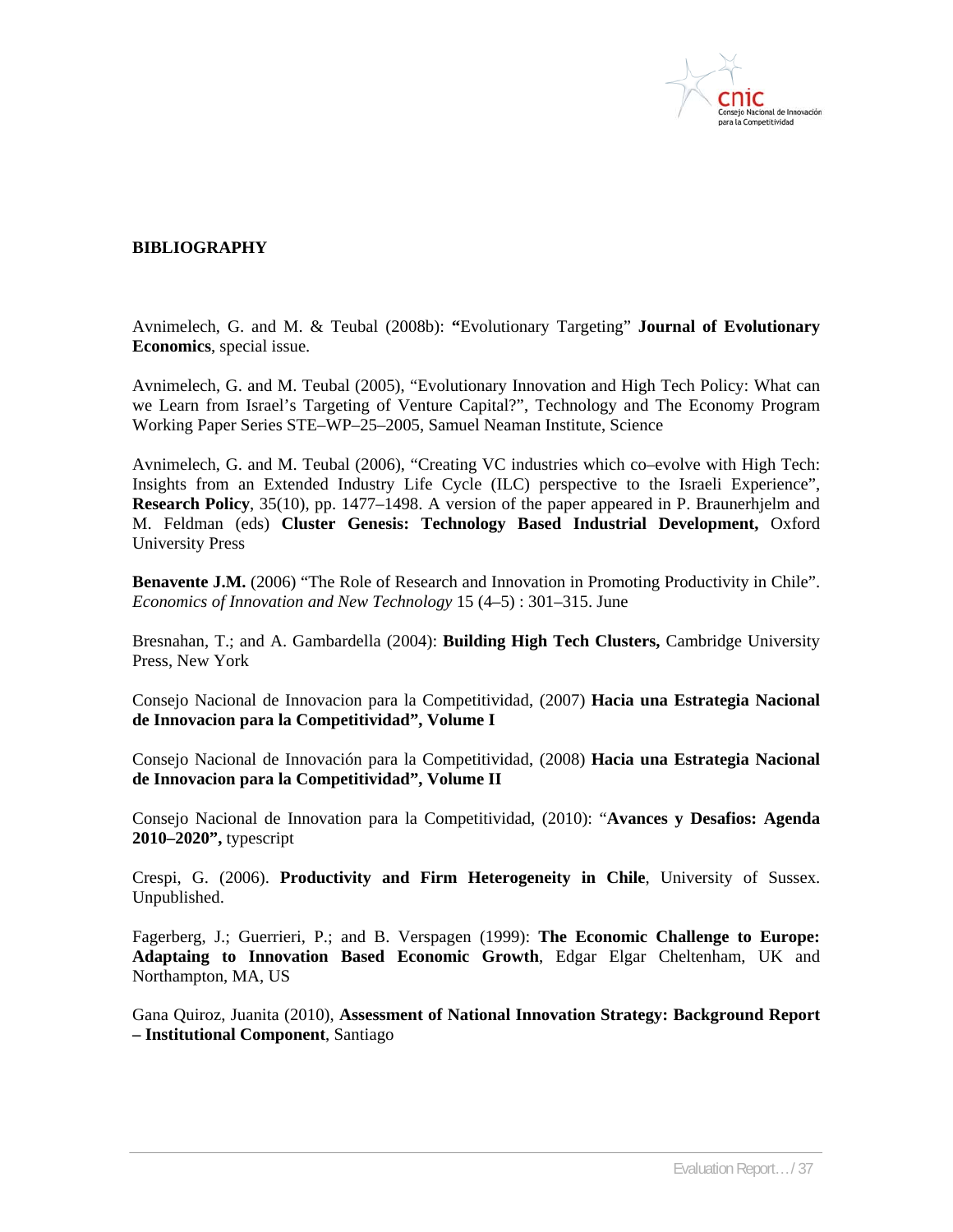

Gassler, H.; W. Polt; J. Schindler; M. Weber, S. Mahroum, K. Kuberczko and M. Keenan (2004), Priorities in Science and Technology Policy – an International Comparison, Joanneum Research, Project Nr. RTW.2003.AF.014–01, Commissioned by the Austrian Council for Research and Technology Development

Hausmann, R.; and B. Klinger (2007)**, Structural Transformation in Chile,** Quantum Advisory Group, June

Himanen, L. et al, (2009), 'Influence Of Research Funding And Science Policy On University Research Performance: A Comparison Of Five Countries', **Science And Public Policy**, 36,: 419– 430

Hurvitz, H.; and D. Brodet (eds), (2008): **Israel 2028**: **Vision and Economic–Social Strategy in a Global World**, US–Israel Science and Technology Commission, March

INAP Consultores (2010): "**Generation and Systematisation of Support for Evaluating the National Innovation Strategy in the Areas of Business Innovation",** typescript, January

Interlink Biotechnologies, LLC (2008): " **Biotechnology assessment and strategic recommendations**".

Justman, M. and M. Teubal (1991), "Structuralist Perspective on the role of Technology in Growth and Economic Development", **World Development,** 19 (9), pp. 1167–1183

Kharas, Homi, Danny Leipziger, William Maloney, R Thillainathan and Heiko Hesse, Commission on Growth and Development, (2008)**: Chilean Growth Through East Asian Eyes**, Washington DC: World Bank

Kuznets, S. (1971), **Economic Growth of Nations: Total Output and Production Structure**, Cambridge, MA: Harvard University Press

Kuznets, S. (1973) "Modern Economic Growth: Findings and Reflections", **American Economic Review**, 63:247–258

OECD (2007), **Reviews of Innovation Policy: Chile**, Paris: OECD

OECD, *Chile's National Innovation Council for Competitiveness: Interim Assessment and Outlook*, Paris OECD: 2009Rodrik D. (2007), **One Economics, Many Recipes: Globalisationi, Institutions and Economic Growth,** Princeton University Press, Princeton and Oxford

Porter, M (2998), 'Clusters and the New Economics of Competition', *Harvard Business Review,* November–December 1998

Saviotti, P. (1996) **Technological Evolution, Variety and the Economy**, Edgar Elgar, Cheltenham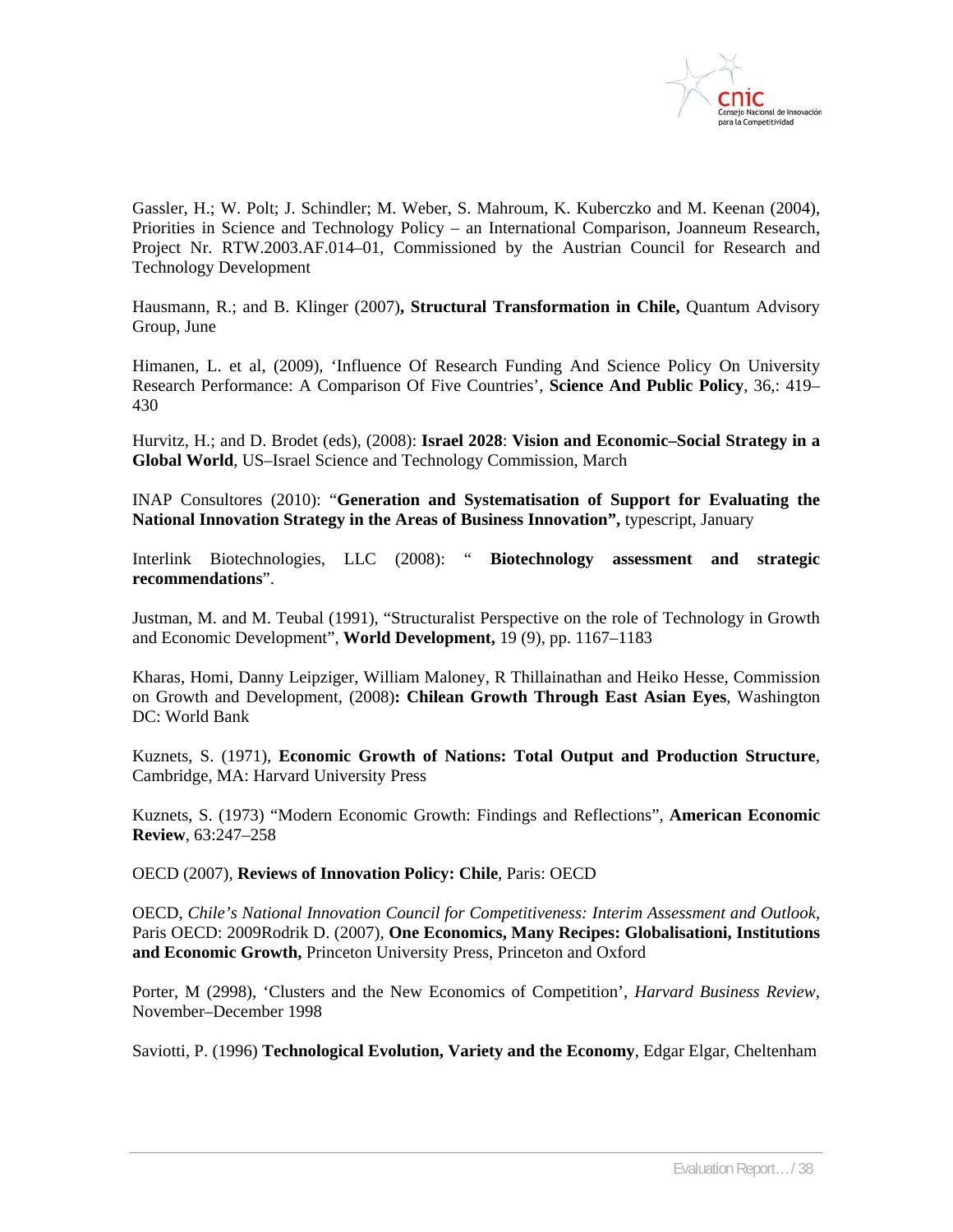

Saviotti, P. and A. Pyka (2004**),"Economic Development by the Creation of New Sectors"**, Journal of Evolutionary Economics 14(1), pp. 1–35

Sercovich,R.; and M. Teubal (2009), "Strategic Innovation Policy: A Systems–Evolutionary Perspective**",** submitted to **Science and Public Policy**

SYN (2010), **Generation and Systemisation of Base for the Evaluation of the National Innovation Strategy in the Areas of Science and Human Capital,** Santiago

Teubal (1996), "A Catalytic and Evolutionary Approach to Horizontal Technology Policies (HTPs)", **Research Policy**, 25(8):1161–1188

Teubal (1997), "R&D and Technology Policy in NICs as Learning Processes", **World Development**, 24(3):449–60

Teubal, M. (2008), "Direct promotion of 'Commercial' Innovation in Least Developed Countries: A Systems Evolutionary Perspective", paper prepared for UNCTAD, April